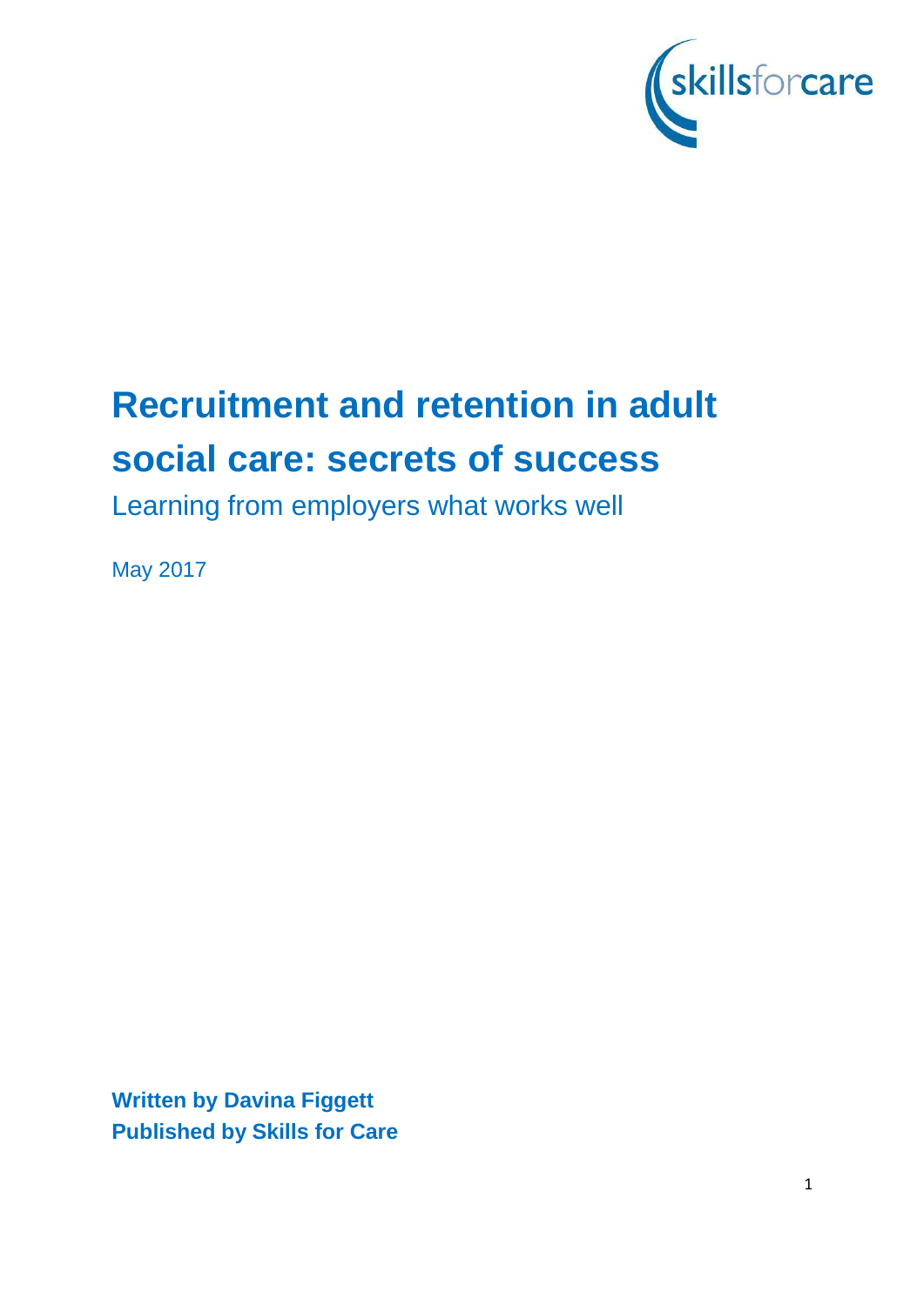#### **Recruitment and retention in adult social care: secrets to success. Learning from employers what works well**

Published by Skills for Care, West Gate, 6 Grace Street, Leeds LS1 2RP [www.skillsforcare.org.uk](http://www.skillsforcare.org.uk/) **© Skills for Care 2017**

#### **Reference no. 160177A**

Copies of this work may be made for non-commercial distribution to aid social care workforce development. Any other copying requires the permission of Skills for Care.

Skills for Care is the employer-led strategic body for workforce development in social care for adults in England. It is part of the sector skills council, Skills for Care and Development.

This work was researched and compiled by Davina Figgett of Skills for Care.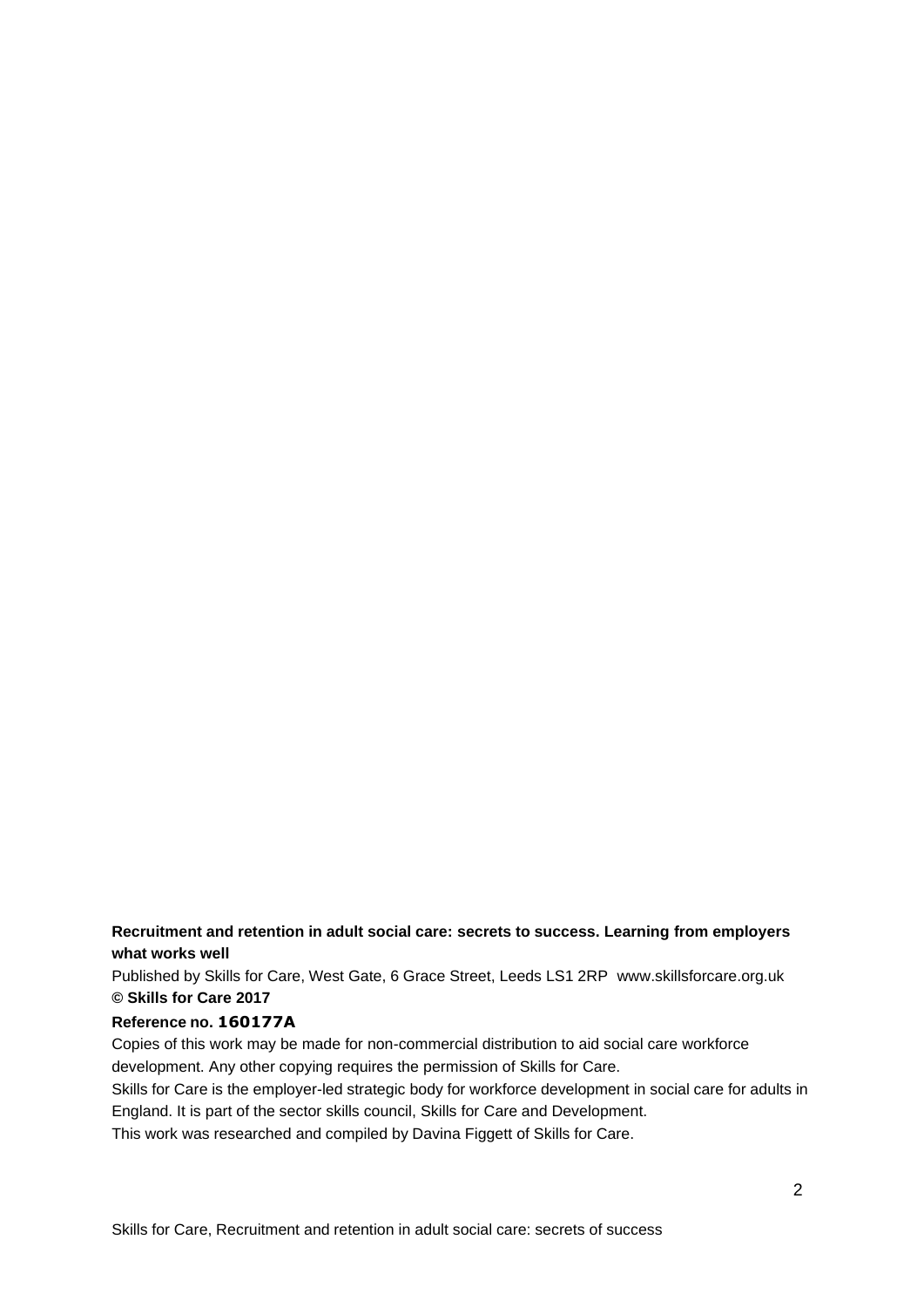## <span id="page-2-0"></span>**Table of contents**

| 1.  |                                                                                     |
|-----|-------------------------------------------------------------------------------------|
| 2.  |                                                                                     |
| 2.1 |                                                                                     |
| 2.2 |                                                                                     |
| 2.3 |                                                                                     |
| 3.  |                                                                                     |
| 3.1 |                                                                                     |
| 3.2 |                                                                                     |
| 3.3 |                                                                                     |
| 3.4 |                                                                                     |
| 3.5 |                                                                                     |
| 4.  | Key findings from the research with individual employers 49                         |
| 4.1 |                                                                                     |
| 4.2 |                                                                                     |
| 4.3 |                                                                                     |
| 5.  |                                                                                     |
| 5.1 |                                                                                     |
| 5.2 |                                                                                     |
|     |                                                                                     |
| 6.1 | Analysis of questions only asked of 'Parent' and Local Authority respondents in the |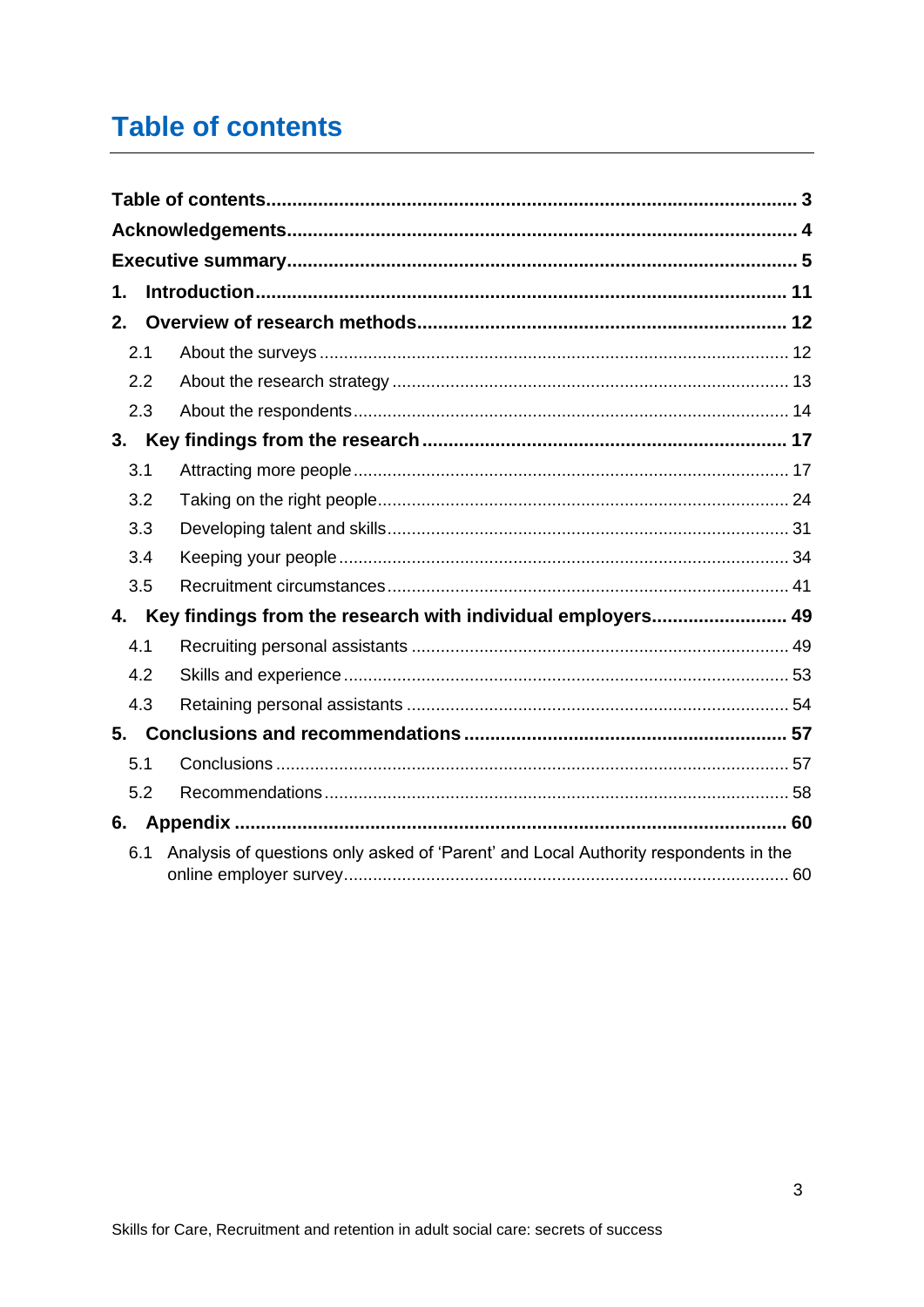## <span id="page-3-0"></span>**Acknowledgements**

We are thankful to the following people and organisations who freely gave their time to contribute to the development and execution of this research.

- Skills for Care's recruitment and retention matrix group (membership of which is drawn from across the organisation) for reviewing drafts of the survey tools.
- Skills for Care's workforce intelligence team for producing and managing the sample and mailing and for co-ordinating the work with individual employers.
- Colleagues from the Department of Health for reviewing drafts of the survey tools.
- The research group at the Association for Directors of Social Services (ADASS) for reviewing and approving the fieldwork amongst Local Authority employers.
- All of the social care employers who completed the survey for their time and insights into what works in relation to recruitment and retention.
- The Penderels Trust and My Life for distributing surveys to individual employers on our behalf and to all of the individuals who shared their experiences of employing personal assistants.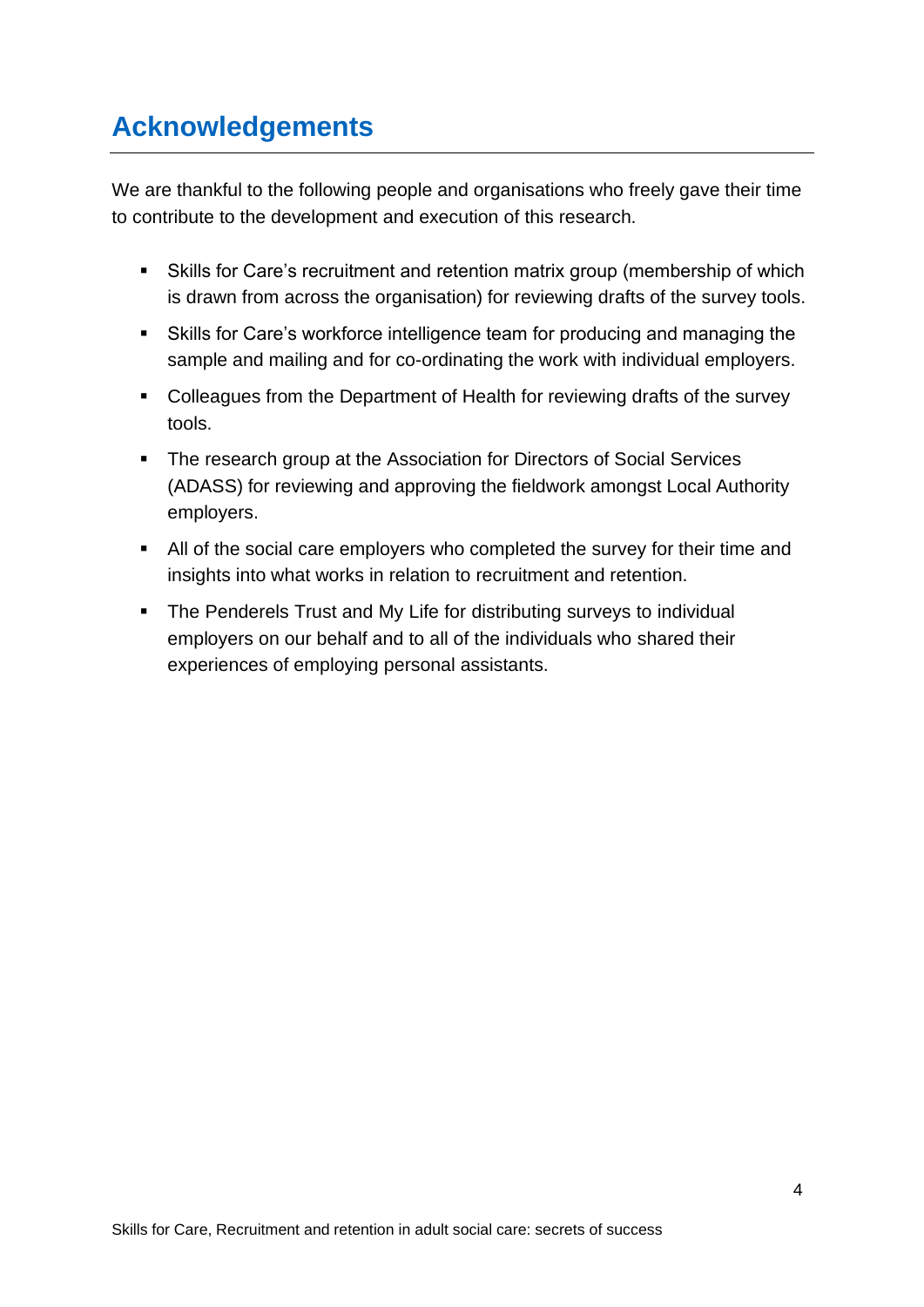## <span id="page-4-0"></span>**Executive summary**

#### **Introduction**

We know that there is a real and enduring challenge for employers within the sector to recruit, develop and retain the right people to deliver high quality, person-centred care and support services. We are also aware that there is no single solution to this challenge, especially given the wide variation in recruitment and retention circumstances across the country.

We therefore decided to conduct a piece of research amongst adult social care employers with a turnover of less than 10% to explore what it is that they do that they feel contributes to their success in relation to recruitment and retention. To compliment this we conducted research amongst individual employers to explore their experiences of recruitment and retention.

Our hope is that by disseminating their ideas on good practice others can learn from the experiences and that we can use the information to shape our future resources.

#### **Adult social care employers**

Our research amongst employers with low staff turnover rates found that the things that make a difference do not necessarily cost organisations more but can have a positive impact on potential candidates and existing employees. Furthermore, there is evidence to suggest that staff turnover is an influencing factor in organisations obtaining favourable ratings from the Care Quality Commission (CQC).

#### **A) Attracting more people**

Attracting the right people, with the right values, behaviours and attitudes to work in adult social care is vital.

*"When recruiting we have in our minds 'would we like them to look after our family member?'" (Foxglove Care Limited, Residential care provider)*

Employers told us that:

■ you need to have a good understanding of local needs and circumstances to underpin your recruitment planning process; this enables you to be proactive and strategic, rather than reactive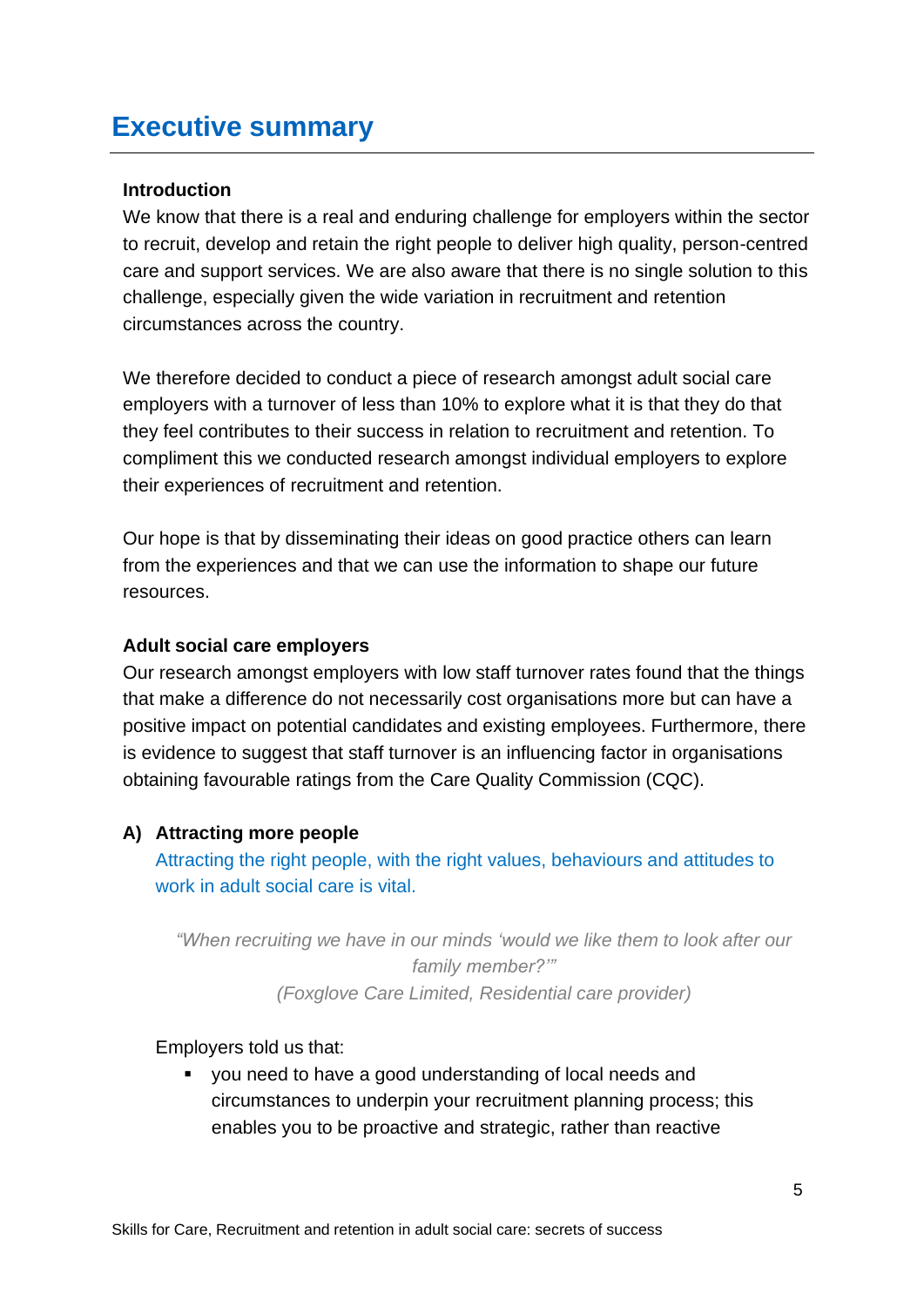- it's important to pay above the National Living Wage, but also to sell the wider benefits of working in adult social care; employees value good working conditions, especially flexibility
- developing a positive organisational culture, where staff are supported and valued and have opportunities to enhance their skills and knowledge reinforces the message that working in adult social care can be a good career choice
- building a strong reputation for being a good employer means that existing staff will spread the word and will attract like-minded people, that 'fit' the organisations values to apply for your vacancies
- being honest about the realities of the job saves time for both potential job applicants and organisations and helps ensure a good match with the organisation's ethos and values and the people who need care and support.

*"You need to offer a competitive pay rates, good working conditions, training and development." (Greek and Greek Cypriot Community of Enfield, Domiciliary care provider)*

### **B) Taking on the right people**

Having attracted the right people to apply for your vacancies it is important to select and employ the best people for the jobs.

*"Don't just fill the vacancies. Fill them with the right people." (Claxton House, Atlanta Healthcare, Residential care provider)*

Employers told us that:

- finding staff with the right values and behaviours is more important than finding staff who are already qualified; skills can be taught but personal attributes (kindness, compassion, reliability, honesty, etc.) cannot
- life experience and a willingness to learn can be more desirable than previous work experience (reflecting the principles of values based recruitment)
- inviting candidates for 'taster shifts' and involving people who need care and support and their families (or friends and advocates) in the recruitment process helps you to establish whether candidates 'walk the talk'
- you need to take a multi-pronged approach to communicating the values, behaviours and attitudes you look for in staff so that candidates are clear about whether the role is right for them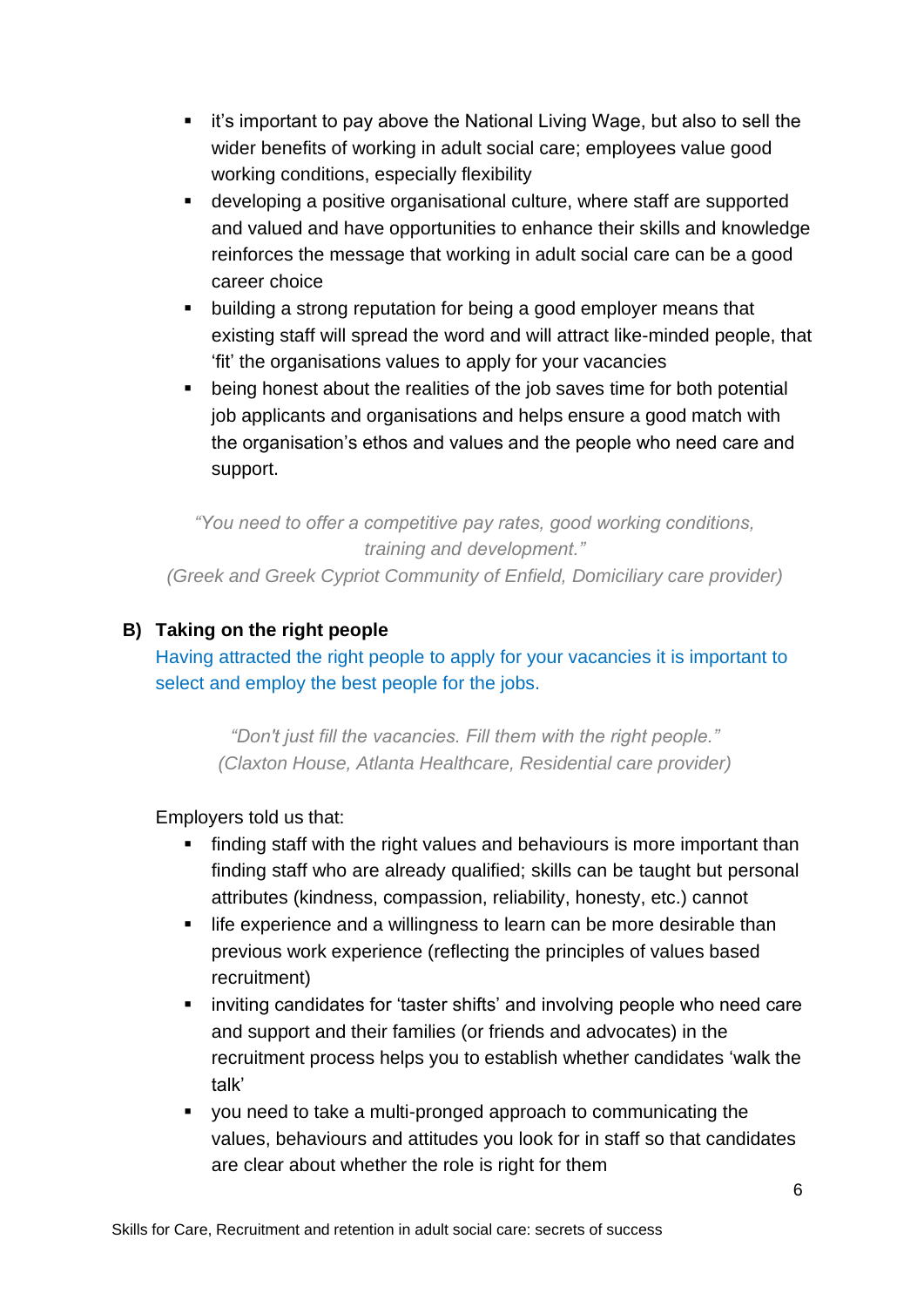### ▪ values based interviews enable you to explore whether candidates will 'fit' your organisational needs.

*"Spending time with the candidate at the beginning of the process will pay dividends later on. Informal interviews allow you to select / deselect candidates from the process at an early stage." (Orchard Vale Trust, Residential care provider)*

### **C) Developing talent and skills**

Once the right people have been recruited the priority is to ensure that they stay and grow with you.

*"Treat employees as the key to the business – invest in them and involve them in the direction of the business." (Step-A-Side, 'Other'<sup>1</sup> provider)*

Employers told us that:

- investing in staff should not be a tick box exercise; find out what they need and then explore the best way/s of addressing it
- there is funding available to help you support and develop your staff if you look for it (almost half had accessed Skills for Care's Workforce Development Fund<sup>2</sup> and a similar number had invested in apprenticeships)
- learning and development needs can be identified in many different ways, including through the induction process, regular structured supervision sessions, performance appraisals, performance development plans and reflections on practice
- as well as formal training, knowledge and skills can be developed through mentoring or buddying, bespoke schemes to support staff in specific roles and through apprenticeships. Likewise, continuous professional development can be delivered through group knowledge transfer sessions and professional development time
- it's important to ensure that all staff understand and uphold the values of your organisation; by creating a positive and open environment staff are more likely to thrive and grow.

<sup>1</sup> Privately owned home care agency

<sup>2</sup> [www.skillsforcare.org.uk/WDF](http://www.skillsforcare.org.uk/WDF)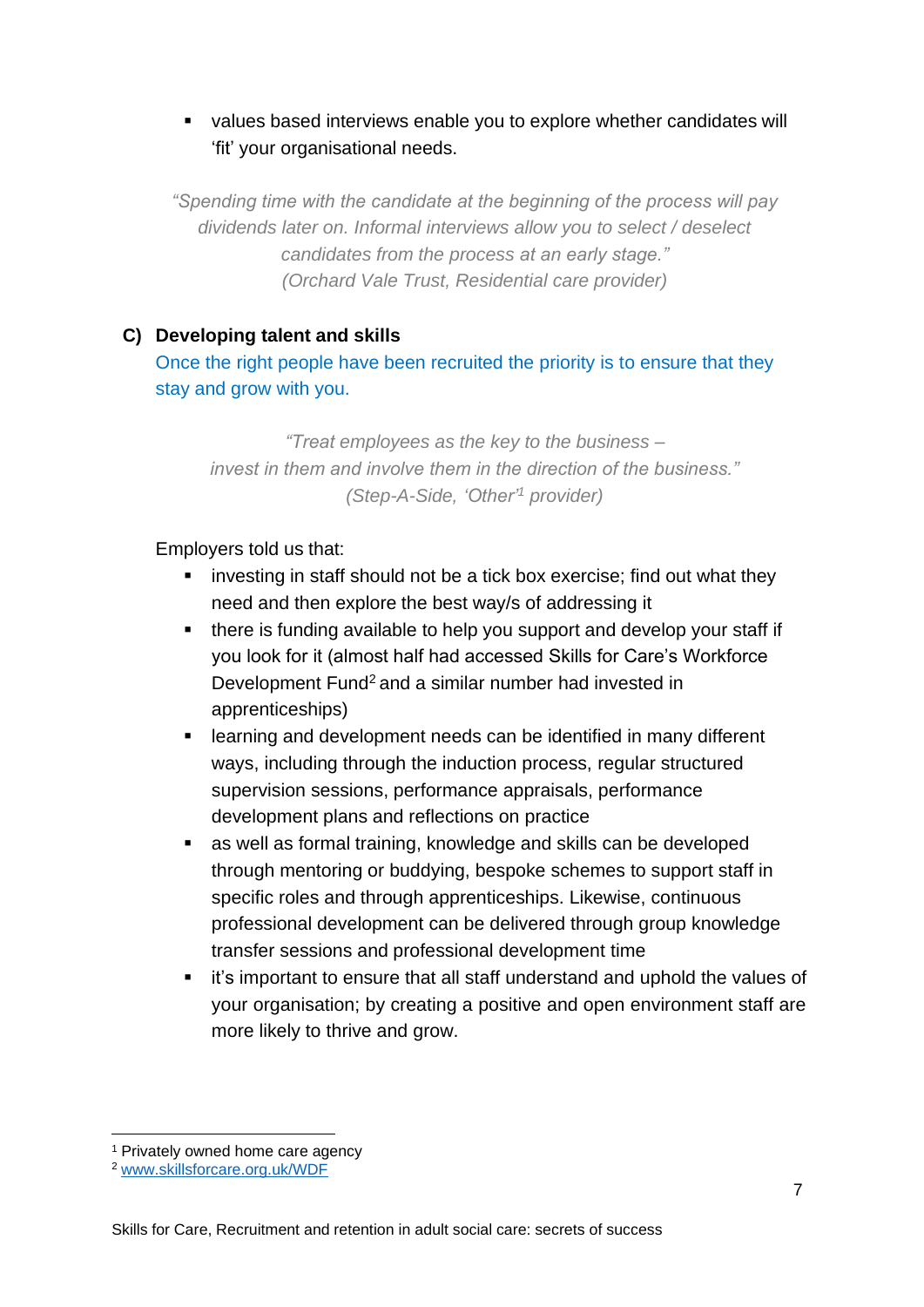*"Offer extensive training and support where and when it is needed. Less confident staff may need the support to get the best from them."*

*(DICE Healthcare Limited, Domiciliary care provider)*

### **D) Keeping your people**

Retaining good staff is especially important to organisations delivering adult social care as continuity of staff is crucial in delivering high quality care to people who need care and support.

*"To be an 'outstanding' care provider [means providing] a secure happy environment where staff can be themselves and grow and develop." (Chestnut Grove Rest House, Residential care provider)*

Employers told us that:

- respecting and valuing staff, investing in learning and development, embedding the organisation's values and celebrating achievements all go a long way to improving staff retention
- involving staff in decision making and paying above the local minimum (paying competitively) also ensure that staff feel valued for the work that they do, which in turn has a positive impact on retention rates
- it pays to be as flexible as possible when it comes to setting working hours; different shift patterns suit different types of workers and employers who can accommodate this are rewarded with more loyal staff
- it's important to support staff and to take into account their responsibilities outside of the workplace as these can affect performance at work. Ensuring staff are physically and mentally fit for work goes hand in hand with providing a positive workplace culture
- measuring staff satisfaction can be useful in identifying ways to further develop the culture of the organisation but whether this is done formally or informally, the crucial part is to be seen to listen to and act upon what staff tell you.

*"Maintain high levels of staff motivation by supporting staff development, tackling performance issues, and developing a culture of shared ownership over successes." (Old Hastings House, Residential care provider)*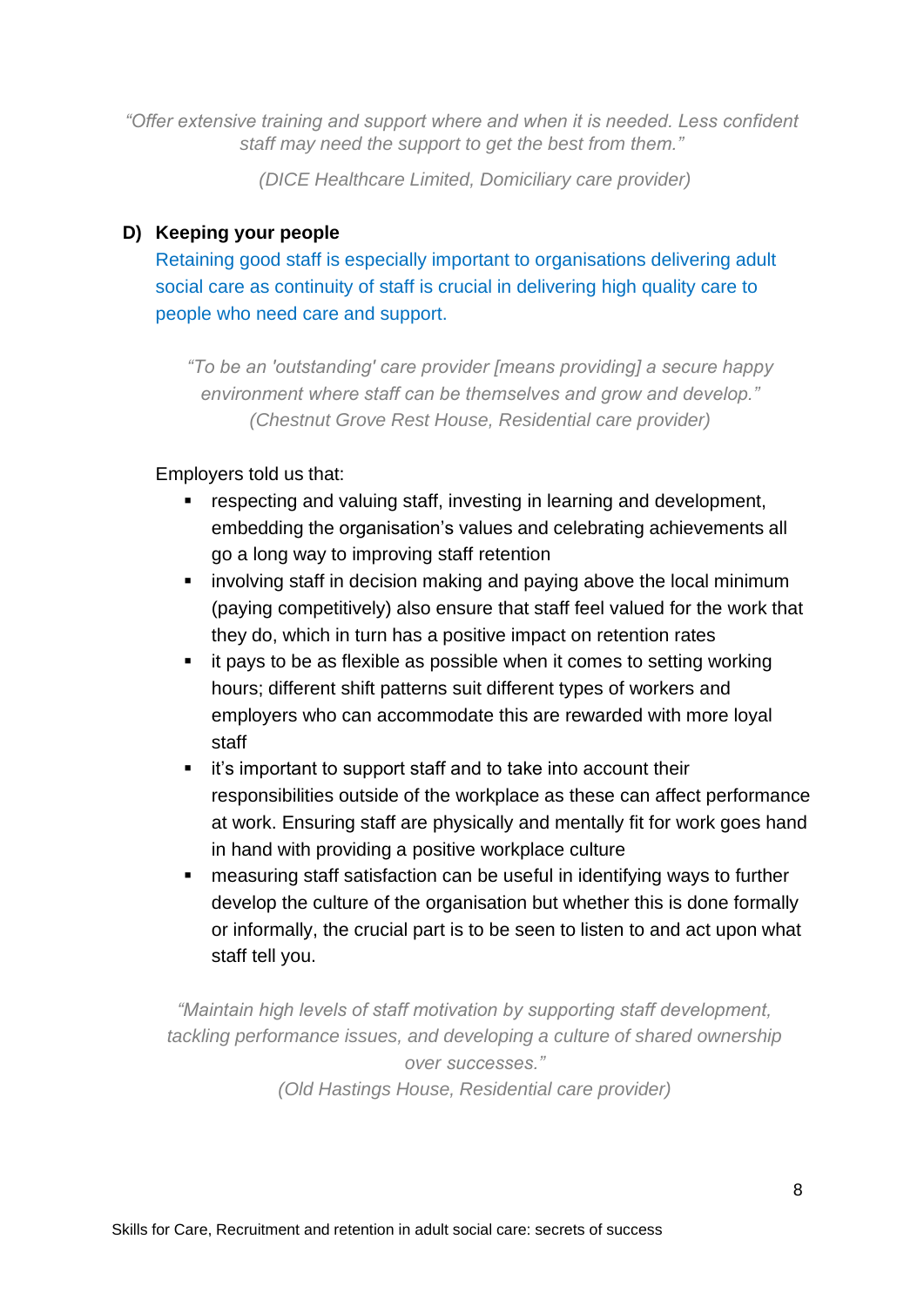#### **Useful resources from Skills for Care**

**Finding and keeping workers** has lots of practical resources themed under the four sections above.

[www.skillsforcare.org.uk/finderskeepers](http://www.skillsforcare.org.uk/finderskeepers)

**Practical support for your organisation** is available if you'd like more bespoke help with your recruitment and retention. [www.skillsforcare.org.uk/RandRsupport](http://www.skillsforcare.org.uk/RandRsupport)

**Values and behaviours based recruitment toolkit** has guidance and templates to help you recruit and retain people with the right values. [www.skillsforcare.org.uk/valuesandbehaviours](http://www.skillsforcare.org.uk/valuesandbehaviours)

*I Care…Ambassadors* is a great way to develop your existing staff and find new staff by delivering careers activities in your local community. [www.skillsforcare.org.uk/icareambassadors](http://www.skillsforcare.org.uk/icareambassadors)

**Think Care Careers** has information about working in social care, the different job roles available and how you can progress in your career. [www.skillsforcare.org.uk/thinkcarecareers](http://www.skillsforcare.org.uk/thinkcarecareers)

**A Question of Care – A career for you?** is an interactive scenario based quiz that helps potential candidates assess whether they have the right values to work in social care. [www.skillsforcare.org.uk/QofCare](http://www.skillsforcare.org.uk/QofCare)

**Learning and development** is vital in delivering high quality care and support and we have resources to help. [www.skillsforcare.org.uk/learning](http://www.skillsforcare.org.uk/learning)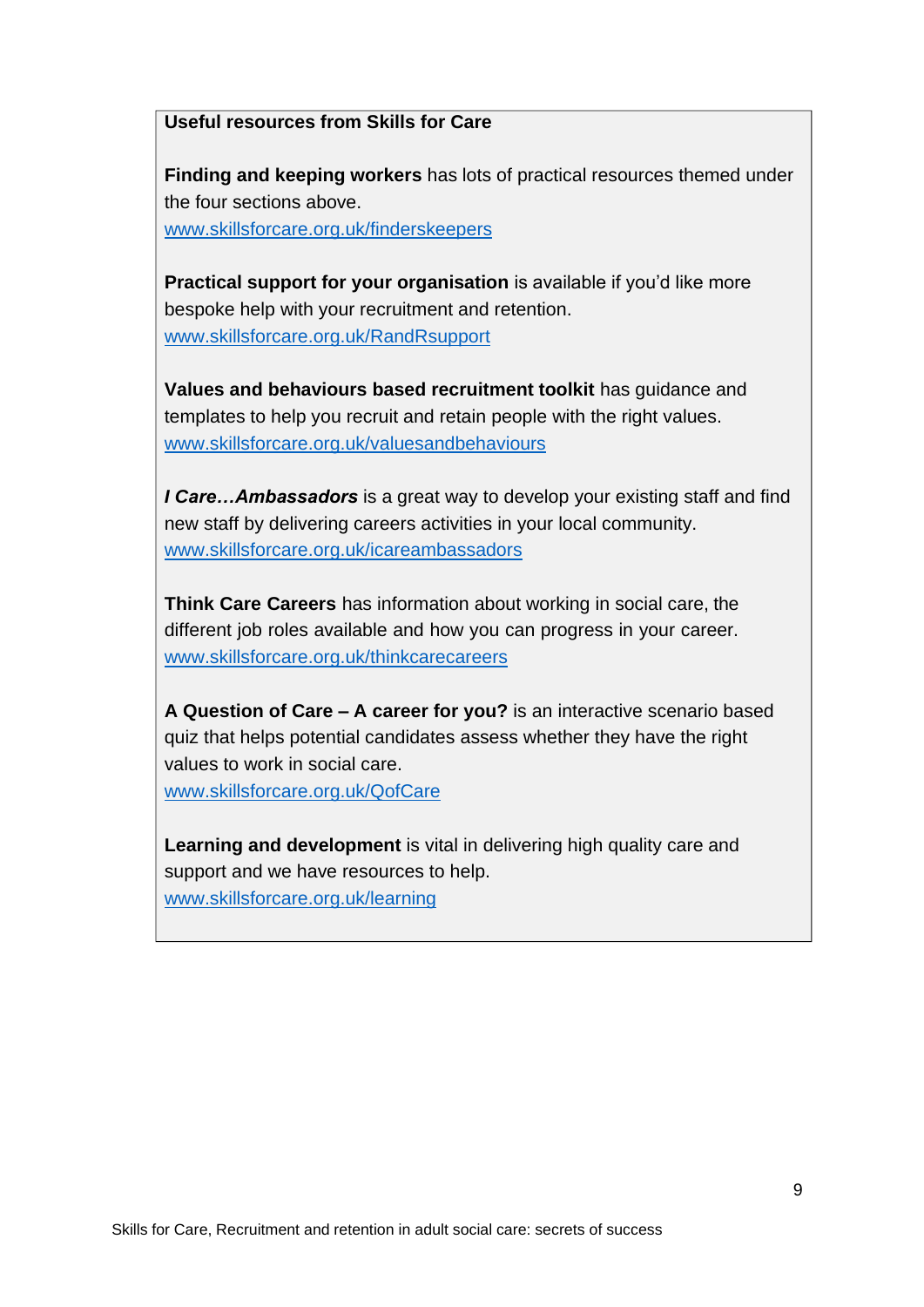### **Individual employers**

Similarly we're aware of the challenges faced by those who directly employ personal assistants (PAs), often called individual employers, to enable them to live their personal, social or professional lives according to their wishes and interests.

Our research amongst this group of employers found, for many, employing people that they know (friends, family, neighbours, or people known through school, work or the community) had been successful. However, where this was not possible or desirable, then individual employers stressed the need to seek recommendations and support from others to identify suitable candidates for the role.

Getting recruitment right involves being very clear from the start about what the role entails and then, for many, using your instincts to select a candidate who is a good 'fit' with you, rather than being reliant on finding people with specific qualifications or experience. The recruitment process could be improved if there was greater access to registers or databases of personal assistants who understand the role and have been vetted in advance.

Putting aside issues relating to low pay and hours required, in order to retain personal assistants, individual employers identified a range of things that fall under the umbrella term of 'being a good employer' and which contribute to successfully retaining PAs. This included establishing good lines of communication, treating staff with respect, being flexible and creating a positive working environment.

### **Useful resources from Skills for Care :**

Individual employers may find the following resources useful:

**Information hub for individual employers and PAs** has lots of useful resources to help you as an employer, including details of organisations that provide local support (in your area) and details about money for training. There's also sections for PAs and support organisations. [www.skillsforcare.org.uk/iehpahub](http://www.skillsforcare.org.uk/iehpahub)

**Employing personal assistant's toolkit** provides step by step guidance for individuals about employing PAs. [www.employingpersonalassistants.co.uk](http://www.employingpersonalassistants.co.uk/)

To keep in touch with Skills for Care, [sign](http://www.skillsforcare.org.uk/Employing-your-own-care-and-support/Sign-up-to-our-newsletter/Sign-up-to-our-newsletter.aspx) up to our quarterly newsletter.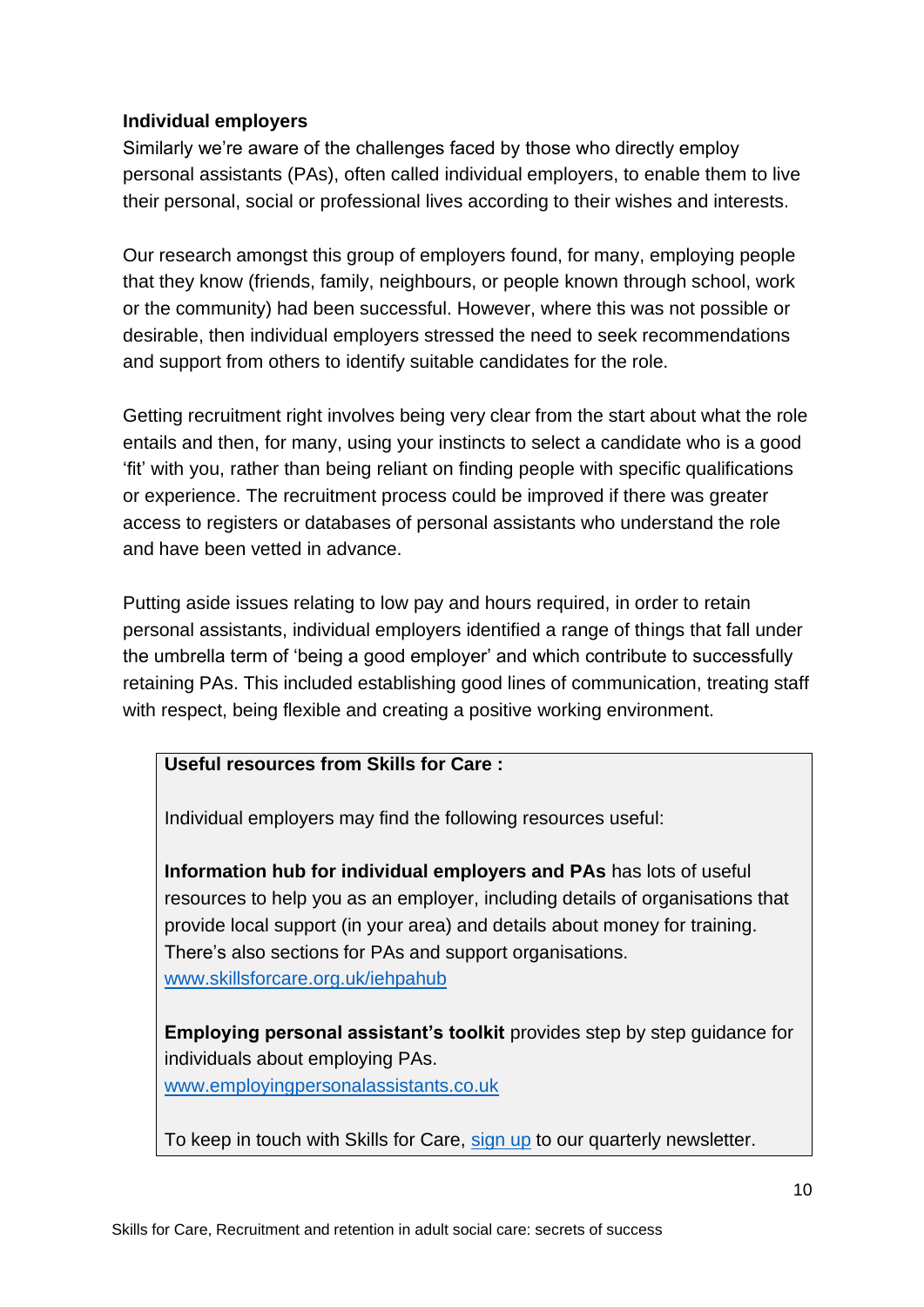## <span id="page-10-0"></span>**1. Introduction**

We know that there's a real and enduring challenge for employers within the sector to recruit, develop and retain the right people to deliver high quality person-centred care and support services. We're also aware that there's no single solution to this challenge, especially given the wide variation in recruitment and retention circumstances across the country.

To date the main focus of attention has predominantly been employers with high staff vacancy and turnover rates. However, analysis of the National Minimum Dataset for Social Care (NMDS-SC) shows that there are a significant number of employers who have very low staff vacancy and turnover rates.

We therefore decided to conduct a piece of research amongst adult social care employers with a turnover of less than 10% to explore what it is that they do that they feel contributes to their success in relation to recruitment and retention. To compliment this we conducted research amongst individual employers to explore their experiences of recruitment and retention.

Our hope is that by disseminating their ideas on good practice others can learn from the experiences and that we can use the information to shape our future resources.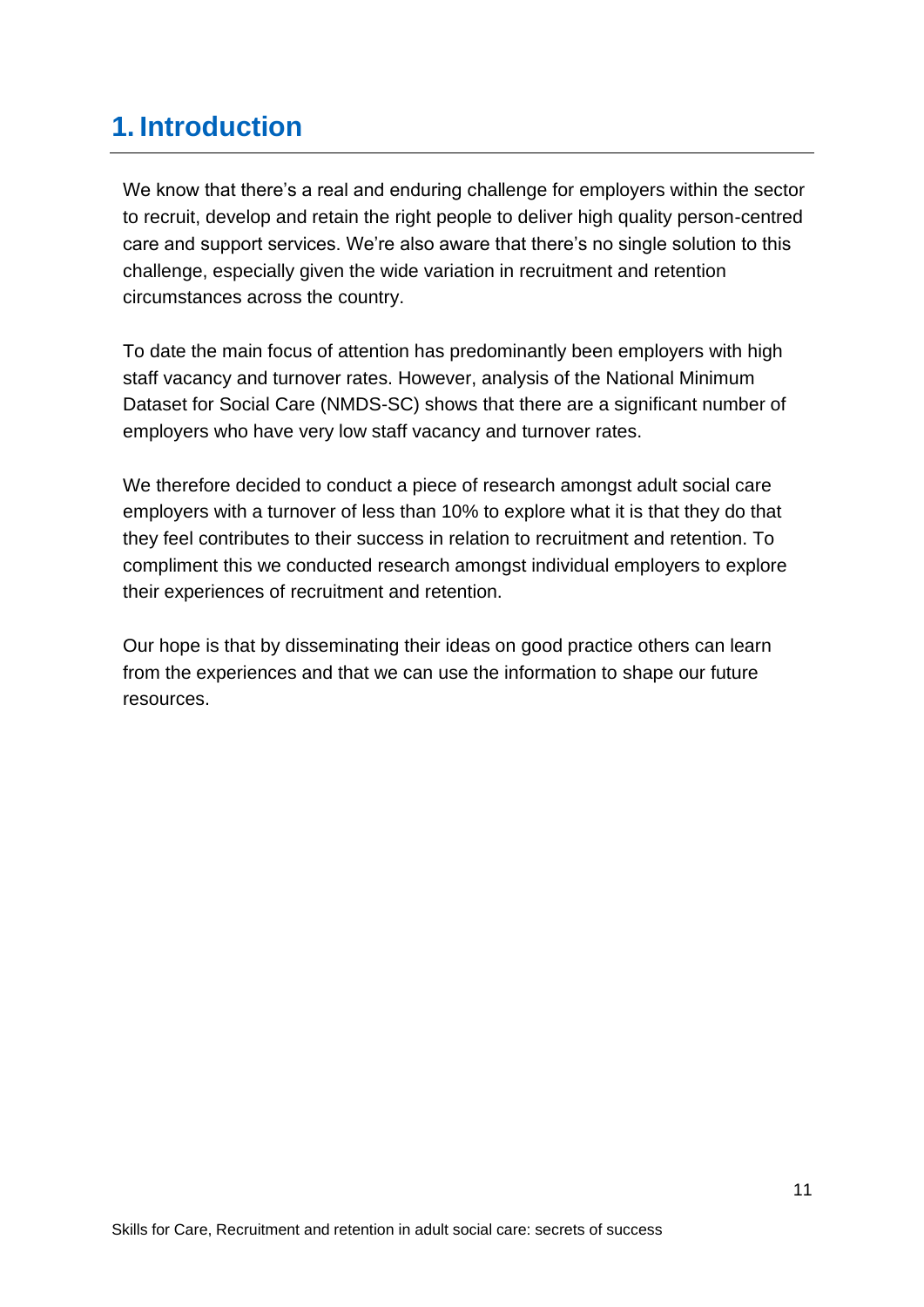## <span id="page-11-0"></span>**2. Overview of research methods**

### <span id="page-11-1"></span>**2.1 About the surveys**

#### **Adult social care employers**

We conducted an online survey amongst adult social care employers with low staff turnover rates (defined as less than 10%). There were three complimentary versions of the survey:

- a version for 'standalone' organisations organisations registered on the National Minimum Dataset for Social Care (NMDS-SC)<sup>3</sup> as not having any subsidiaries and not controlled by a 'parent' organisation
- a version for 'parent' organisations organisations registered on the NMDS-SC as having subsidiary establishments linked to them
- a version for Local Authorities.

A core set of questions, devised in conjunction with an internal Skills for Care working group including representatives from across the organisation and agreed with the Department of Health, ran through each survey, with slight tweaks to tailor them to the relevant audiences.

The surveys were based upon the four key themes of the 'Finding and keeping workers' resources<sup>4</sup>, one of the outcomes from the Adult Social Care Workforce Recruitment and Retention Strategy 2014-17<sup>5</sup>:

- Attract more people recruiting people of all ages and backgrounds
- Take on the right people finding people with the right skills, values and talent to work in social care
- Develop talent and skills providing effective induction, training and career progression for your people
- Keep your people keeping the best people by offering fair terms and conditions.

### **Individual employers**

We also produced a short, complimentary survey for individual employers. This was designed to explore what works well in terms of the recruitment and retention of PAs.

<sup>3</sup> [www.skillsforcare.org.uk/N](http://www.skillsforcare.org.uk/NMDS-SC-intelligence/NMDS-SC/Discover-NMDS-SC.aspx?gclid=CJup3deL-dICFQeNGwodrn0HyQ)MDS-SC

<sup>4</sup> [www.skillsforcare.org.uk/finderskeepers](http://www.skillsforcare.org.uk/finderskeepers)

<sup>5</sup> [www.skillsforcare.org.uk/RandRstrategy](http://www.skillsforcare.org.uk/RandRstrategy)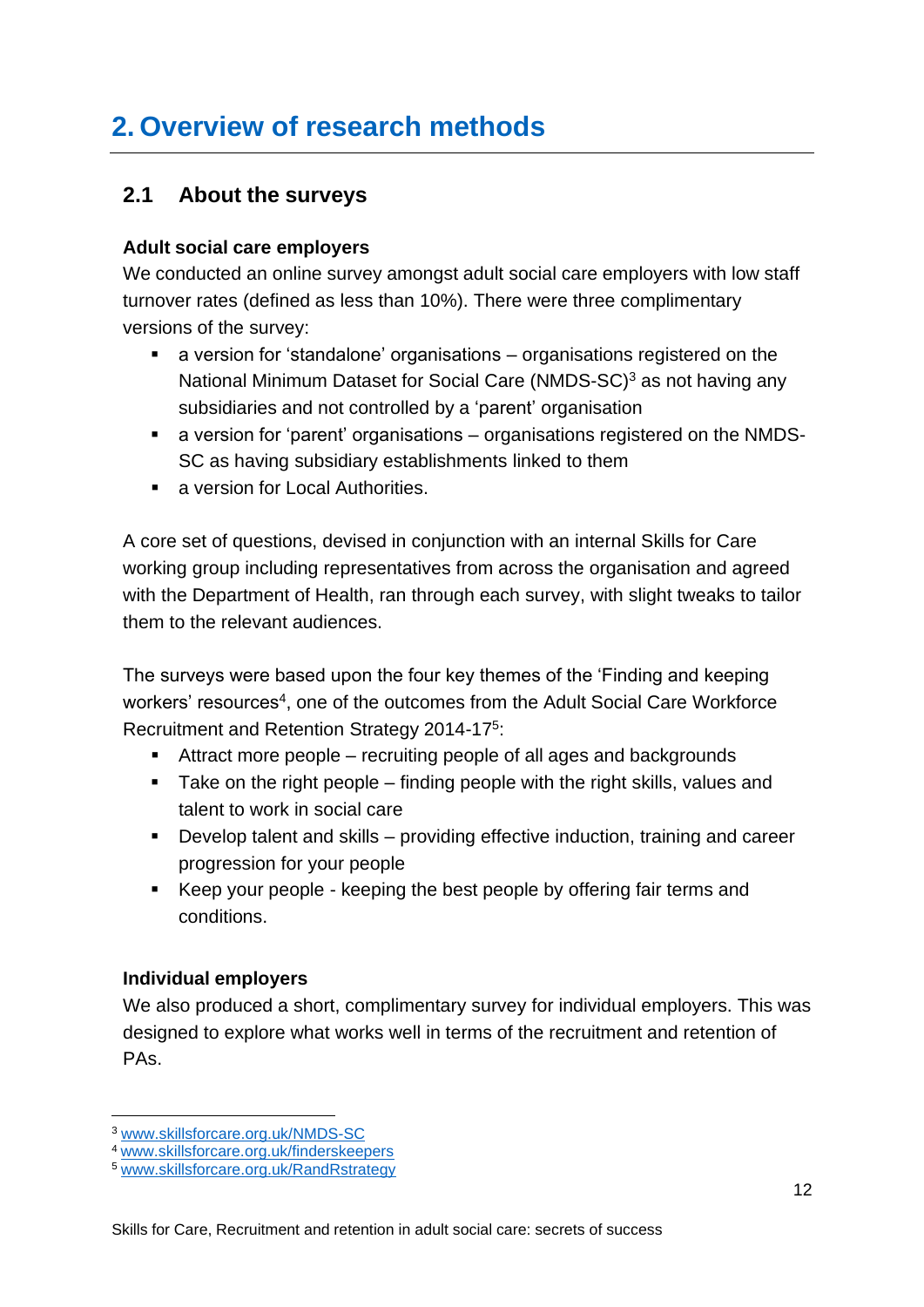### <span id="page-12-0"></span>**2.2 About the research strategy**

### **Adult social care employers**

The strategy for disseminating the online survey to adult social care employers was three-fold:

- 1. A targeted email invitation was sent to the following groups in December 2016, with a reminder email sent in January 2017:
	- 1426 'standalone' organisations
	- 157 'parent' organisations
	- 40 Local Authorities.

These organisations were selected as being eligible for the survey following analysis of the National Minimum Dataset for Social Care (NMDS-SC). The criteria for inclusion was that staff turnover in the preceding year had been less than 10% and that they had given Skills for Care permission to contact them for research purposes.

- 2. A media campaign, using Skills for Care's eNews bulletin, our Social Care Commitment newsletter, a piece in our regular update to trade organisations (including Care England, National Care Association, National Care Forum, Registered Nursing Home Association and UKCHA) and social media in January and February 2017 invited organisations with a staff turnover of less than 10% in the preceding year to complete the relevant version of the survey. This was supplemented by promotions (email and face-to-face) by Skills for Care's locality managers.
- 3. A postal mailing to organisations rated 'outstanding' by the Care Quality Commission (CQC), minus those who had already been identified in Stage 1 (giving a sample of 68 organisations). The letter invited them to complete the survey if their turnover in the preceding year had been less than 10%.

### **Individual employers**

The individual employer survey was distributed on our behalf by two direct payment support organisations (DPSOs) and user led organisations (ULOs). The survey was available online from November 2016 and was supplemented by a paper format which was mailed out in April 2017. It was also publicised via social media and promoted in Skills for Care's eNews and the quarterly newsletter for individual employers and those that support them.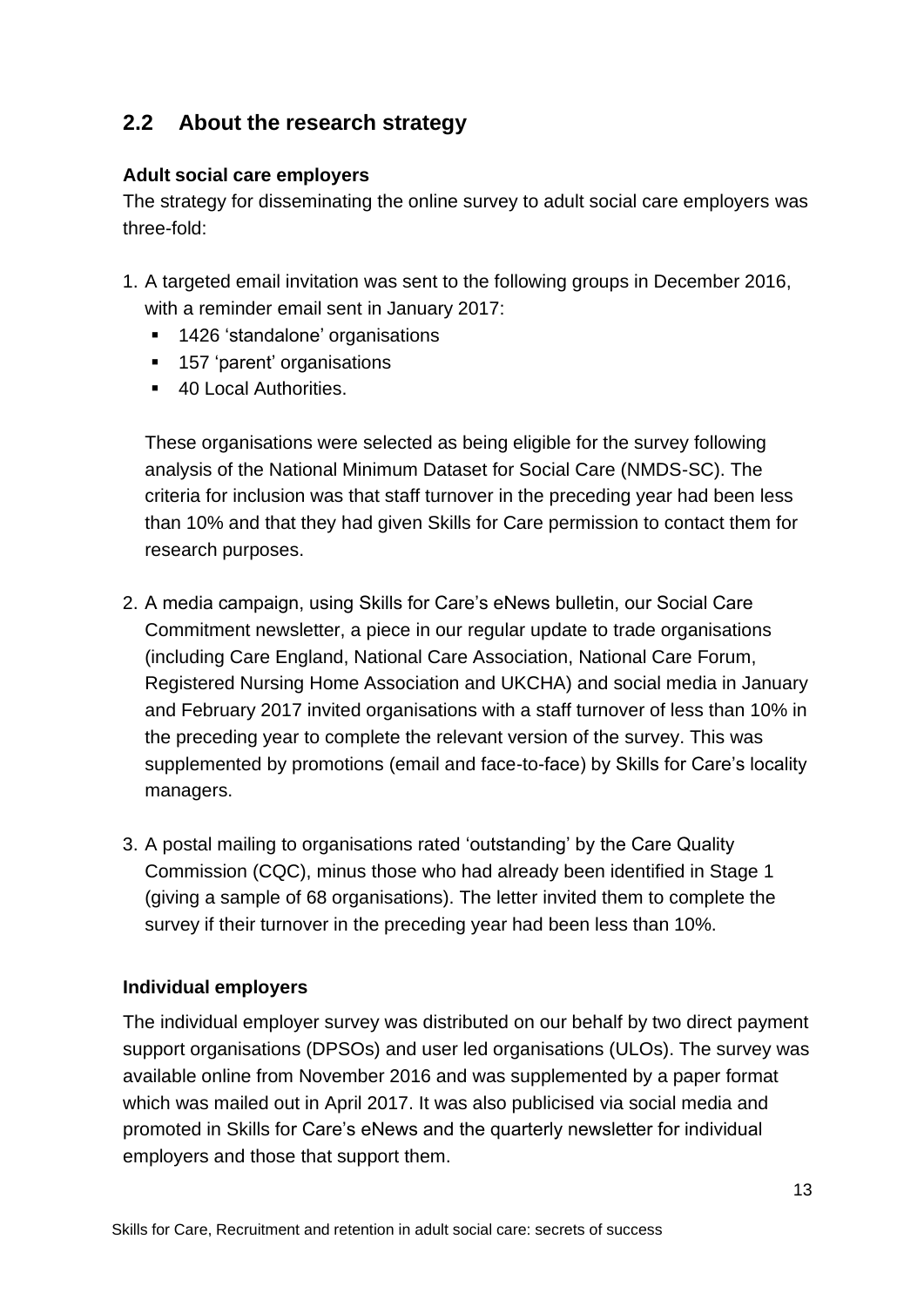### <span id="page-13-0"></span>**2.3 About the respondents**

#### **Adult social care employers**

In total we received 140 responses to the online surveys distributed to adult social care employers, representing a response rate of approximately one in ten based on the initial mailing to 1523 organisations:

- 119 employers completed the survey designed for 'standalone' organisations
- $\blacksquare$  13 employers completed the survey designed for 'parent' organisations<sup>6</sup>
- $\blacksquare$  8 employers completed the survey designed for Local Authorities<sup>7</sup>

**Sector:** 72% represent private sector organisations; 19% represent voluntary and third sector organisations: 6% represent Local Authorities; and 4% assigned themselves to the 'other' category.

**Main service:** 42% work in adult residential care; 36% work in adult domiciliary care; 12% work in adult community care; 4% work in adult day care; and 6% assigned themselves to the 'other' category.

**Location:** 44% operate in the South of England; 39% in the North; and 23% in the Midlands. 36% operate in a predominantly urban area; 20% in a predominantly rural area; and 44% operate in an area that they described as a mixture of urban and rural.

**Size of establishment:** 9% work for 'micro' organisations (employing up to 9 people); 51% work for 'small' organisations (10-49 people); 24% work for 'medium' sized organisations (50-249 people); and 14% work for 'large' organisations (more than 250 people). 2% were unsure how many people were employed by their organisation.

**Care Quality Commission (CQC):** 83% of eligible employers <sup>8</sup> have been inspected by the CQC under the new approach, using the categories 'safe', 'effective', 'caring', 'responsive' and 'well-led'<sup>9</sup>.

 $6 + 7$  Owing to the low response rates amongst these groups, the questions that were only asked of the 'parent' and Local Authority employers are reported in Appendix 6.1 rather in the main body of the report. Where they were asked the same questions as in the 'standalone' version of the survey their answers are included in the main body of the report.

<sup>&</sup>lt;sup>8</sup> i.e. excluding Local Authority employers

<sup>9</sup> [www.cqc.org.uk/content/adult-social-care-providers#handbooks](http://www.cqc.org.uk/content/adult-social-care-providers#handbooks)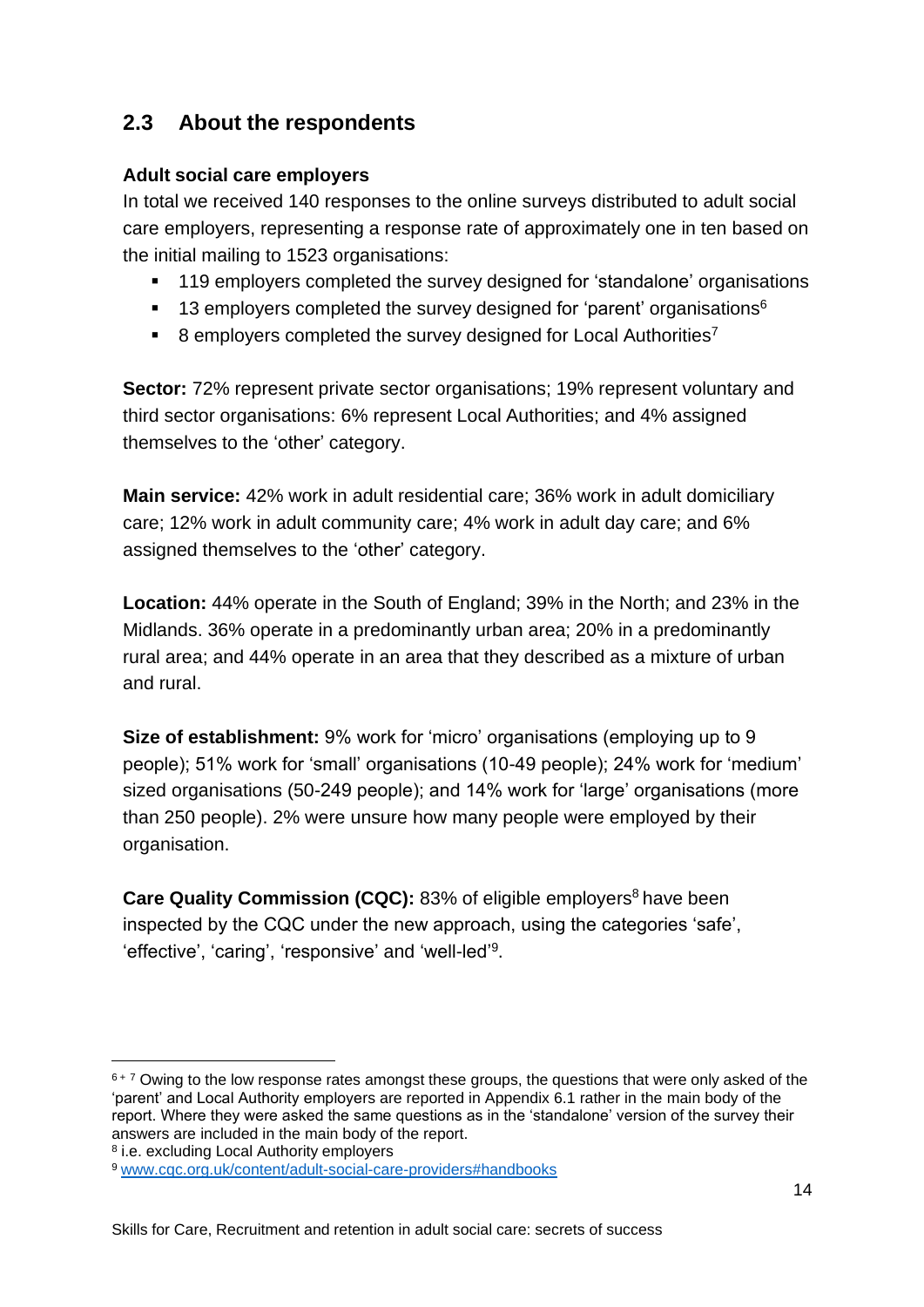CQC ratings for those taking part in the survey compare favourably with the national picture [see Table  $11^{10}$ . Previous research by Skills for Care<sup>11</sup> demonstrated that those rated favourably by CQC had a lower staff turnover rate than those rated either requiring improvement or inadequate. Whilst staff turnover is only one of many factors that influences the quality of care the data analysed did show that it was an influencing factor.

|                              | Outstanding | Good | <b>Requires</b><br>improvement | Inadequate | <b>Base</b> |
|------------------------------|-------------|------|--------------------------------|------------|-------------|
| <b>Survey</b><br>respondents | 6%          | 87%* | 7%                             | 0%         | 98          |
| <b>National</b><br>scores    | 1%          | 76%  | 21%                            | 2%         | 21,396      |

**Table 1: CQC ratings achieved**

\* Most had been awarded a rating of 'good' across the five Key Lines of Enquiry (KLOEs).

### **Individual employers**

In total we received 917 responses to the online and paper versions of the survey for individual employers, representing a response rate of approximately one in ten based on the number of paper survey packs distributed (10,400 people).

The majority of responses (92%) were from people in receipt of a direct payment from their local authority, with one in ten (8%) being in receipt of a personal budget from the NHS and 3% using their own money to pay for a  $PA^{12}$ .

Although the majority of the data came from members of one DPSO and ULO they operate nationally and we received responses from all regions and from people with different types of care needs.

### **Notes on data presentation:**

Where quantitative data was collected and analysed we have shown the results as percentages. Where qualitative data was collected and analysed we have indicated the strength of opinion by noting the number of times it was mentioned by employers.

<sup>10</sup> CQC inspection ratings data analysed by Skills for Care, February 2016, unpublished <sup>11</sup>Skills for Care (2014) NMDS-SC trend briefing 2: Recruitment and retention [Available online] [www.skillsforcare.org.uk/RandRtrendbriefing](http://www.skillsforcare.org.uk/RandRtrendbriefing)

 $12$  Some individual employers indicated that they used more than one source of funding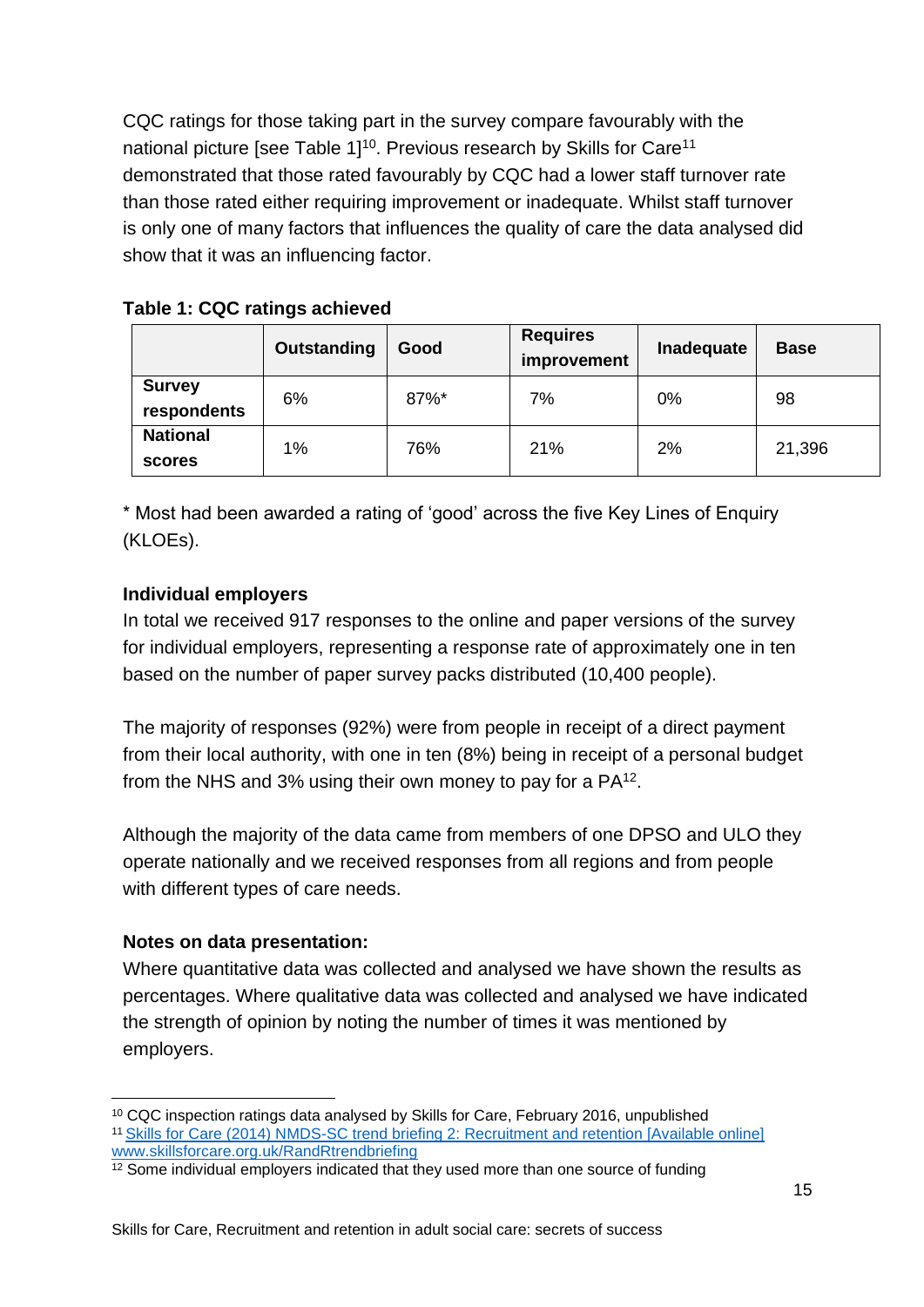The term 'employers' used throughout this report refers to the 140 employers who responded to the online surveys, representing 'standalone' organisations, 'parent' organisations and Local Authorities. The term 'individual employers' is used to refer to the 917 online and paper surveys received from people employing PAs.

Throughout the report we have used quotes from employers to illustrate the analysis. Where permission was given we have attributed the quotes to the organisation they represent. Where permission was not given we have simply stated the main service area of the organisation (i.e. domiciliary care, residential care, etc.). We have also highlighted if the quote is from an organisation that has received an overall 'outstanding' rating from the Care Quality Commission (CQC).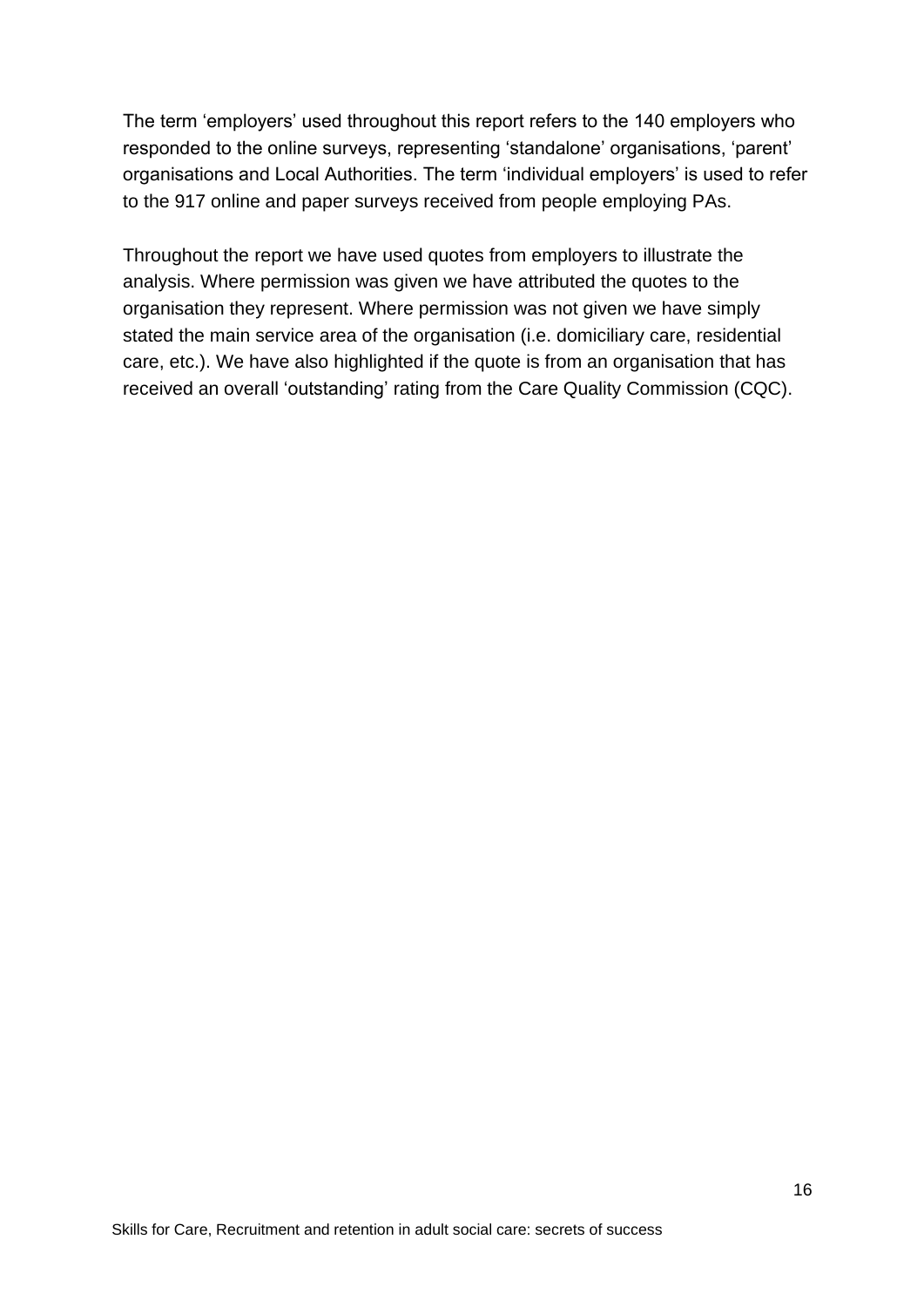## <span id="page-16-0"></span>**3. Key findings from the research<sup>13</sup>**

### <span id="page-16-1"></span>**3.1 Attracting more people**

Attracting the right people, with the right values, behaviours and attitudes to work in adult social care is vital. In this section we examine good practice in relation to planning for your recruitment needs, attracting people to apply for your vacancies and encouraging people to work in adult social care more generally.

### **Your recruitment plan**

Two-thirds of employers (60%) use in-house workforce planning tools to ensure that they have the right mix and numbers of employees to deliver the care and support needed by their organisation, both now and in the future. Half (49%) use their own recruitment and retention plans and two-fifths (42%) use their Business Plan. Three in ten (28%) use workforce audits and a fifth (22%) use their NMDS-SC account.

Just over half of employers (54%) said that their organisation had a recruitment plan. In many cases this had been based upon Skills for Care resources:

- Workforce planning (46%)
- **Finding and keeping workers (40%)**
- Values and behaviours based recruitment resources (37%).

Of course, such tools need to be underpinned by your knowledge of your local needs and circumstances, as these quotes demonstrate:

*"Our recruitment plan and strategy is based on the local environment and opportunities." (Domiciliary care provider)*

*"[Our recruitment plan is based on] the requirements of the people who live within the Friary Care community" (Residential care provider)*

<sup>&</sup>lt;sup>13</sup> This chapter refers to data collected in the online surveys distributed to adult social care employers with low staff turnover rates. Data collected from individual employers can be found in chapter four.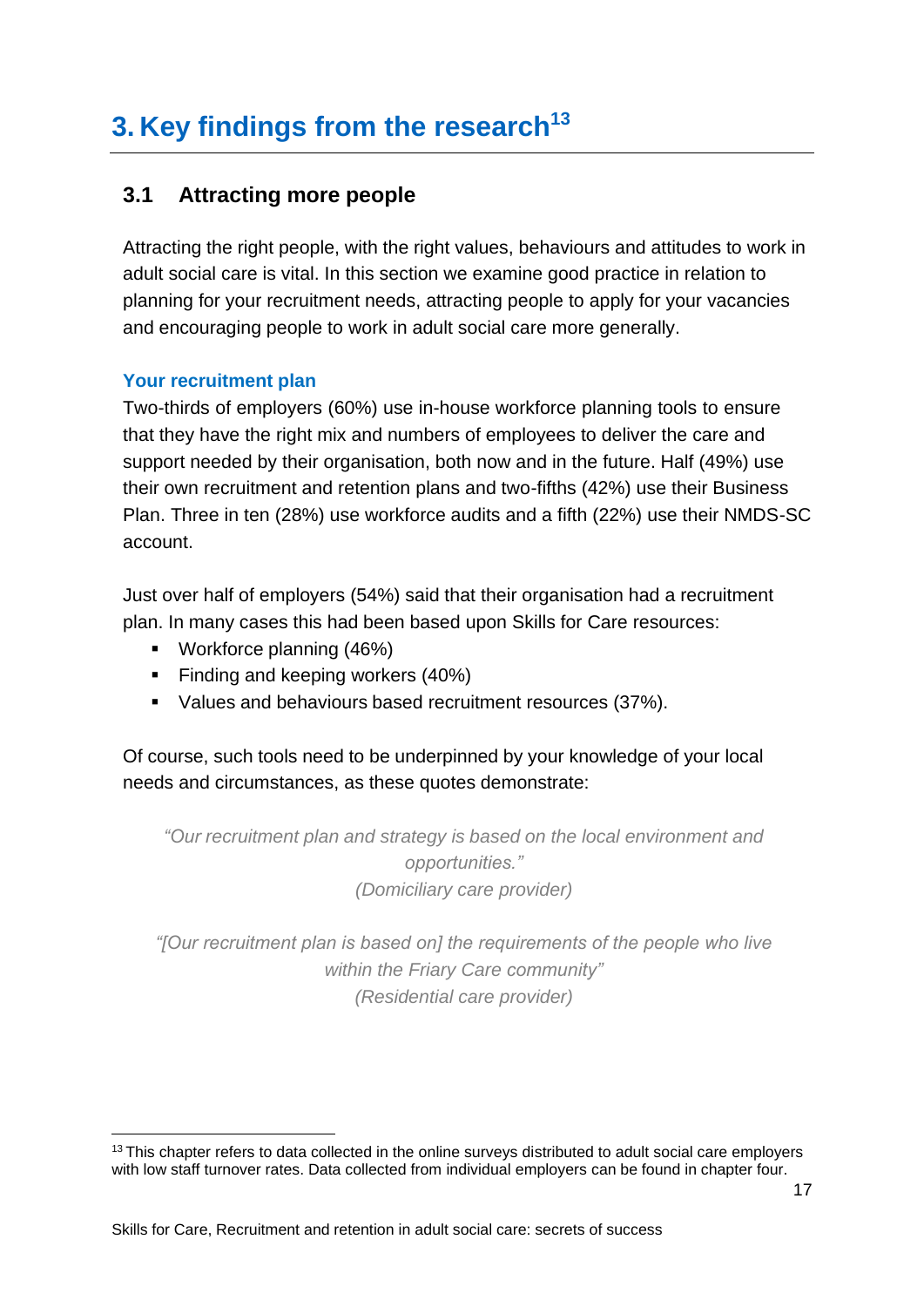### Employers told us that the benefits of having a recruitment plan are:

■ acting strategically rather than reactively (24 mentions)

*"Identify gaps in certain areas ahead of time so they don't become major issue." (Domiciliary care provider)*

*"It helps you keep focused on what you need as an organisation. It clearly highlights how and why you are recruiting, but as we are a small organisation, we can be flexible with it. I think the key is not to be too rigid but to be able to respond promptly to changes in support, funding, and staffing levels." (Crimson Hill Support, Domiciliary care provider)*

*"We then have something to measure our recruitment against" (Domiciliary care provider, CQC rated 'Outstanding')*

targeting the right people with the right skills and values (16 mentions)

*"We can forward plan to ensure we have sufficient staff with the correct skills and values to support people." (Foxglove Care Limited, Residential care provider)*

*"Crystallises our core values, defines what we believe makes a good carer and informs us quickly in the recruitment process if the candidate will be a good fit for our model of care delivery." (Home Instead Senior Care, Domiciliary care provider)*

■ consistency and building upon what you know works (11 mentions)

*"It outlines the structure for our recruitment process so that everyone knows what their responsibilities are and it gives us a clear process to follow. It ensures a smoother recruitment process for the candidates." (Care Concern Healthcare, Domiciliary care provider, CQC rated 'Outstanding')*

*"[It] provides a quick process to follow when needed – [the] recruitment pack is ready to use/print [and we can] follow procedure and track process." (Proctor House, Residential care provider)*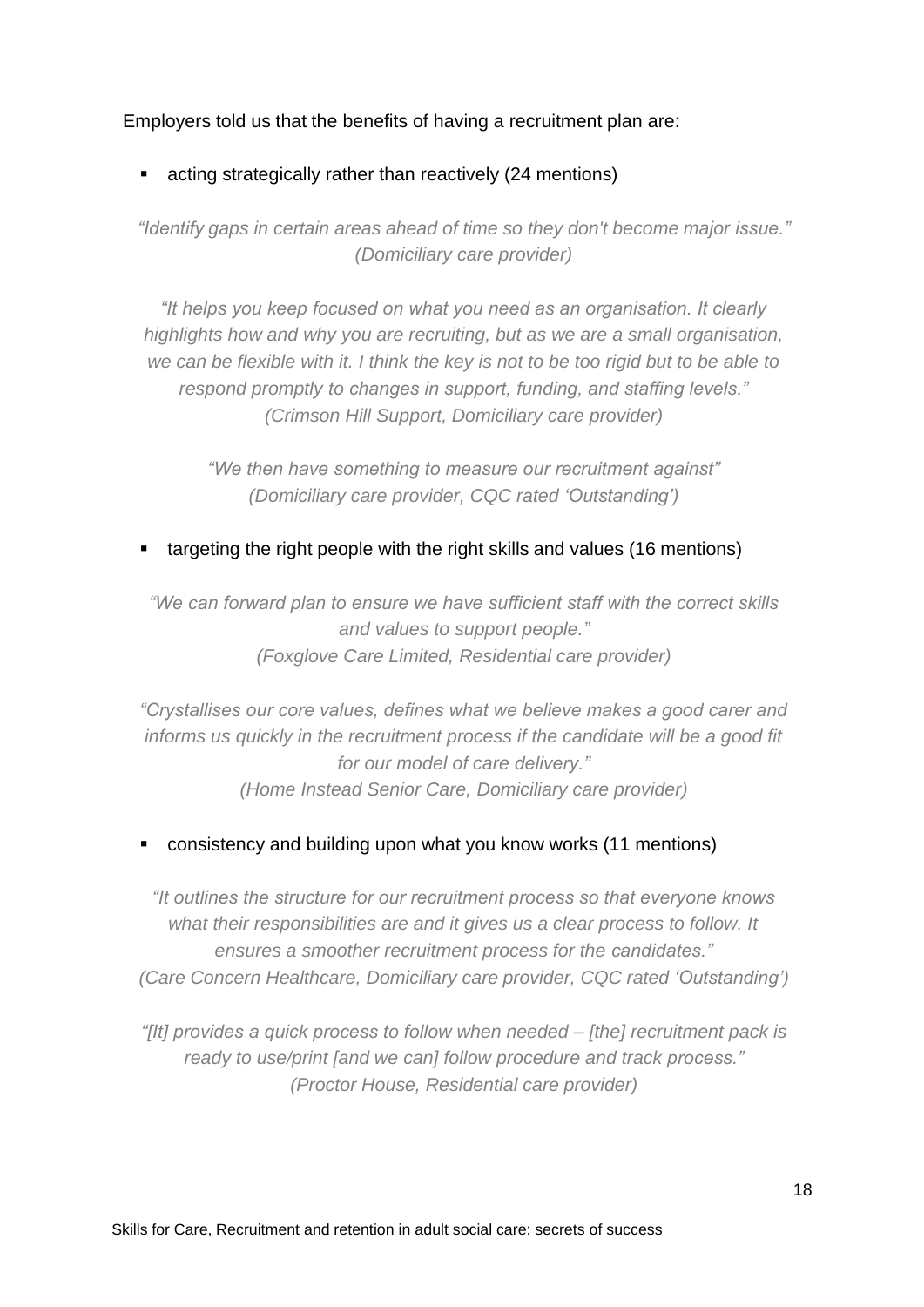**E** using sparse resources wisely (4 mentions).

*"Is useful to plan in advance so it will make us minimize costs and post the adverts in the right place." (Domiciliary care provider, CQC rated 'Outstanding')*

Despite lots of examples of the benefits of having a recruitment plan only two-fifths (39%) of employers said they actually measure them. Measurement is generally related to the value for money of the recruitment options used (i.e. the number of applications received in relation to the number of successful appointments) or in relation to staff retention levels.

*"[We use] a recruitment tracker to manage recruitment figures – attraction, pre-screens and successful interviews." (Domiciliary care provider)*

*"We check how many CV's we've received from each source and how many have been contacted." (Domiciliary care provider, CQC rated 'Outstanding')*

*"In measuring the results of our recruitment strategy against our staff retention we can see where particular areas may need development and support and continue to structure the criteria we seek in successful applicants…" (Right at Home Nottingham, Domiciliary care provider)*

### **Attracting people to work for your organisation**

We asked employers what they had tried in an effort to attract people to work for their organisation over the past twelve months and which they would try again in future. The most common responses were:

- invested in staff development (75%)
- offered flexible working patterns (74%)
- ensured that people are aware that staff are paid the National Living Wage, or more (61%), challenging the perception that social care is low paid work
- worked to develop and promote the organisation's culture (55%)
- used a values based approach to recruitment (47%).

**NB:** Everyone who said that they had tried these things said that they would do so again in the future.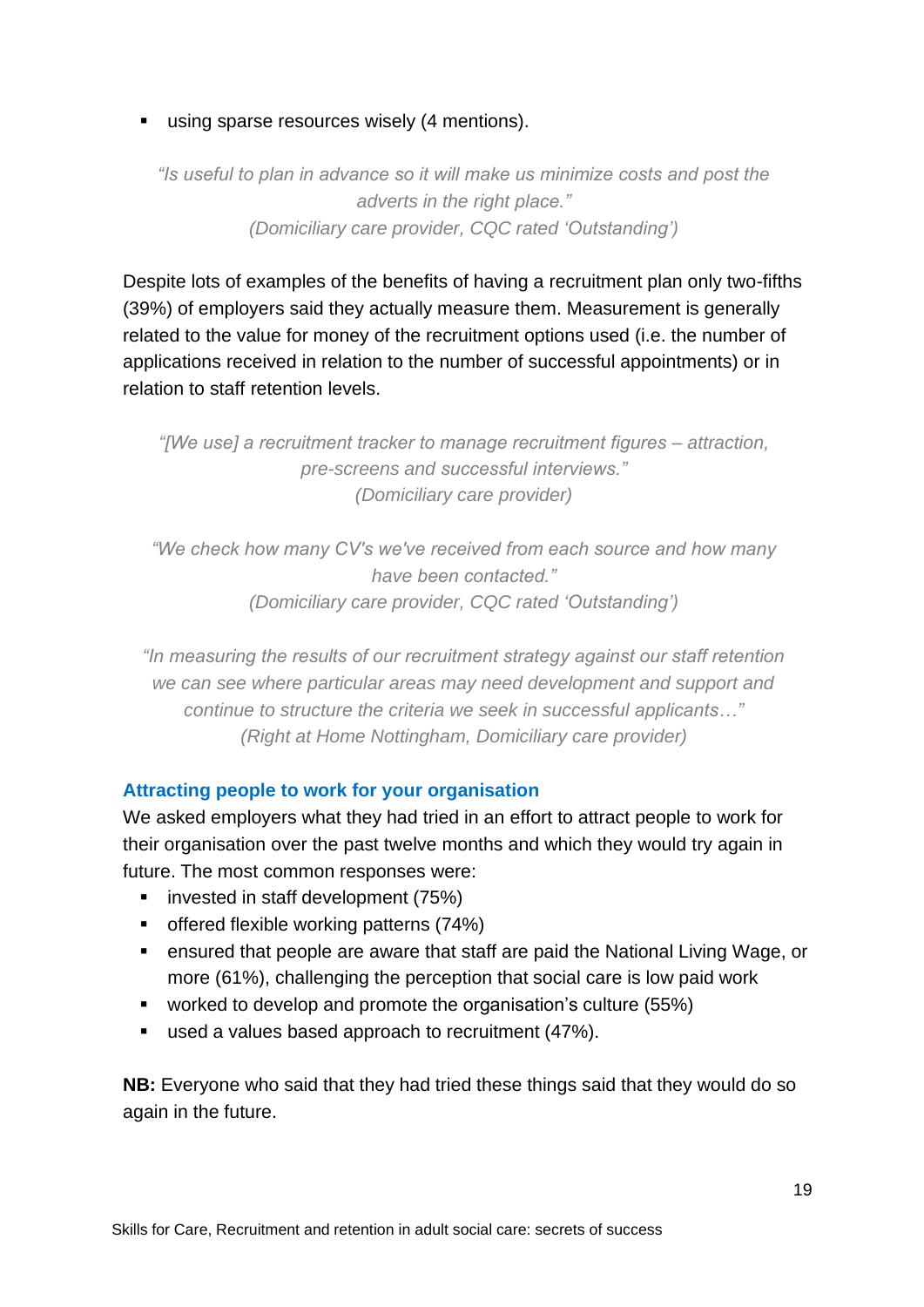Other popular answers were:

- promoted the organisation at local events to raise awareness of potential opportunities (41%)
- offered volunteering opportunities (38%)
- offered Apprenticeships (34%)
- promoted your ethos by signing up to the Social Care Commitment (31%)
- offered incentives for existing employees who introduce potential new employees (31%).

**NB:** Most who said that they had tried these things said that they would do so again in the future.

At the end of this sub-section we asked employers if they had specifically targeted any of the following, who are typically under-represented amongst the adult social care workforce, to work for them in the past twelve months<sup>14</sup>.

Three-fifths (60%) of employers had successfully targeted younger people to work for them and half (48%) had successfully targeted men. Two-thirds had successfully targeted University students or graduates or Black and minority ethnic people (36% and 32% respectively) whilst three in ten had successfully targeted senior managers, managers or regulated professionals (29% and 28% respectively).

<sup>&</sup>lt;sup>14</sup> Skills for Care recognises that many individuals and groups are underrepresented in the adult social care workforce. This is a priority area of work for us during 2017-18. See [www.skillsforcare.org.uk/randr](http://www.skillsforcare.org.uk/randr) for details.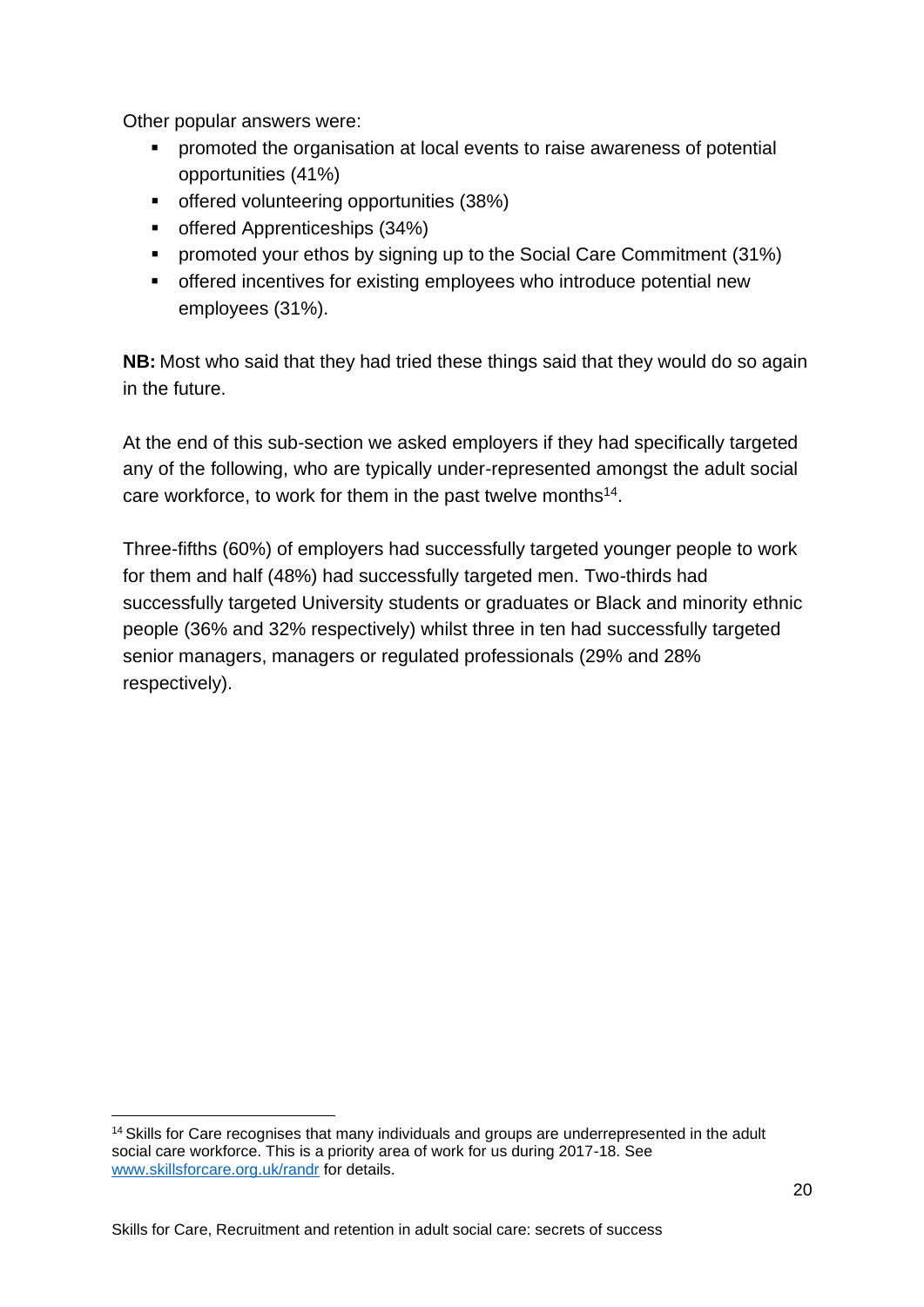|                                        | <b>Yes</b> | No (tried but | No (haven't |
|----------------------------------------|------------|---------------|-------------|
|                                        |            | not           | needed to   |
|                                        |            | successfully) | try this)   |
| <b>University students / Graduates</b> | 36%        | 8%            | 56%         |
| <b>International workers</b>           | 16%        | 3%            | 81%         |
| Older people (65+)                     | 17%        | 7%            | 76%         |
| Younger people (18-25)                 | 60%        | 2%            | 38%         |
| <b>Disabled people</b>                 | 19%        | 5%            | 76%         |
| Men                                    | 48%        | 3%            | 49%         |
| <b>BAME</b> people                     | 32%        | 4%            | 64%         |
| <b>Regulated Professionals</b>         | 28%        | 5%            | 67%         |
| <b>Managers / Senior Managers</b>      | 29%        | 6%            | 65%         |

### **Table 2: Groups targeted in recruitment efforts in the past 12 months (Base = 107-123 employers)**

### **Advertising your job vacancies**

Employers told us that the most successful methods of advertising job vacancies are:

- via existing employees referring a friend (49%)
- adverts posted on the organisation's website (29%)
- adverts printed in the local newspaper (20%)
- posters in the local community (20%)
- adverts posted on social media (17%) or elsewhere online (25%).

In addition to the 49% who told us that they successfully recruit via employee referrals, word of mouth 'advertising' was mentioned by five employers (residential care and domiciliary care providers). This can be a valuable avenue to pursue because as well as being low or no cost there is a greater potential of attracting people with the right values and behaviours because the existing staff know the organisation's core values and can share these with the people they know. Three domiciliary care providers also mentioned finding it useful to place banner advertising on their building when they are recruiting.

### **Your job descriptions and person specifications**

Employers were asked whether they had reviewed their job descriptions and person specifications in the past twelve months to ensure that they:

- don't discriminate against any group of (potential) employees
- **•** promote a values and behaviours based approach to recruitment and retention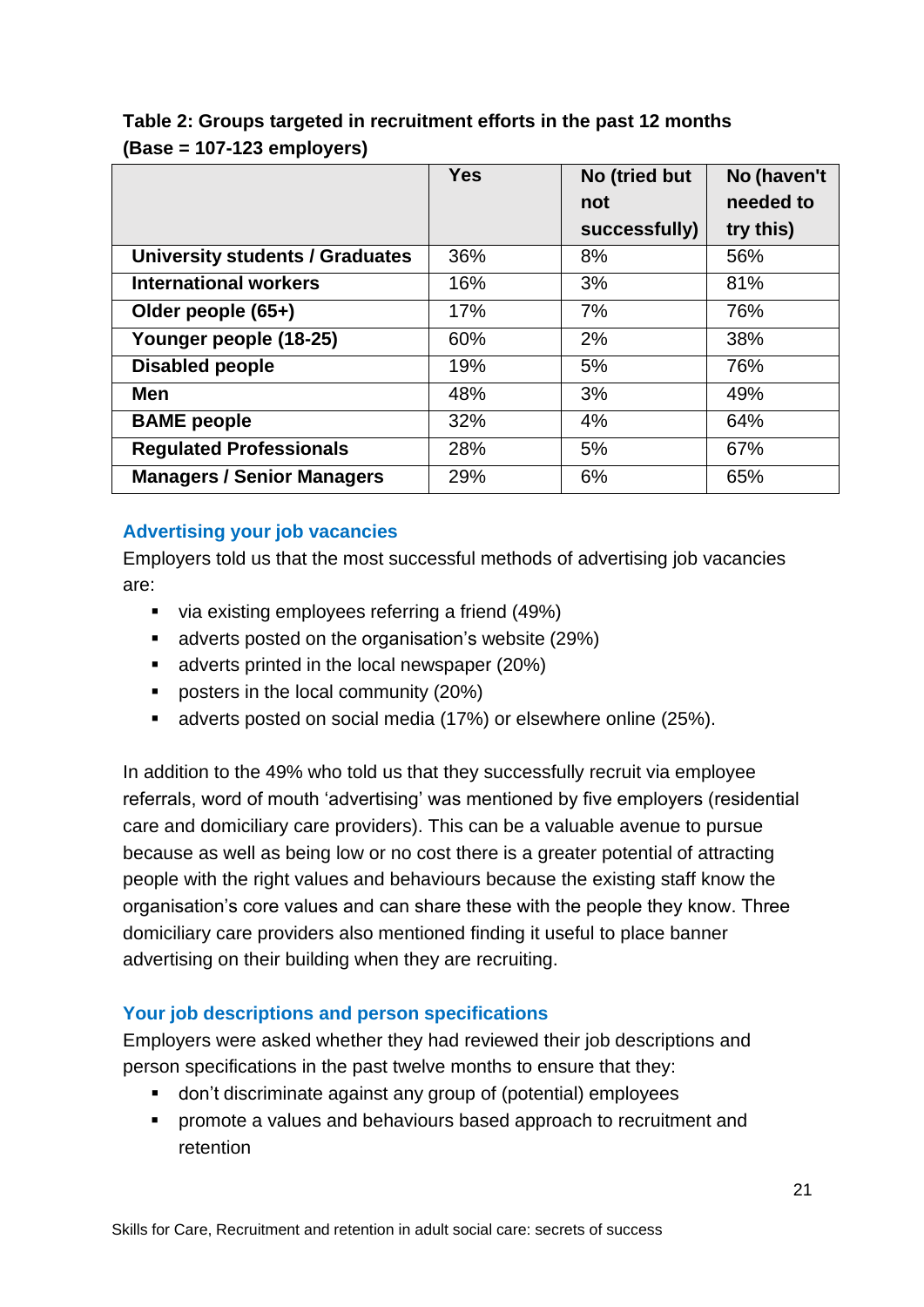- are jargon free
- are clear about key elements of the role
- are clear, concise and easily accessible
- don't include criteria that aren't relevant to the role.

Two-thirds (64%) had reviewed all job descriptions and person specifications. One in seven (14%) had reviewed some of them and one in eight (12%) had reviewed them more than a year ago. The remainder either said that they would review them as vacancies arise (8%) or that they had no plans to review them (2%).

### **The most important thing a social care employer can do to attract more people to apply for its vacancies**

Finally, whilst acknowledging that the best recruitment processes require a combination of many factors, we asked employers to describe the **most** important thing a social care employer can do to attract more people to apply for its vacancies. The results of this question are illustrated in the Word Cloud<sup>15</sup> below:



Pay topped the list (36 mentions), with several employers expanding their answer to note that in order to be competitive employers should pay above the National Living Wage to reflect the worth of their staff. This reflects previously published findings from Skills for Care which highlighted that staff look at more than bottom line figures when describing what is important to them<sup>16</sup>. Frequently mentioned alongside pay was working conditions, particularly offering flexible working hours (12 mentions).

<sup>15</sup>*"Word clouds or tag clouds are graphical representations of word frequency that give greater prominence to words that appear more frequently in a source text. The larger the word in the visual the more common the word was in the document(s)."* [www.betterevaluation.org/en/evaluation](http://www.betterevaluation.org/en/evaluation-options/wordcloud)[options/wordcloud](http://www.betterevaluation.org/en/evaluation-options/wordcloud)

**NB:** The word clouds in this report were created using a thematic analysis of the qualitative data provided in response to the stated questions (https://wordart.com/create)

<sup>16</sup> Skills for Care (Dec, 2016) NMDS-SC trend briefing 4: Pay in the adult social care sector [Available online] [www.skillsforcare.org.uk/paybriefing](http://www.skillsforcare.org.uk/paybriefing) *"…it is worth noting that pay is not the only factor in attracting or keeping workers"* (page 9).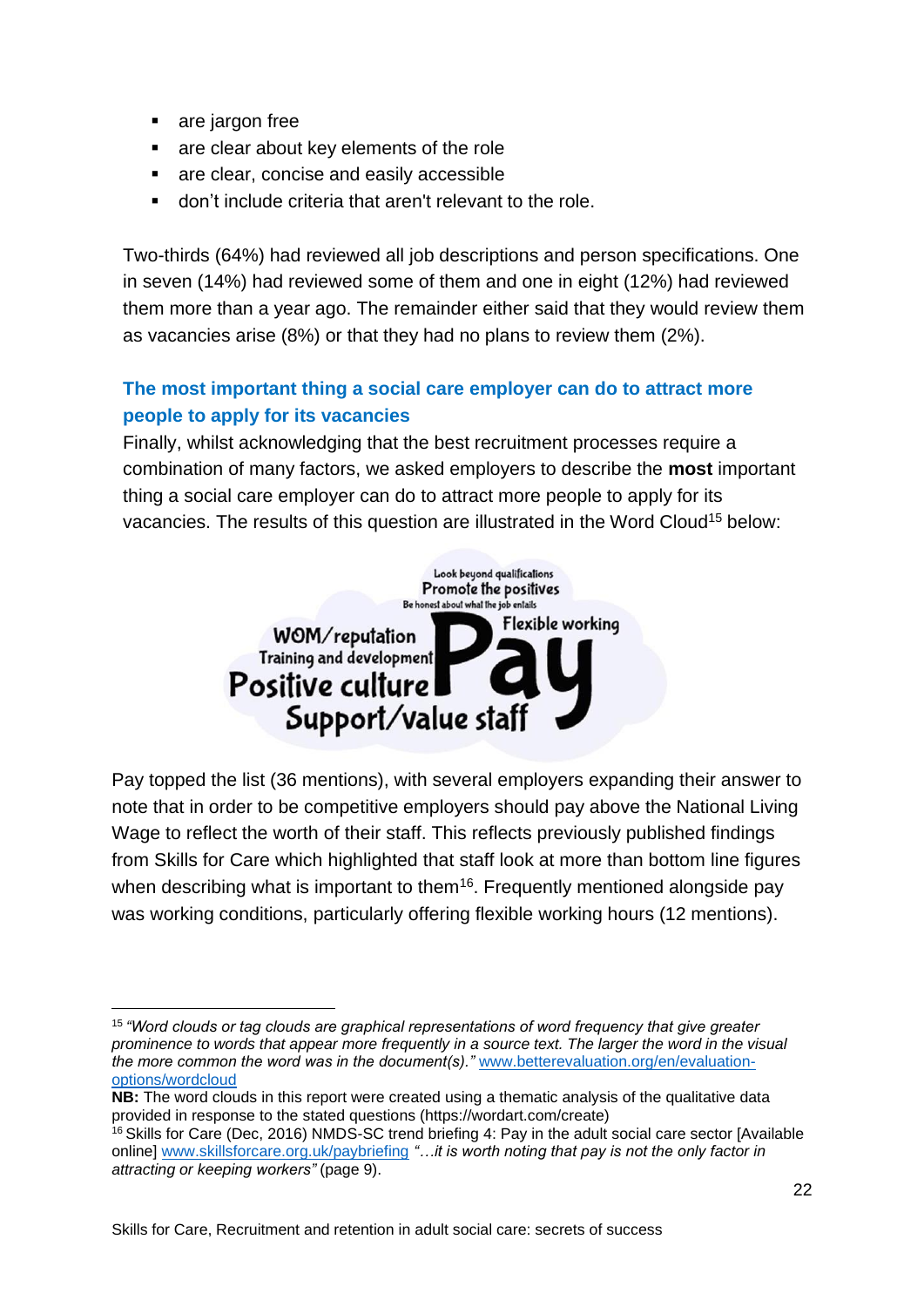Pay was closely followed by the organisation developing a positive culture that supports and values its staff (32 mentions). In relation to this, employers mentioned staff morale, motivation, having an 'open door' policy and valuing every role within the organisation. Furthermore, by ensuring that staff have access to appropriate training and development employers can demonstrate to staff that there is a career for them in adult social care (26 mentions).

All of these tie in with another commonly mentioned answer, developing a good reputation as this leads to word of mouth promotion which is considered priceless (22 mentions).

Being honest about the reality of the job was mentioned 21 times. Employers talked about the importance of being clear about what the role would entail up front so as not to set candidates up to fail and to avoid wasting time on both sides. Promoting the positives of working in adult social care was mentioned 13 times and looking beyond qualifications to find candidates with the right values and ethos was mentioned 4 times.

Below are some quotes from employers in which they describe, in their own words, what they feel is the most important thing that a social care employer can do to attract more people to apply for its vacancies.

*"Our team is dedicated to providing the best possible support for our clients, and are valued for their efforts. Our reputation is founded on being an enjoyable place to work, with a supportive team, transparent practices and the client at the forefront of all we do." (Linton Support, Residential Care provider)*

*"To provide a positive culture and environment that allows people sufficient time to deliver outstanding care to patients [and] provides education and training to support outstanding care delivery and to help staff to maximise their potential." (Embrace Quality Care, Domiciliary Care provider)*

*"Demonstrate a commitment to staff training and development and clear career progression routes." (Risedale Estates Limited, Residential care provider)*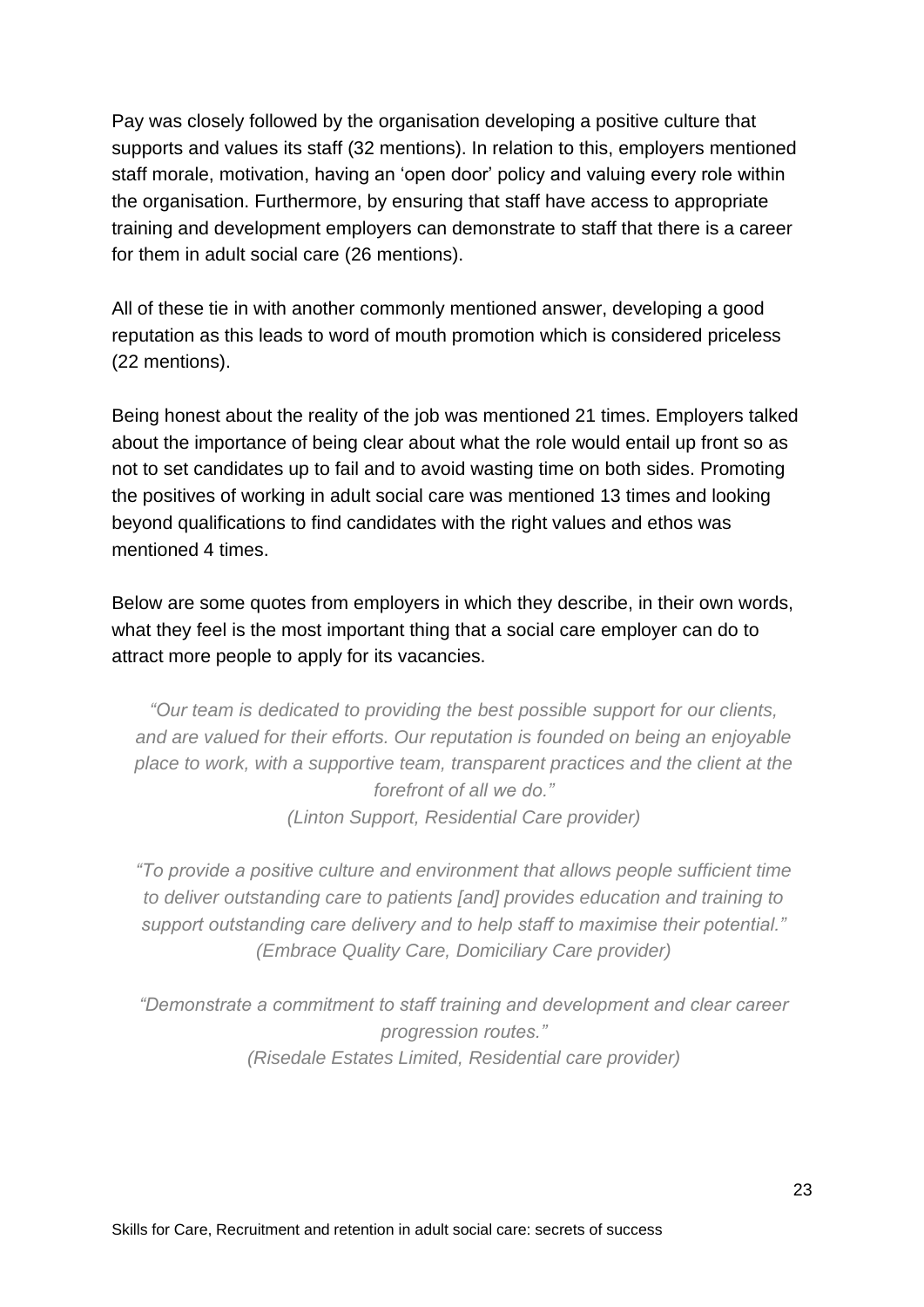*"We stress the importance of providing an excellent service which is caring, respectful, enabling and appropriate for individuals' requirements and how rewarding the work can be. We pay well, compared with many places, and offer plenty of training, development and qualifications as well as hands-on, daily support from management. We do not employ agency staff so our team are genuinely close and trusting of each other. Our work environment is friendly and encouraging. Our excellent reputation has been built over 30 years with the same owners of the business in place and daily available." (Highfield House, Residential Care provider)*

*"Give all the relevant information in the vacancy advertisement and state what the ethos of the organisation is." (Optimal Living (Luton) Limited, Residential Care provider)*

*"Ensure that the culture of the home is explained to prospective employers… Ensure that prospective employers spend time in the home with the residents so that the residents can voice their opinions about candidates." (Chestnut Grove Rest Home, Residential Care provider, CQC rated 'Outstanding')*

### <span id="page-23-0"></span>**3.2 Taking on the right people**

Of course, recruitment isn't just about attracting people to apply for vacancies; it's about ensuring that the right people are employed. In this section we examine good practice in relation to what to look for when selecting new staff and how to ensure you employ the best staff.

### **What to look for when selecting staff**

Employers were asked to rank the importance of various potential recruitment considerations in their experience. As Table 3 shows, 'values and behaviours' were ranked in first place, followed by 'prior relevant work experience' and then 'qualifications', suggesting that the majority recognise the importance of investing in 'raw talent', based on the principles of values based recruitment.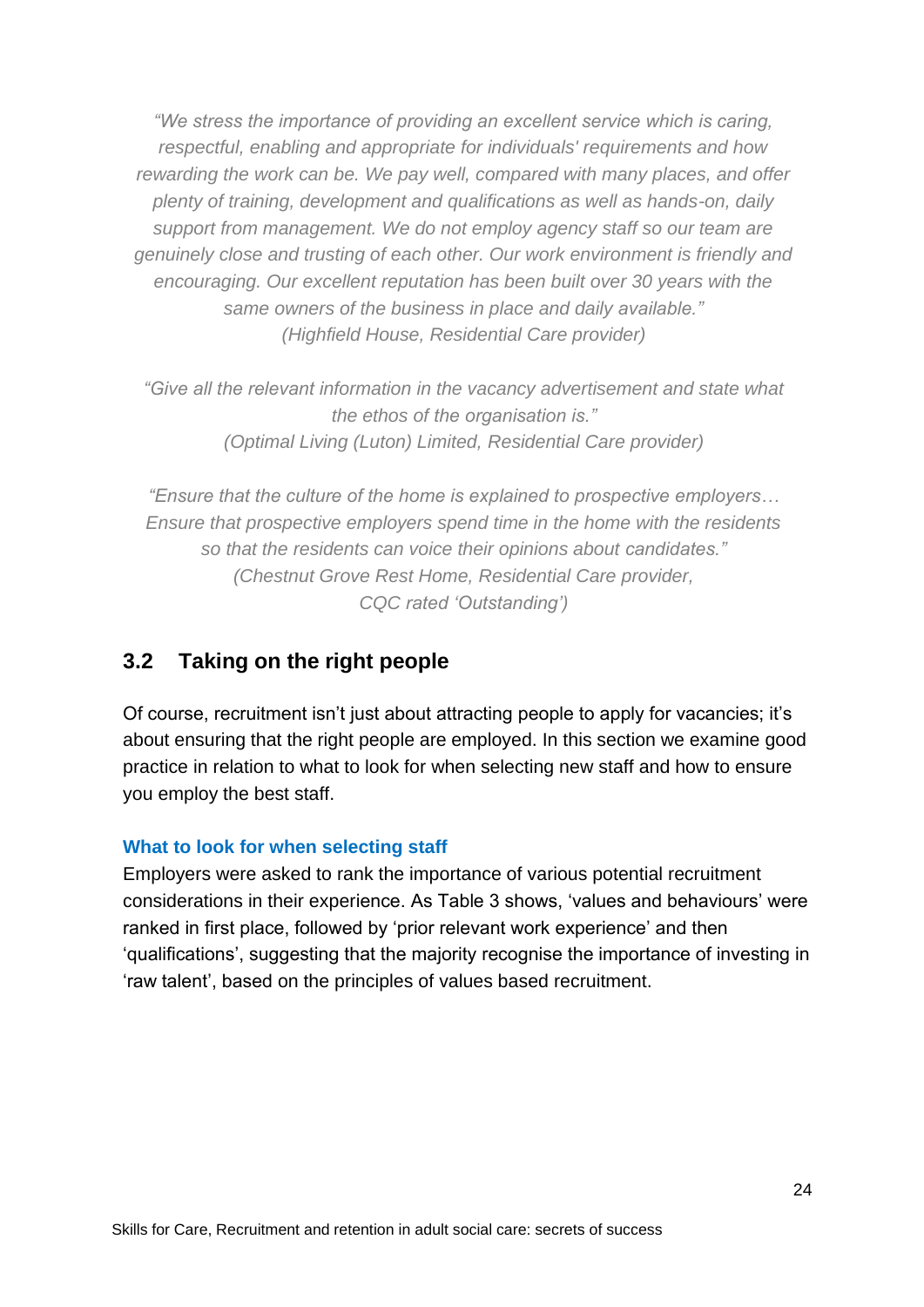|                                 |                       | $\mathbf{2}$ | 3                      |
|---------------------------------|-----------------------|--------------|------------------------|
|                                 | <b>Most important</b> |              | <b>Least important</b> |
| Qualifications                  | 7%                    | 20%          | 73%                    |
| <b>Prior work</b><br>experience | 7%                    | 70%          | 24%                    |
| <b>Values and</b><br>behaviours | 86%                   | 11%          | 3%                     |

**Table 3: Ranking of potential recruitment considerations (Base = 138 employers)**

In addition to these three core considerations, employers offered a range of other things they felt it was important to consider. A lot of comments were related to a range of attributes that come under the broad heading of 'values and attitudes' such as kindness, compassion, reliability, honesty, professionalism and positivity (35 mentions). Closely linked to this was establishing a candidates commitment, for example, whether they are taking the job seriously or not, whether they appear to genuinely care for others (21 mentions).

Willingness to learn (rather than necessarily having previous experience or qualifications) and flexibility were also mentioned (12 times and 8 times respectively). There were several mentions of involving people who need care and support (and their family, friends or advocates) in the interview process, both formally and informally, which allows the interviewer to assess how the candidate relates to them in a real-life scenario (5 mentions).

*"Following a person-centred interview format I want to know how caring and empathetic the person is. Life experience is more important than previous work experience. I like to explore if a prospective candidate can see a person holistically…" (Chestnut Grove Rest Home, Residential care provider)*

*"Bad experience can be a lot worse than no experience. If people have the right values we can give them experience. We are looking for people who can be dedicated to the person they support." (PBS4, Domiciliary care provider)*

*"When recruiting we have in our minds 'would we like them to look after our family member?'" (Foxglove Care Limited, Residential care provider)*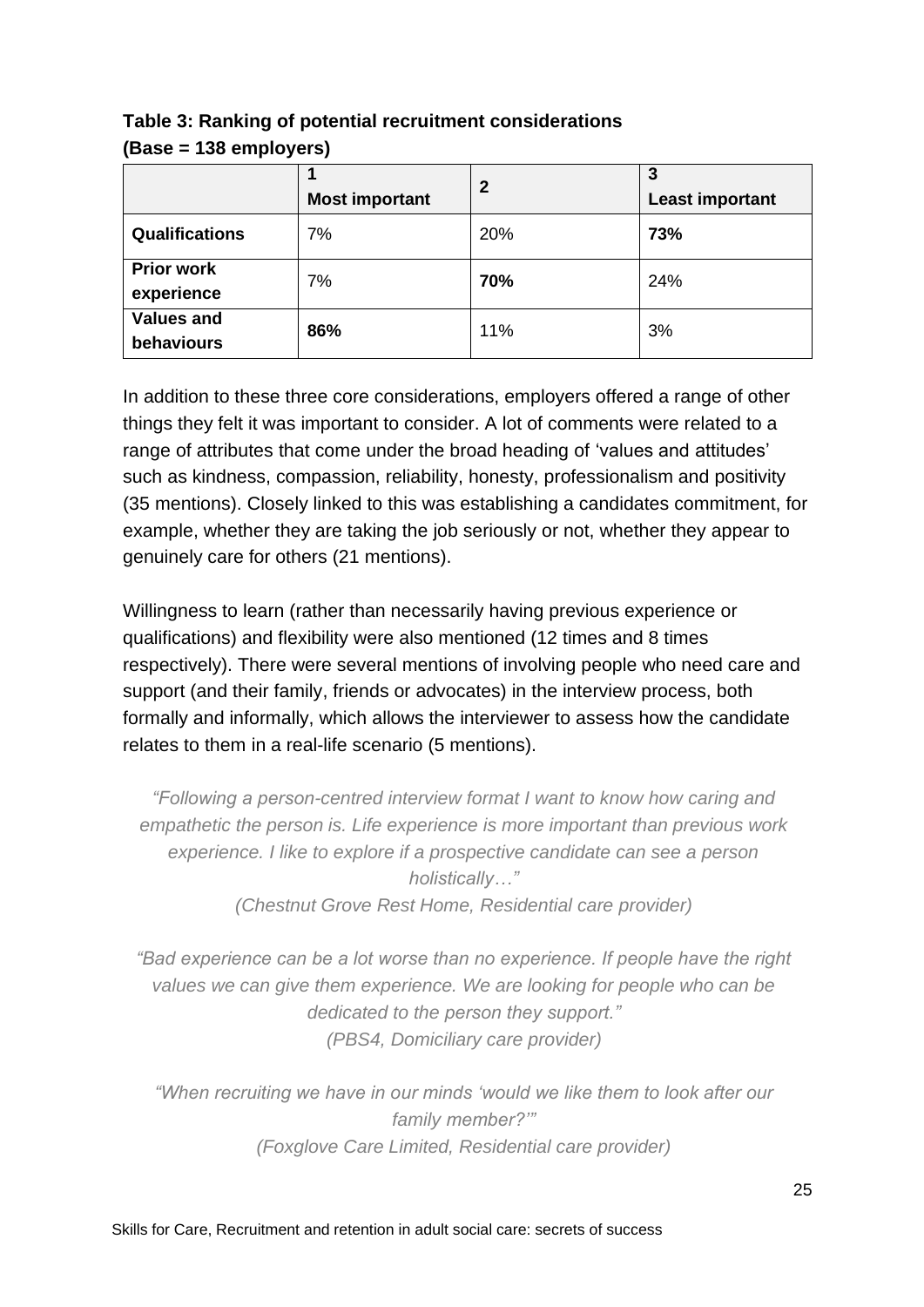*"We look to see how the people we support engage with the candidates at interview stage." (IDEM Living, Domiciliary care provider)*

#### **How to ensure you take on the right people**

We asked employers what they had tried in an effort to take on the right people for their organisation over the past twelve months and which they would try again in future. The most common responses were:

- offered work experience, candidate visits or 'taster shifts (45%)
- included people who need care and support and/or their advocates, family, friends in the recruitment process (45%)
- included pre-interview assessments (31%)
- offered pre-employment training (25%)
- worked with apprenticeship agencies or learning providers to find the right apprentices (22%)
- included useful sources of advice about becoming a care worker in your application pack (20%).

**NB:** Everyone who said that they had tried these things said that they would do so again in the future.

We then asked employers how they communicate the values, behaviours and attitudes that their organisation looks for it its employees. The majority mentioned more than one thing in their answering, suggesting that a multi-pronged approach is most beneficial.

*"We try to communicate our values and beliefs to potential employees at every stage of the recruitment and selection process so they are aware of the values, behaviours and attitudes [that] are expected of them by the time they start." (Community care provider, CQC rated 'Outstanding)*

*"[We communicate our values and expectations through a wide range of tools, including] job specifications, comprehensive job interviews, policies and procedures, health and safety booklets, our comprehensive induction, three month probationary period, service users and work colleague questionnaire, assessment during two week shadow working period, self-assessment toolkit for new staff members who have previously worked in care." (Allcare Shropshire Limited, Domiciliary care provider)*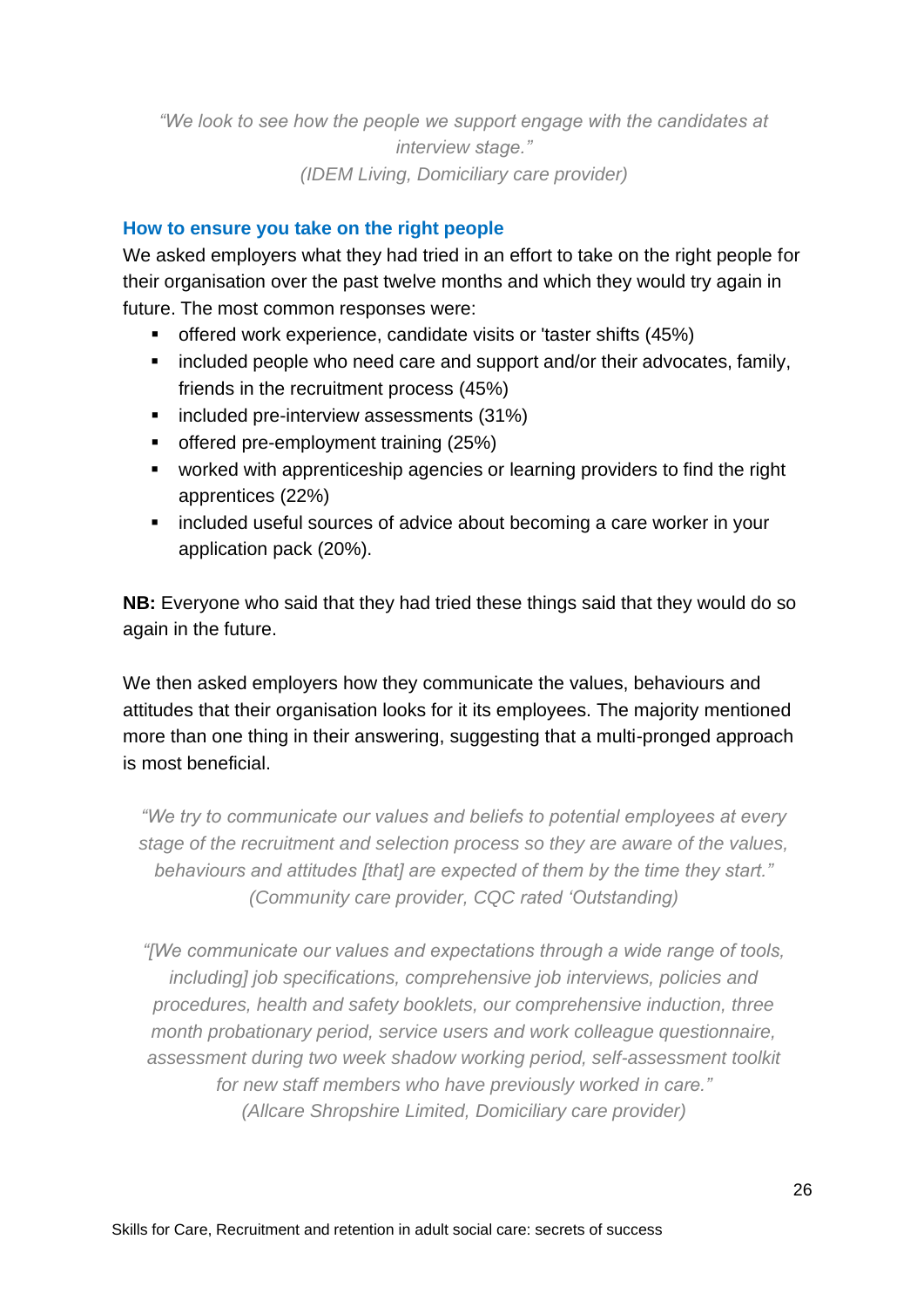*"We have a video which was made by service users for this purpose. It reflects our key value "people at the centre of everything we do". Potential recruits watch the video and then participate in discussion questions on it in the interview… Our values are on a poster which is regularly circulated via staff bulletin, newsletter, staff handbook, etc. We have service user volunteers that co-produce these documents with us. We also model the values at all times in all interactions"*

*(Castle Supported Living, Domiciliary care provider)*

Communicating the organisation's values, behaviours and attitudes via its website, social media and promotional literature was often mentioned (22 times). This means that information is readily available to both potential applicants, but also to existing members of staff. There were 4 mentions of specific Codes of Conduct or Charters being published, as well as other literature such as staff handbooks (5 mentions) and newsletters (2 mentions). Mission statements were also referred to (5 times).

*"We have a 'Charter' that all our employees sign up to outlining our values and beliefs, we also have written brand values that are readily available and displayed within our office." (Domiciliary care provider)*

At the application stage, employers spoke of ensuring that job adverts clearly state what the organisation is looking for from candidates in terms of their values, behaviours and attitudes (10 mentions) and many gave details of pre-interview opportunities and activities laid on, sometimes as part of the assessment process, but sometimes just for information (13 mentions). The application pack, including role or job descriptions and person specifications were mentioned as another opportunity to convey what the organisation is looking for in candidates (25 mentions).

*"We usually take any applicants to each of our residents and have a general chat with them whilst touring the building. On this tour around we will give the applicant all the information about how our home functions and what is expected of our employees. During this tour you usually find out more about the applicant than just sitting in an office asking questions." (Residential care provider)*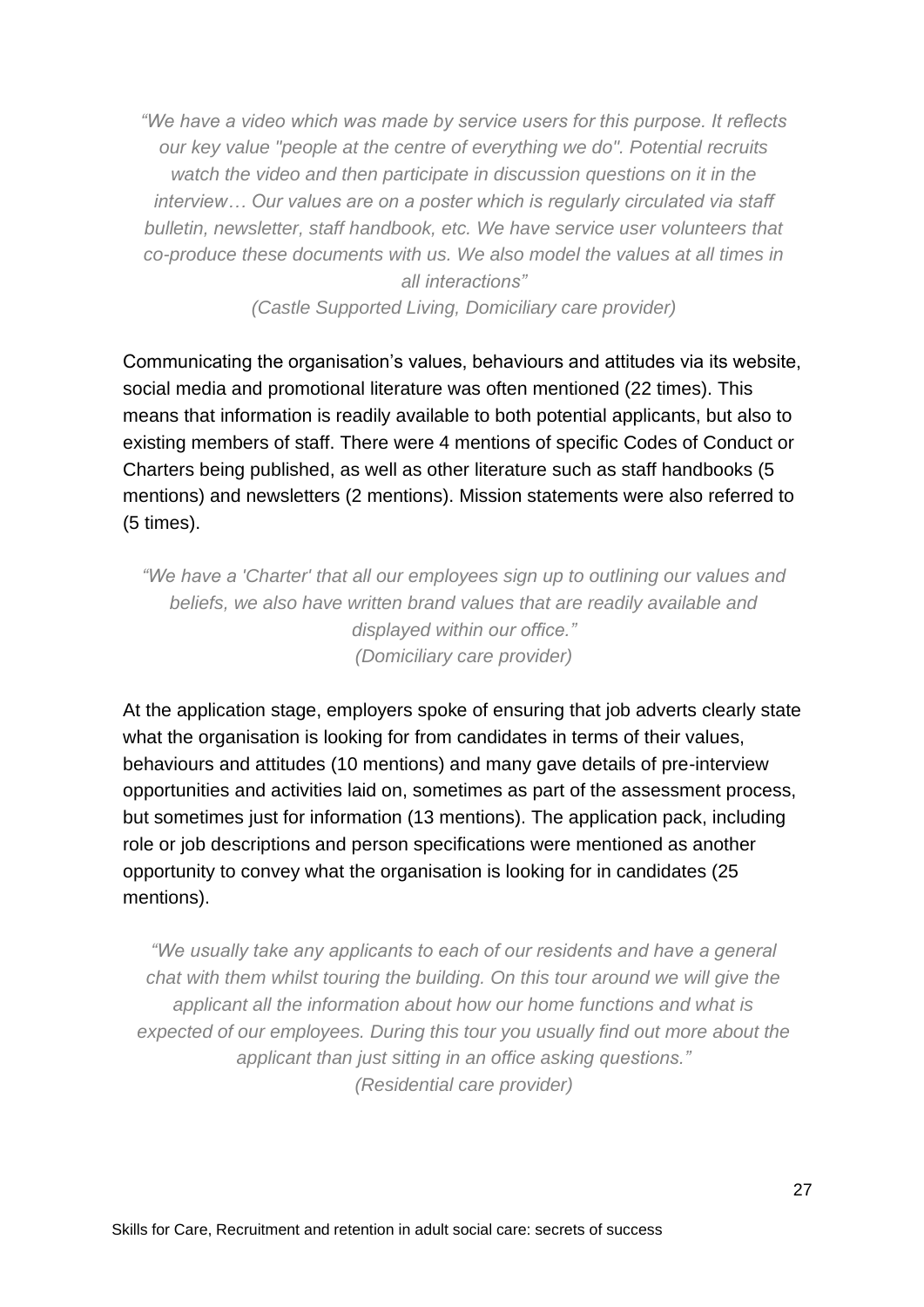Clearly interviews, particularly ones that are specifically values based, are an ideal opportunity to explore the candidates 'fit' with the values of the organisation (49 mentions).

*"[We] give the person a one page profile as them to explain their work ethic." (Action on Hearing Loss, Residential care provider)*

*"We set a scenario and ask their opinion on how they would handle it." (Vicarage Farm Care Home, Residential care provider)*

*"We use a [bespoke] value based recruitment tool when interviewing and this carries on through our induction to the culture of our company." (Foxglove Care Limited, Residential care provider)*

Once employed employers talked about on-going opportunities to convey and confirm the values, behaviours and attitudes required through the induction process (15 mentions) , team meetings (8 mentions) and supervision sessions (7 mentions). There were also six mentions of the importance of modelling the values, behaviours and attitudes that you want to see, from owners and managers downwards.

### **The application process**

Over half (57%) of employers said that candidates must complete a full application form in order to apply for vacancies at their organisation. One in ten (8%) accept CVs and 1% a supporting statement. A third of employers (32%) have an application process that requires a combination of the three.

Some employers said that they accept a CV at the initial stage and then if the candidate is successful at either a pre-screening stage or at an interview they are asked to complete a more comprehensive application form (8 mentions).

Three in ten employers (30%) have a question/s in their application process that is designed to eliminate candidates prior to the shortlisting process. Examples of questions that exclude candidates are:

- not having a driving license if driving is essential to the role (10 mentions)
- some posts have minimum experience criteria (8 mentions)
- why they want to work in care (4 mentions)
- enhanced DBS checks (3 mentions).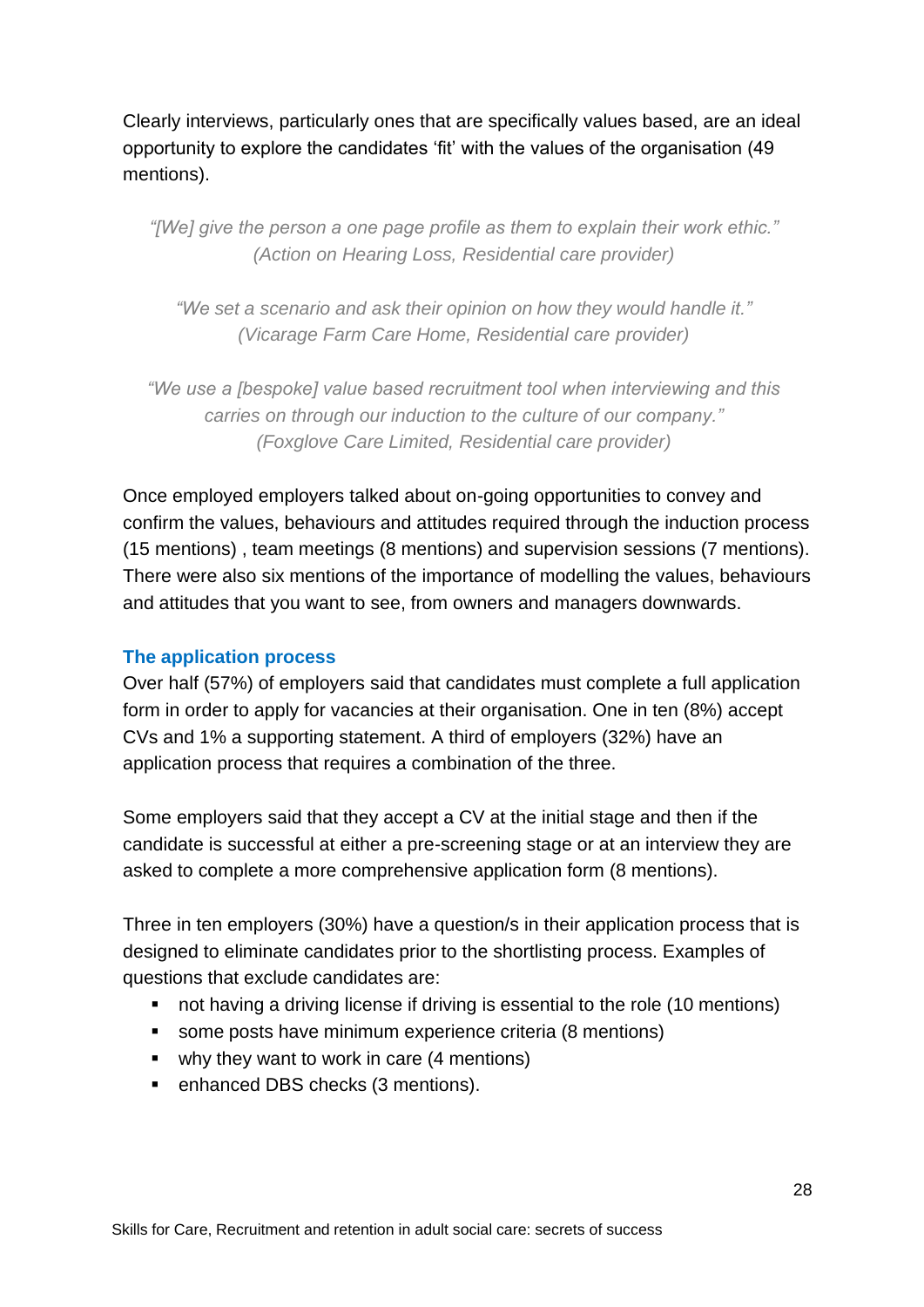### **The most important thing a social care employer can do to recruit the right people**

Finally, whilst acknowledging that the best recruitment processes require a combination of many factors, we asked employers to describe the **most** important thing a social care employer can do to ensure that they recruit the right people to work for their organisation. The results of this question are illustrated in the Word Cloud below:

> Take your time Experience and qualifications DBS check<br>Check references Supportive probationary period Robust recruitment process Tailor job adverts Personal attributes/motivations/values Trial period Clarify expectations

Include service users/families

Establishing that candidates have the right personal attributes, motivation and values topped the list (34 mentions). Employers spoke about establishing how candidates relate to other people, about their need to be sensitive and empathetic in their role and to maintain dignity for the people they are working with and having a genuine passion for working in a caring role.

Knowing the type of person that you want to employ is a great starting point, but this needs to be tested through a robust recruitment process (32 mentions). Specific mention was made of clarifying your expectations of the work involved so that both parties are clear on what is expected (16 mentions), taking up references and ensuring candidates pass DBS checks (14 mentions), as well as tailoring job adverts (5 mentions).

Take time with recruitment (7 mentions) to ensure that you find the best candidate for your vacancy and, where possible, observe and interact with candidate, ideally with the involvement of people who need care and support and their families (12 mentions), this should help to ensure that candidates are matched to the work available (5 mentions). Some employers spoke of offering a trial period and others of the support they offer throughout the induction and probationary period (6 mentions each).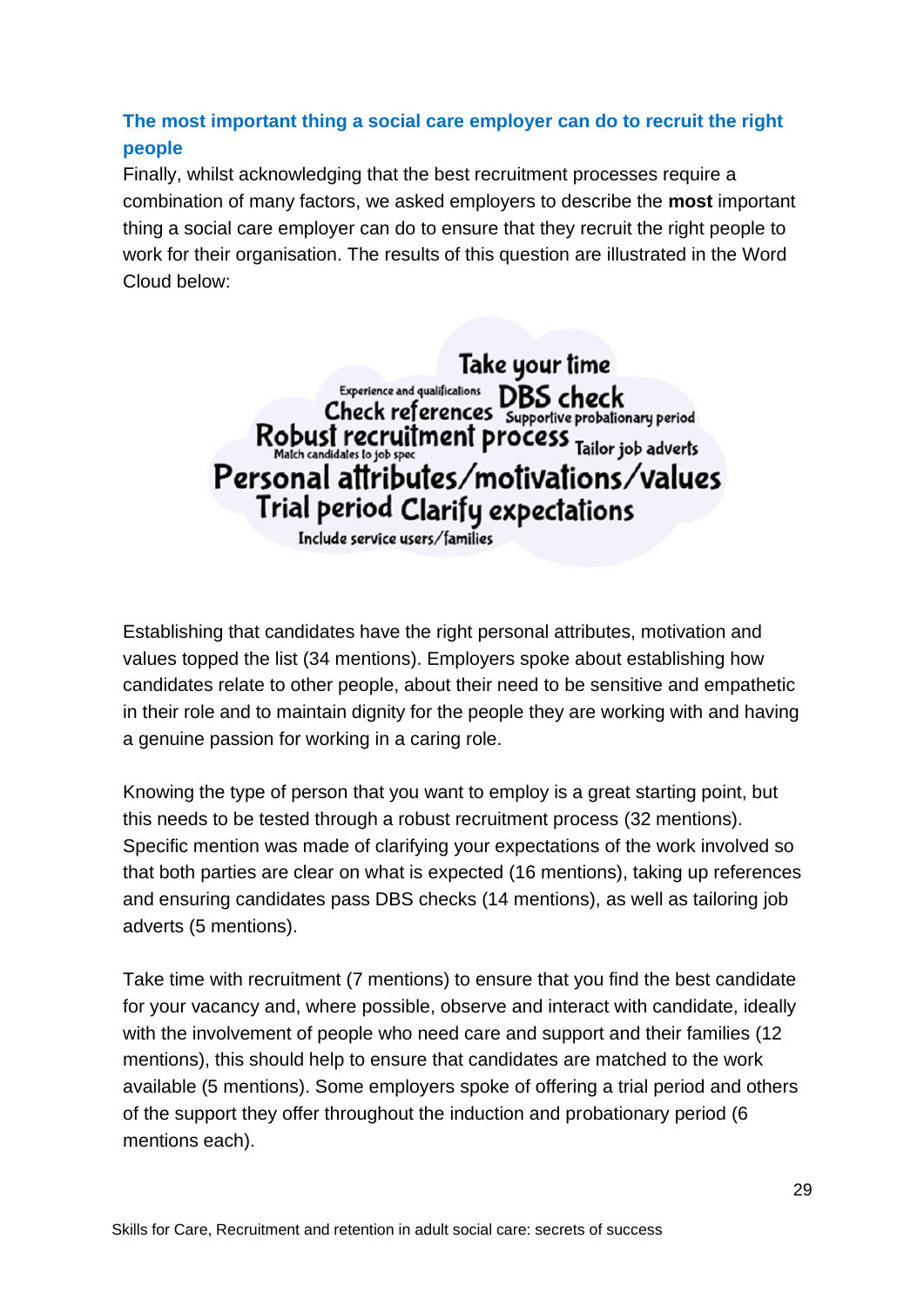Just two employers mentioned experience and qualifications as being the most important a social care employer can do to ensure that they recruit the right people to work for their organisation, suggesting that for the majority a multi-faceted values based approach works best.

Below are some quotes from employers in which they describe, in their own words, what they feel is the most important thing that a social care employer can do to recruit the right people to work for their organisation.

*"Most importantly, we try to get a sense that people truly care and have pride about their jobs and are passionate about providing excellent standards of care. DBS checks and references are essential. Practice shifts help both employee and employer to determine whether it is a job the employee is going to enjoy. Involving service users and other staff members in the interview process help gain rounded opinions." (Highfield House, Residential care provider)*

*"[We] take into consideration life experience not just work experience sometimes it is better to take on staff without experience who you are able to train to work to the methods of your organisation." (Alzheimer's Society, Day care provider)*

*"[We have a] robust recruitment process that includes: Pre-interview visits to ensure candidates understand the values, attitudes and behaviours required for the role; Interview questions that explore attitudes, values and beliefs and critical thinking skills; Consideration of how the candidate will integrate into an established team."*

*(Embrace Quality Care, Domiciliary care provider)*

*"We find spending a bit of time with the candidate at the beginning of the process is essential - the candidate gets the opportunity to ask questions about the organisation and the employer has the opportunity to see the candidate operating in a relaxed manner (this is when you find out who the person really is) and whether they have the right values and skills." (Orchard Vale Trust, Residential care provider)*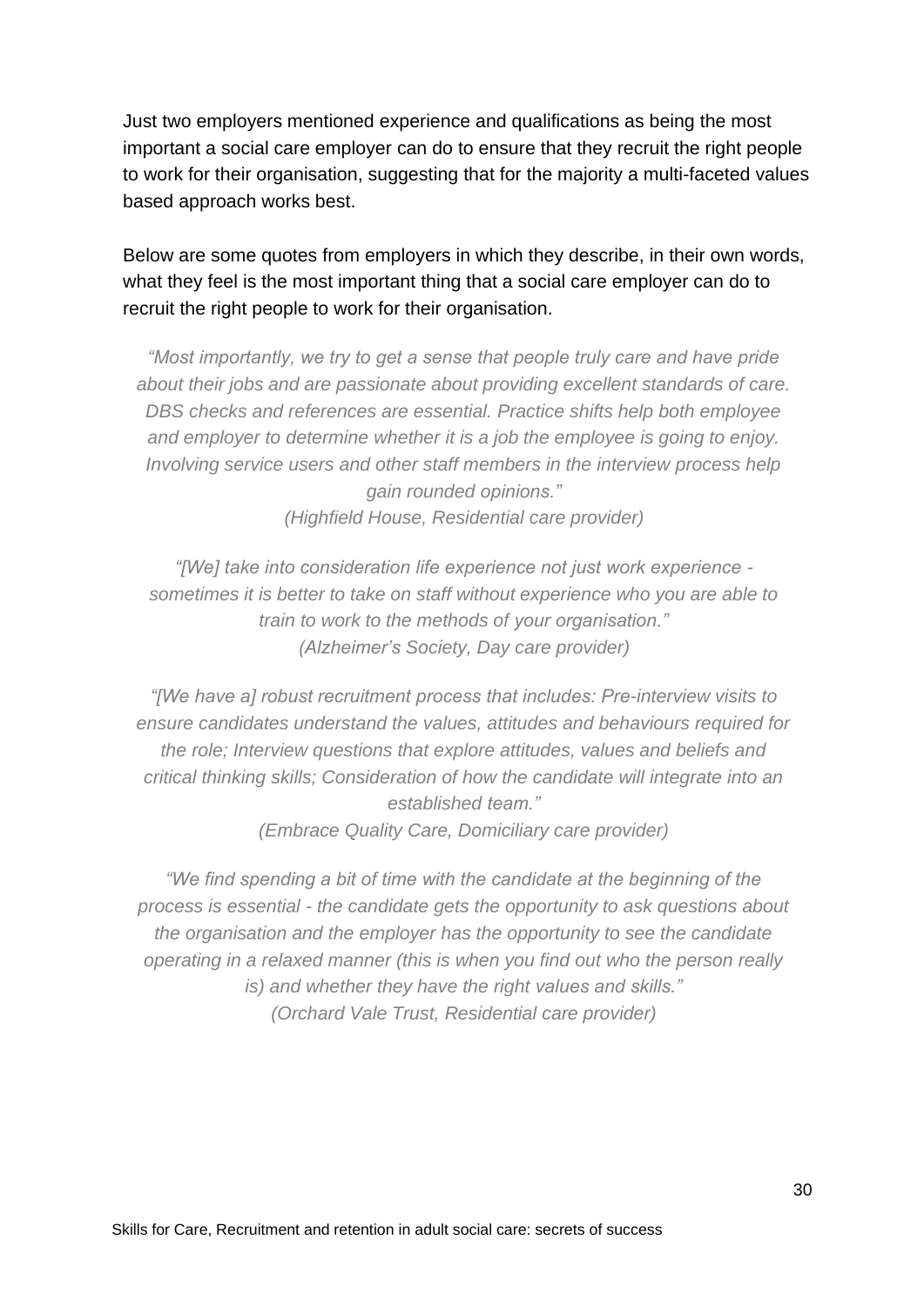*"Openly invite all applicants to a meet and greet before any shortlisting as we found some younger and older people do not have the skills to complete the application and were excellent workers being missed. We also had excellent applications where people proved they were not right for the role at interview." (Independence Matters, Day care provider)*

*"The trial shift is vital as often people do not shine at interview but on the trial shift their personality etc. starts to show." (Risedale Estates Limited, Residential care provider)*

### <span id="page-30-0"></span>**3.3 Developing talent and skills**

Once the right people are recruited to work in adult social care the key is to ensure they stay and grow in their roles. In this section we explore good practice in relation to supporting and developing talent and skills within the workforce.

### **Supporting employees**

The most popular ways of identifying employee learning and development needs are:

- via the induction process (94%)
- through regular structured supervision sessions (91%)
- through regular performance appraisals (84%)
- through individual performance development plans (63%)
- through reflection on practice (61%).

One employer (a domiciliary care provider) also mentioned carrying out spot checks and individual reviews if a breach of policy or procedure had been identified and another (a residential care provider) that team meetings are used to reflect on practice and consider how services may be improved.

A range of methods can be used to support and develop employees. Nine out of ten employers referred to providing learning and qualifications to improve skills and knowledge (with 47% accessing the Workforce Development Fund<sup>17</sup>). Seven in ten have a mentoring or 'buddy' scheme and half have provision to support new managers. 45% offer apprenticeships. Additionally, two employers (one residential care provider and one domiciliary care provider) said that they base their support on what employees are specifically interested in and what their aspirations are.

<sup>17</sup> [www.skillsforcare.org.uk/WDF](http://www.skillsforcare.org.uk/WDF)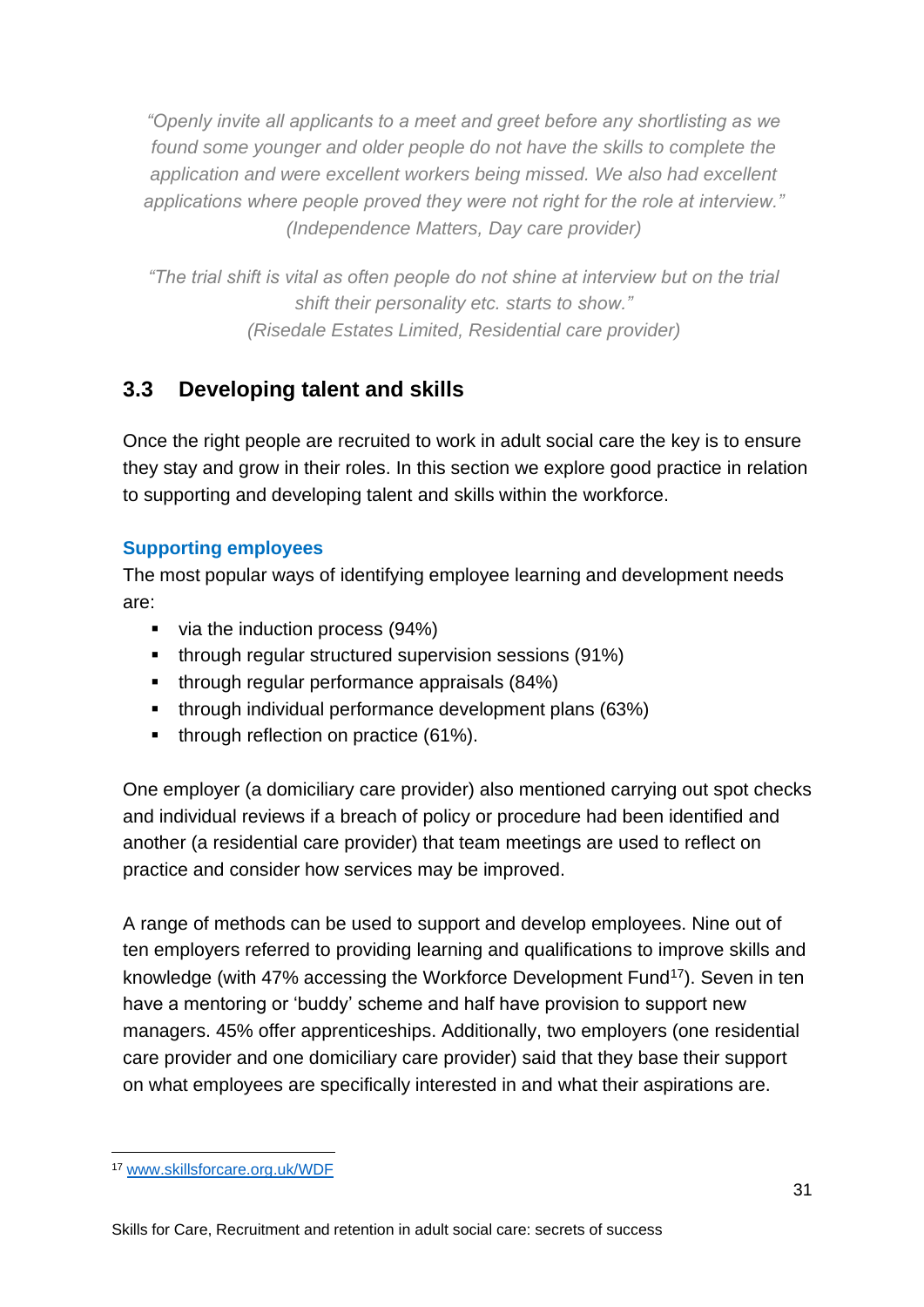Continuous professional development is ensured through group knowledge sharing sessions (69%) and professional development time (50%). 11 employers said that this was managed through the supervision and appraisal system or via their inhouse training manager or bespoke CPD tracking system.

#### **Workplace values**

It is important to check that staff **understand** the values of your organisation, buy into them and embed them in everything they do. Typically employers told us that this is covered in supervision and appraisals (73 mentions), but also in team meetings (28 mentions), through observation of practice (24 mentions), training (20 mentions) and one-to-one meetings (12 mentions). Feedback, including feedback from people who need care and support (8 mentions) and from staff via surveys (6 mentions), was also found to be useful (16 mentions in total).

*"Emphasise at every opportunity, adverts, job interviews, meetings, appraisals and supervisions. Pass on compliments from service users. [It's] our ethos: How do we expect care workers to care if we don't show we care for them?" (Allcare Shropshire Limited, Domiciliary care provider)*

Employers gave very similar answers when asked how they ensure that staff **uphold** the values of their organisation, with feedback getting more mentions (10 general mentions and 24 mentions of feedback from people who need care and support).

*"Seeing staff at least weekly. Regular supervision and training programme. Feedback from residents, relatives and professionals. Observation of care practices." (Chestnut Grove Rest Home, Residential care provider, CQC rated 'Outstanding)*

### **The most important thing a social care employer can do to develop the talent and skills of its employees**

Finally, whilst acknowledging that the best retention processes require a combination of many factors, we asked employers to describe the **most** important thing a social care employer can do to ensure that it develops the talent and skills of the people for work for it. The results of this question are illustrated in the Word Cloud below: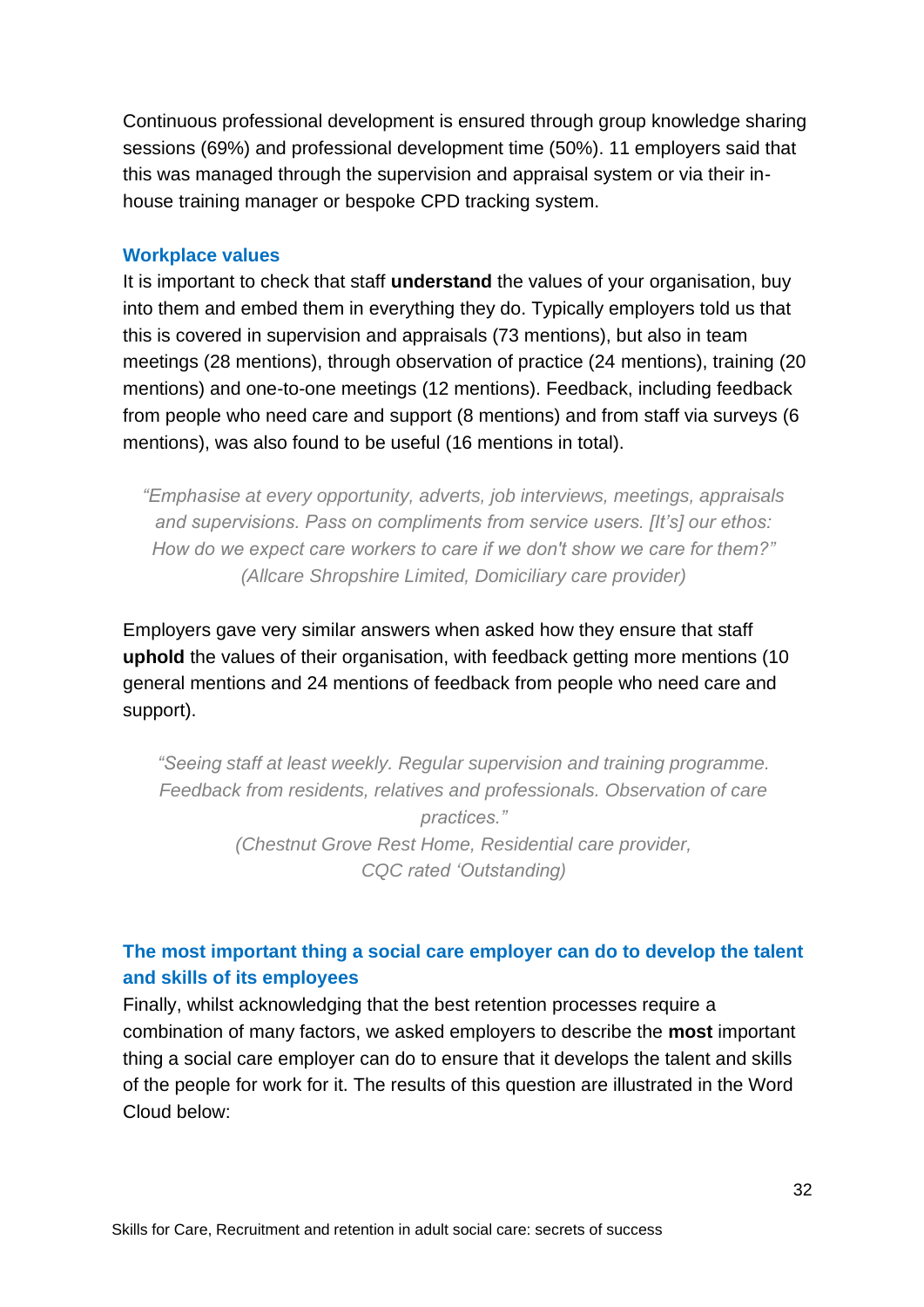Listen to staff/take feedback on board Use and develop existing skills Training and development opportunities Create the right environment for staff to thrive Positively reinforce/recognise good practice

Unsurprisingly the majority of comments in response to this question were related to providing training and investing in staff. There were 64 mentions of ensuring that staff have access to (on-going) training and development opportunities, including some who pointed out that this should be tailored to individual needs, rather than just following a mandatory, tick-box approach to training. Additionally, there were 34 mentions of using and developing staff's existing skills, thereby creating opportunities for staff to grow within the organisation.

Creating the right environment for staff to thrive (30 mentions), listening to staff and following up on their thoughts and ideas (20 mentions) and positively reinforcing and recognising good practice (9 mentions) were the main non-training related answers to this question.

Below are some quotes from employers in which they describe, in their own words, what they feel is the most important thing that a social care employer can do to recruit develop the talent and skills of their employees.

*"Ensure that the environment encourages and promotes development to whatever level to suit the individual and ensure that the support network is made available to them during any training and development." (Ashmore Nursing Home, Residential care provider)*

*"Recognise that people develop skills at different rates - and don't be afraid that you might lose good staff because they develop - others will see that you invest in the staff group as a whole and be more likely to want to develop." (Thomas Owen House, 'Other' provider<sup>18</sup>)*

<sup>&</sup>lt;sup>18</sup> Specialist nursing care home for people with mental health problems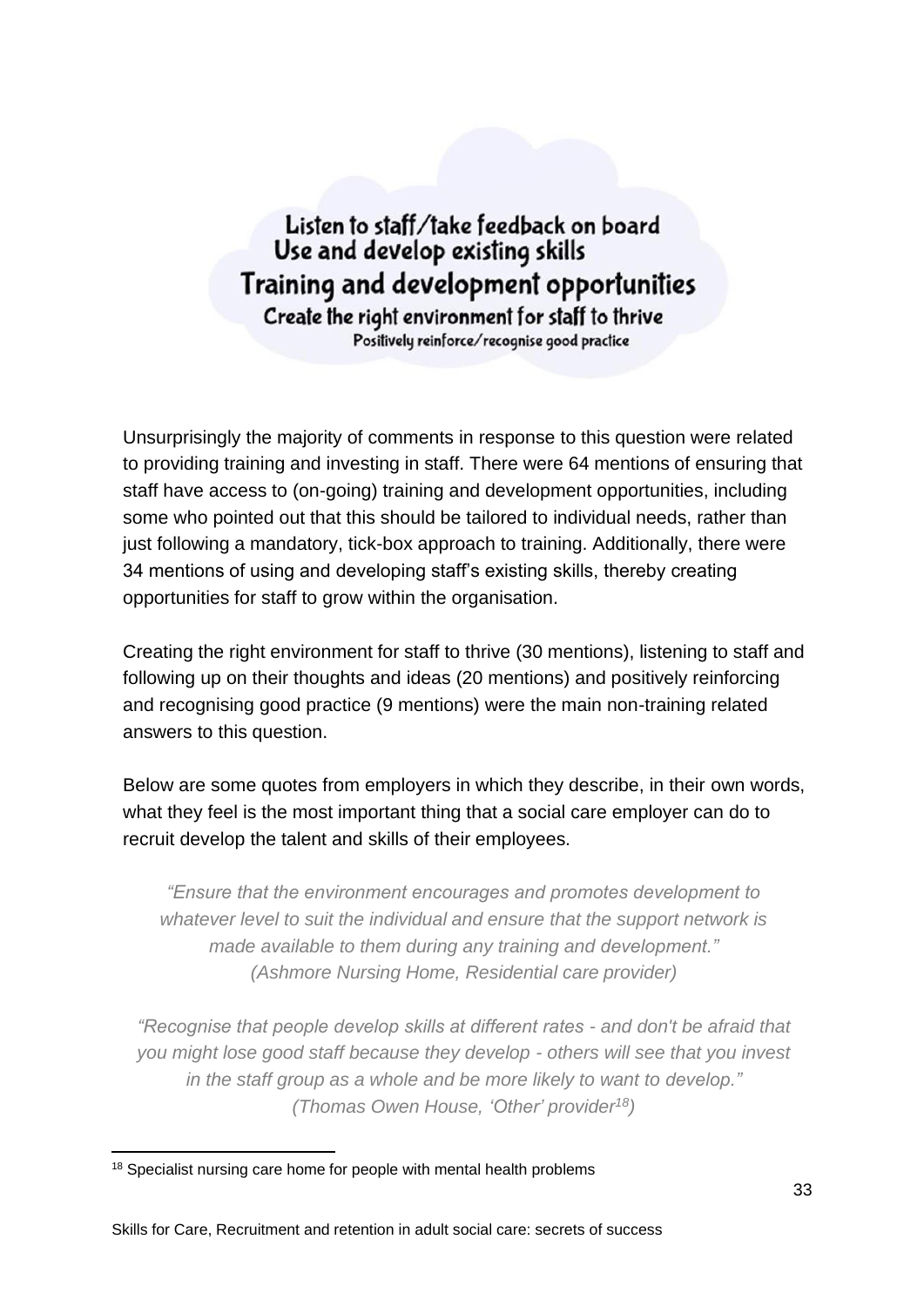*"Offer everyone the opportunity to progress within the organisation. I have found that staff become more keen when they realize that they can grow to managements and are willing to develop themselves with our help, they work harder and become more dedicated." (Domiciliary care provider)*

*"By working closely with your staff and showing that you care for their well-being and their future development in caring for the people they are caring for." (Abbeyfield Bognor Regis Society, Residential care provider)*

*"As an employer if I am enthusiast about our service users and their needs, it encourages staff to engage more and want to learn more about how they can make a real difference in their working life." (Huntingdon Mencap, Domiciliary care provider)*

*"Know your staff, what motivates and makes them tick. Above all reinforce to staff that they are your most important asset by nurturing them and celebrating their achievement so they know their key value to the overall team." (Old Hastings House, Residential care provider)*

*"As a small care home we all grow and develop together adapting to the different daily challenges that we learn from. We are 'family' and support and care for each other. A secure environment enables people to grow and develop their talents. We learn from our mistakes and have a 'no blame' culture. We trust each other and feel valued and supported." (Chestnut Grove Rest House, Residential care provider, CQC rated 'Outstanding')*

### <span id="page-33-0"></span>**3.4 Keeping your people**

Retaining good staff is vital to the success of any organisation, but especially so in the delivery of adult social care services where continuity of personalised care and support is crucial for the people who need care and support. In this section we explore good practice in relation to staff retention.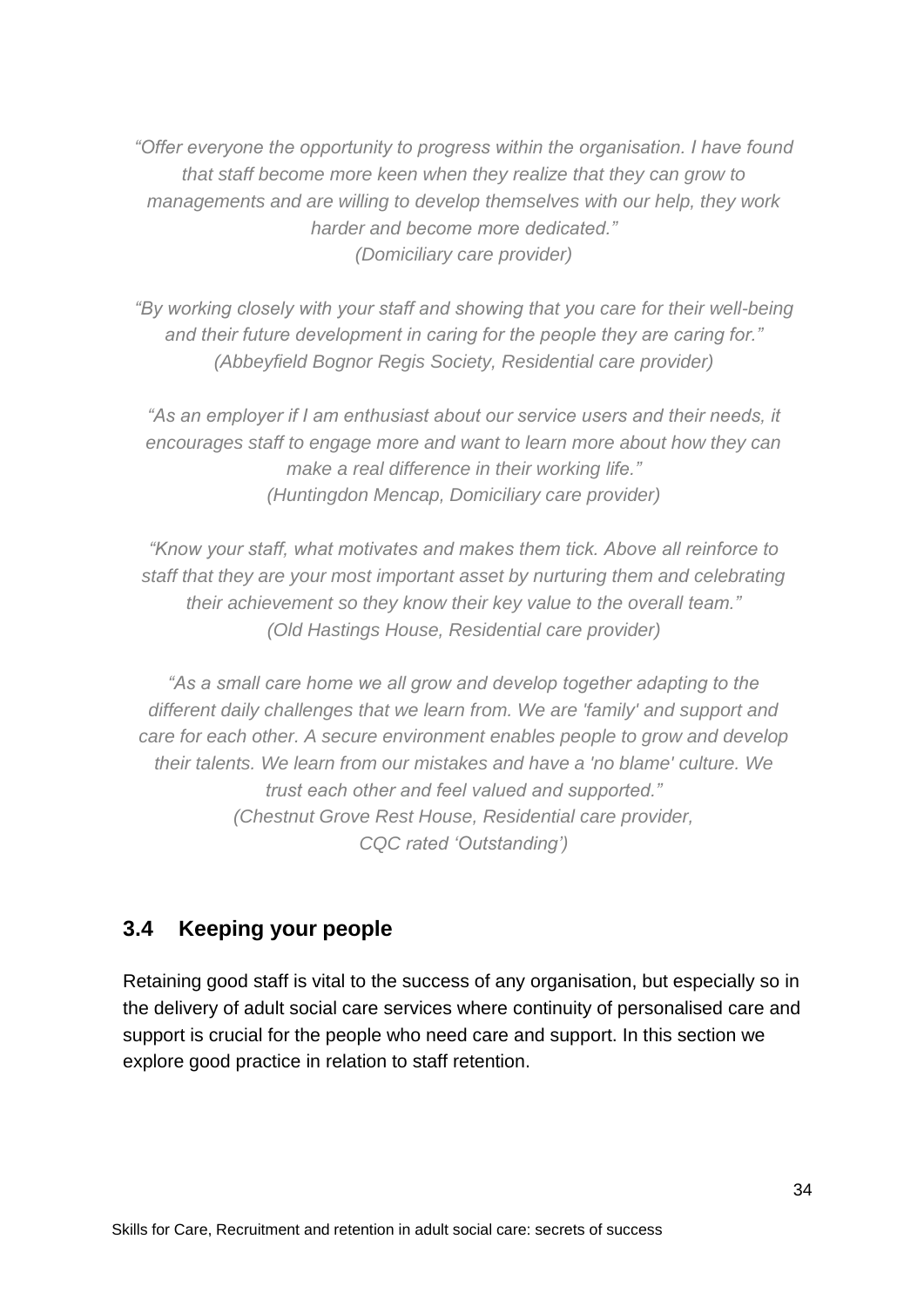### **Improving retention**

We asked if organisations had tried various activities that could potentially positively impact upon staff retention.

The majority of employers had seen a positive impact on staff retention as a result of investing in learning and development, embedding the values of their organisation and celebrating the organisation's and individual achievements (94%, 92% and 86% respectively).

Involving colleagues in decision making, paying above local minimum wage rates, giving staff additional responsibilities and using CQC reports as a catalyst for change had also successfully impacted upon staff retention for seven-eight in ten employers.

|                                                                                           | <b>Have tried</b><br>this $-$<br>It had a<br>positive<br>impact on<br>staff retention | <b>Have tried</b><br>this $-$<br>It had little/<br>no impact on<br>staff retention | Haven't done<br>this |
|-------------------------------------------------------------------------------------------|---------------------------------------------------------------------------------------|------------------------------------------------------------------------------------|----------------------|
| Invested in learning and<br>development                                                   | 94%                                                                                   | 1%                                                                                 | 4%                   |
| <b>Embedded the values of your</b><br>organisation                                        | 92%                                                                                   | 5%                                                                                 | 5%                   |
| Celebrated your/ their<br>achievements                                                    | 86%                                                                                   | 4%                                                                                 | 10%                  |
| Involved all colleagues in<br>decision making                                             | 81%                                                                                   | 8%                                                                                 | 11%                  |
| Paid staff above the minimum<br>local rates                                               | 78%                                                                                   | 10%                                                                                | 12%                  |
| <b>Given staff additional</b><br>responsibilities                                         | 72%                                                                                   | 14%                                                                                | 14%                  |
| Used your CQC report/s as a<br>catalyst for improvement                                   | 70%                                                                                   | 9%                                                                                 | 22%                  |
| Reviewed your workplace<br>culture                                                        | 66%                                                                                   | 10%                                                                                | 23%                  |
| <b>Offered opportunities to</b><br>progress through different<br>levels of apprenticeship | 53%                                                                                   | 3%                                                                                 | 45%                  |

**Table 4: Activities that potentially impact upon staff retention (Base = 104-136 employers)**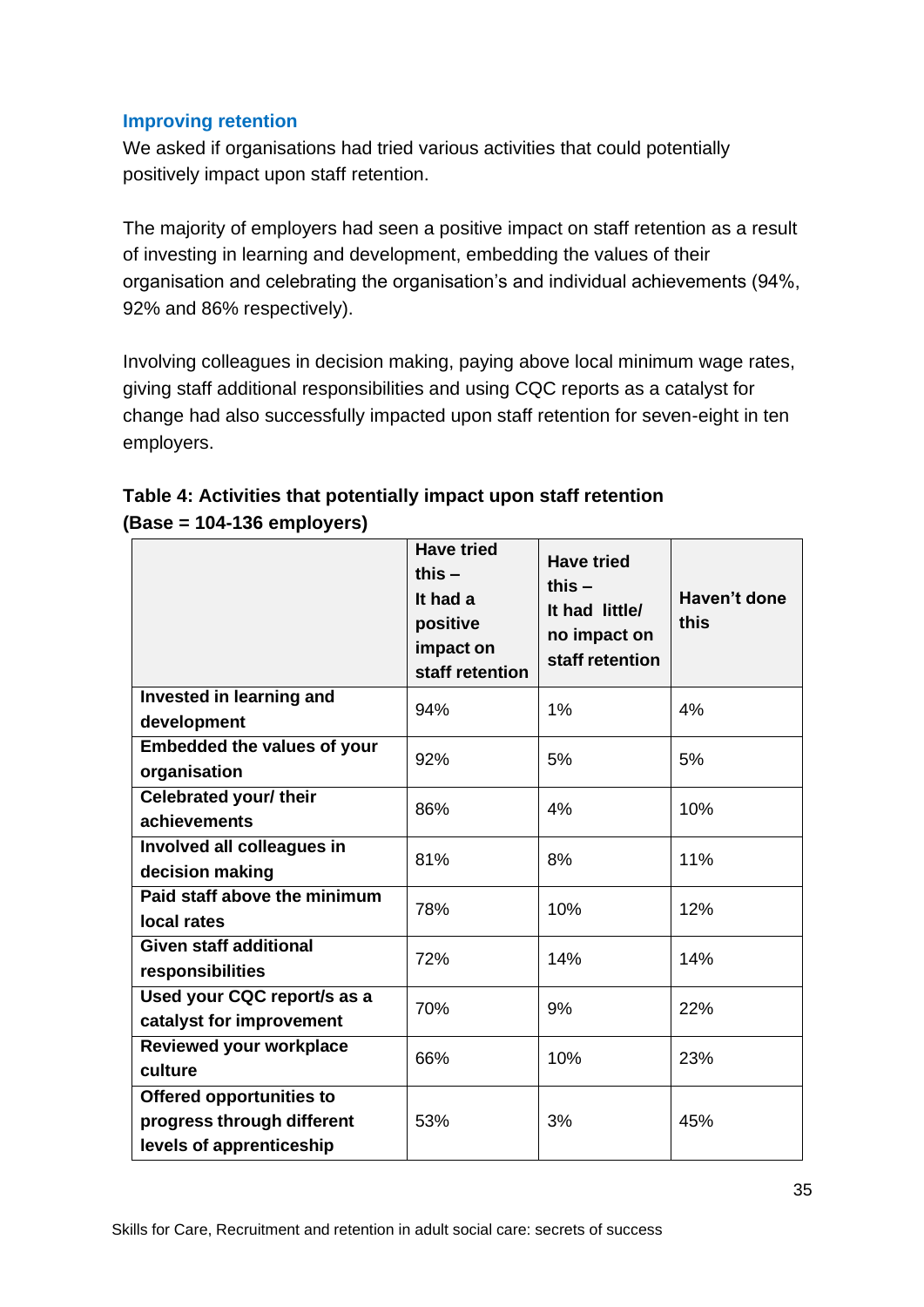| <b>Signed up to the Social Care</b><br>l Commitment | 44% | 12% | 43% |
|-----------------------------------------------------|-----|-----|-----|
| │ Offered an <i>I Care…Ambassador</i> │<br>service  | 13% | 8%  | 79% |

We then asked if organisations offer various benefits and incentives to their employees and if so, whether they believe they make a difference to staff commitment.

Reflecting the emphasis on learning and development in previous sections it's not surprising to find that this topped the list of benefits that employers felt make a difference to staff commitment (87%). This was followed by offering flexible shift patterns (81%) or set shift patterns (63%); clearly different shift patterns suit different employers and types of employee so both can prove beneficial, depending on individual circumstances.

Beyond this there was less conclusive evidence of the impact of various other benefits as the take up rate by employers was much lower. In addition to the incentive we asked about, some employers said that they ran recognition schemes to recognise/reward staff achievements (3 mentions).

|                                                      | Offer this -<br><b>Feel it makes</b><br>a difference<br>to staff<br>commitment | Offer this -<br>Not sure it<br>makes much<br>difference to<br>staff<br>commitment | Don't offer<br>this |
|------------------------------------------------------|--------------------------------------------------------------------------------|-----------------------------------------------------------------------------------|---------------------|
| Investment in learning and                           | 87%                                                                            | 8%                                                                                | 5%                  |
| development                                          |                                                                                |                                                                                   |                     |
| <b>Flexible shift patterns</b>                       | 81%                                                                            | 11%                                                                               | 8%                  |
| Set shift patterns                                   | 63%                                                                            | 17%                                                                               | 20%                 |
| Free meal provision                                  | 30%                                                                            | 10%                                                                               | 60%                 |
| <b>Negotiated discounts with local</b><br>businesses | 19%                                                                            | 9%                                                                                | 72%                 |
| Option to purchase or sell<br>annual leave days      | 15%                                                                            | 3%                                                                                | 82%                 |
| <b>Benefits platforms</b>                            | 15%                                                                            | 6%                                                                                | 79%                 |
| <b>Child care vouchers</b>                           | 10%                                                                            | 11%                                                                               | 79%                 |
| <b>Wheels 2 Work schemes</b>                         | 10%                                                                            | 7%                                                                                | 83%                 |
| <b>Health cash plans</b>                             | 8%                                                                             | 6%                                                                                | 86%                 |

### **Table 5: Benefits and incentives (Base = 109-132 employers)**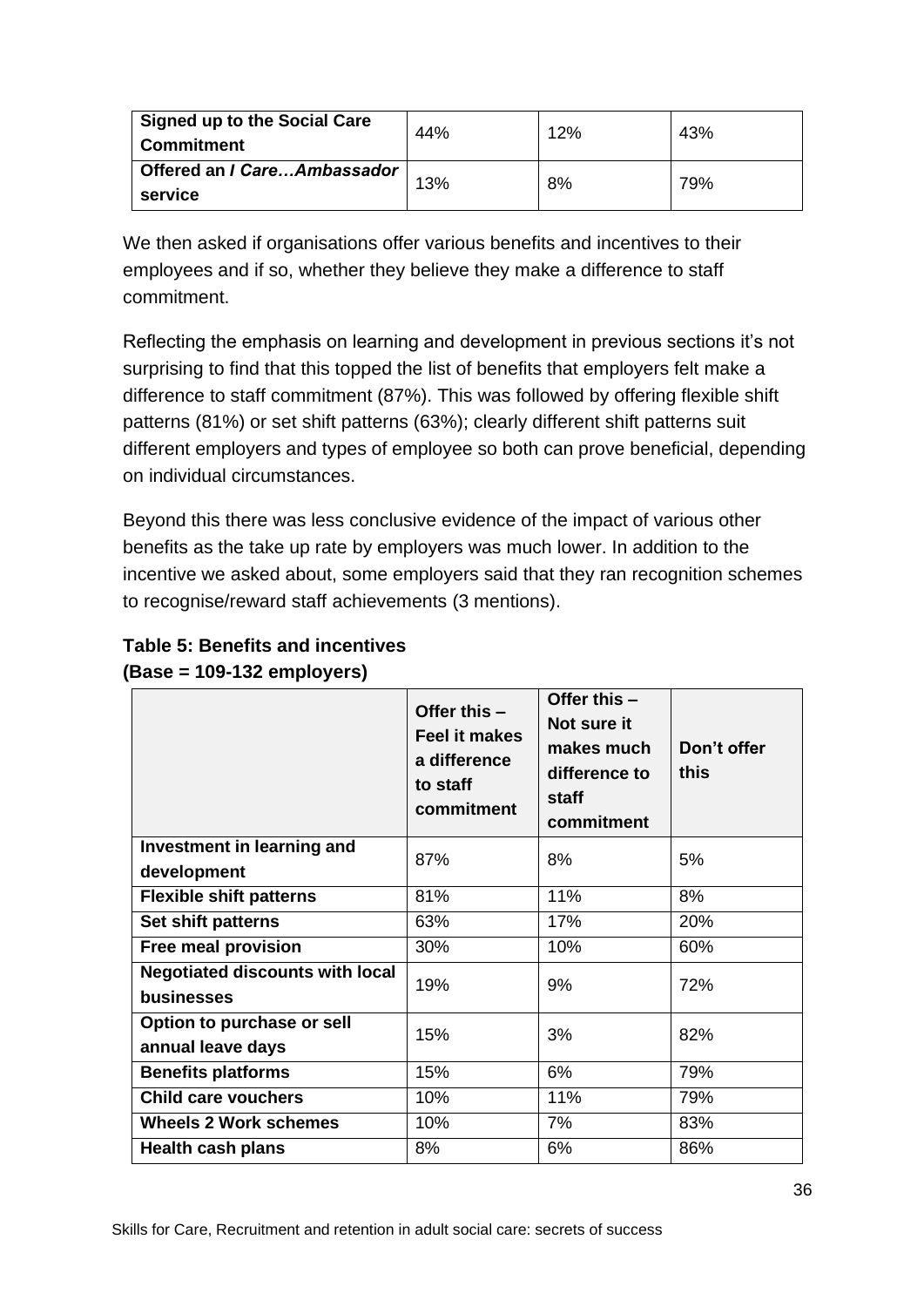#### **Supporting employee well-being**

Most employers (93%) conduct return to work interviews with employees that have been on sick leave and the majority conduct risk assessments for employees with a disability, those expecting a baby, those with a pre-existing health issue (85%). Less than half (46%) conduct occupational health assessments, either during employment or during periods of long-term sick leave.

Two-fifths of employers (37%) said that they hold social activities as part of their monitoring of the health and wellbeing of their staff and three in ten (30%) provide free eye checks for office based workers.

Four employers said that staff wellbeing was monitored through supervision sessions and four that they offer counselling or support groups for staff.

#### **Staff satisfaction**

Two-thirds of employers (64%) said that their organisation measured staff satisfaction amongst all employees at least every two years. A fifth (21%) said they measure it either through surveys sent to a sample of staff or via service specific evaluations or some other method. However, one in six employers (16%) said that their organisation did not do this formally. There were seven mentions of covering staff satisfaction through the regular supervision process and four mentions of covering it in team meetings.

For some (11 mentions) measuring staff satisfaction reinforces that they should continue doing things the way they currently do them as staff are happy, whilst for other conducting staff surveys has highlighted a need to listen to staff more and improve communications (19 mentions). Specifically, it is important to not only be seen to listen to the views of staff, but to act upon their suggestions, where possible (13 mentions) and ensure that they feel supported (6 mentions). Whilst pay is undoubtedly important to most staff, surveys often show that it's not the most important factor for them and that employers can make a difference by offering other benefits and rewards, such as flexible shift patters, recognition schemes and even providing social opportunities for staff to enjoy.

*"When staff raise an issue, [it is important] to ensure that it is dealt with quickly and effectively to show we are committed to supporting them." (DICE Healthcare Limited, Domiciliary care provider)*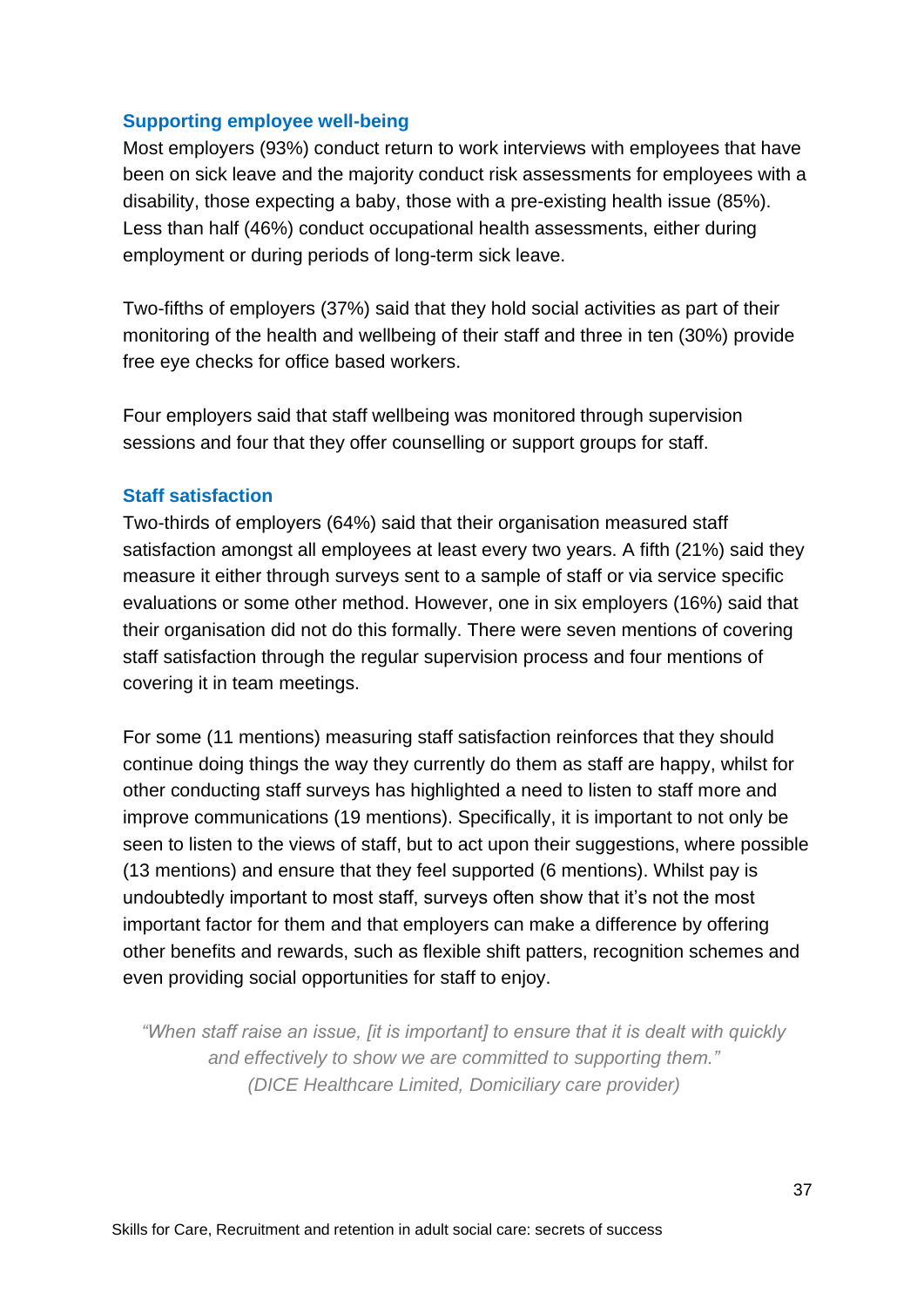*"Staff appreciate the opportunity to give their input and [know] that their opinions are listened to. It is most important that they know action has been taken where required."*

*(Highfield House Residential Care Home, Residential care provider)*

*"[We have learnt that] everyone would like more money but surprisingly it's not as important as being happy in their work. Support and development of people is held in higher regard." (Claxton House, Atlanta Healthcare, Residential care provider)*

### **When staff leave**

Three in ten (30%) employers don't find out what their employees plan to do after leaving their organisation. Amongst those who do ask, their leavers were roughly split between those going to work for other social care employers (53%) and those going to work in other sectors (47%)<sup>19</sup>.

When asked if they knew why employees had left their organisation employers who collected this information said the most common reasons given were:

- **•** personal reasons (30%)
- career development (21%)
- retirement (12%)
- $\blacksquare$  pay (11%)
- $\blacksquare$  the nature of the work (6%).

Those who monitor the reasons for staff leaving are able to feed this into their business planning process (13 mentions) and to take a more proactive approach to dealing with issues raised by staff (9 mentions).

### **The most important thing a social care employer can do to keep its staff**

Finally, whilst acknowledging that the best retention processes require a combination of many factors, we asked employers to describe the **most** important thing a social care employer can do to ensure that it retains the staff it employs. The results of this question are illustrated in the Word Cloud below:

<sup>19</sup>Using NMDS-SC data Skills for Care estimates that, for all employers, 66% of people leaving their jobs remain in adult social care: [www.nmds-sc-online.org.uk/The](http://www.nmds-sc-online.org.uk/The%20State%20of%20the%20adult%20social%20care%20sector%20and%20workforce) State of the [adult social care sector](http://www.nmds-sc-online.org.uk/The%20State%20of%20the%20adult%20social%20care%20sector%20and%20workforce) and workforce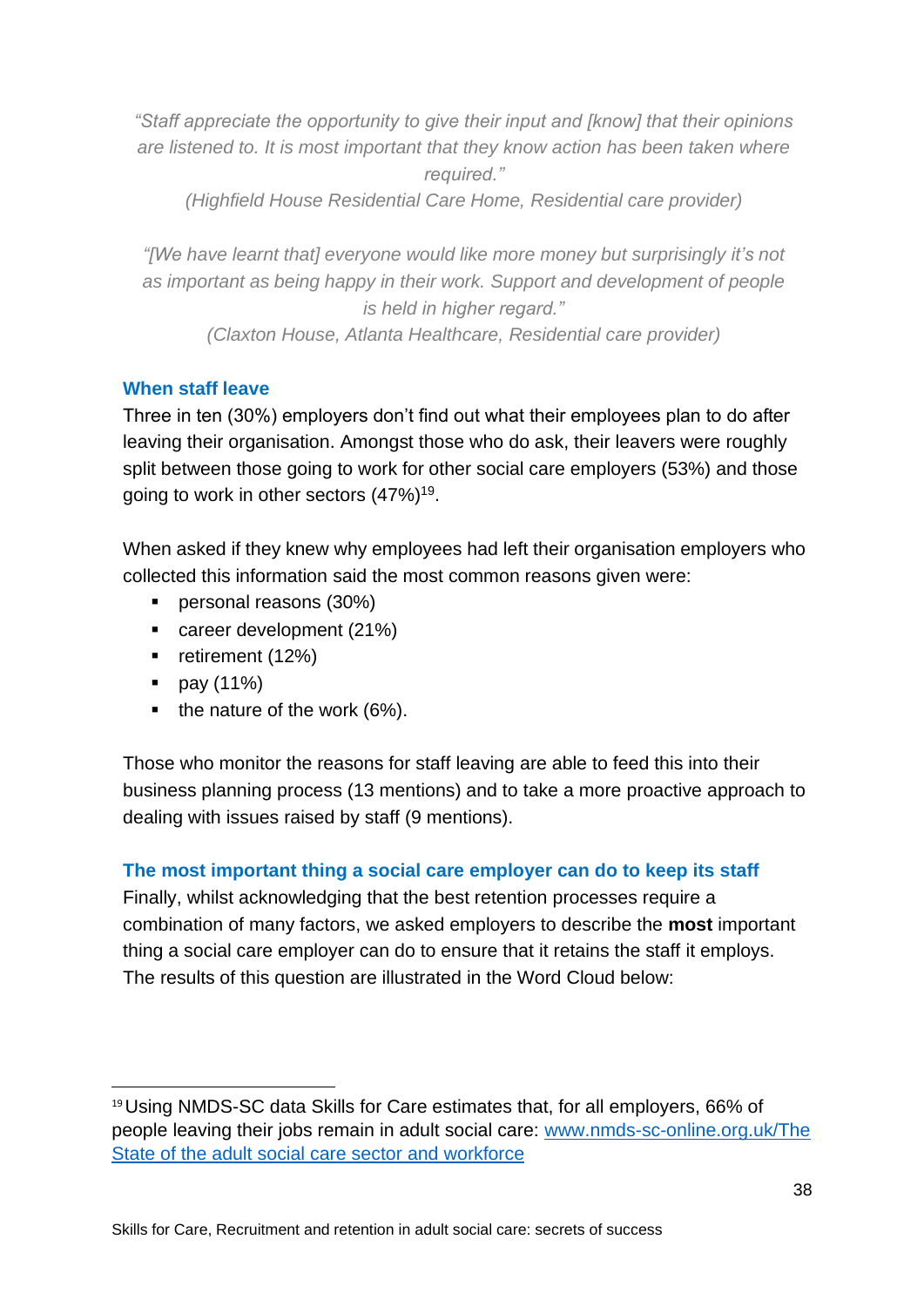

Respecting and valuing staff came top of the list with 41 mentions, followed by listening to staff and ensuring good lines of communication (33 mentions). Supporting staff, both in their roles but also increasingly in their personal lives too was mentioned 25 times, with flexibility in working hours (sometimes linked to responsibilities outside of work) being mentioned six times.

Ensuring staff are well trained and well paid (including benefits and incentives) remain important retention factors (23 mentions and 20 mentions respectively), but it is clear that other factors often play a more significant role and the importance of a good working environment which allows staff to grow cannot be underestimated (21 mentions). Employers were keen to note the value of rewarding and celebrating the achievements of their staff (12 mentions).

Below are some quotes from employers in which they describe, in their own words, what they feel is the most important thing that a social care employer can do to retain their staff.

"*We believe in valuing our staff…our staff know that their voices are heard and that all individuals in the organisation are striving to offer the best possible support for our clients. This pride in our clients, our achievements and our team promotes better staff engagement and more opportunities for the individuals we support."*

*(Linton Support, Residential care provider)*

*"Respect and value staff as individuals and equals. Care for them and let them grow and develop at their own pace within a secure environment…[Provide] good working conditions and pay above the living wage." (Chestnut Grove Rest Home, Residential care provider, CQC rated 'Outstanding')*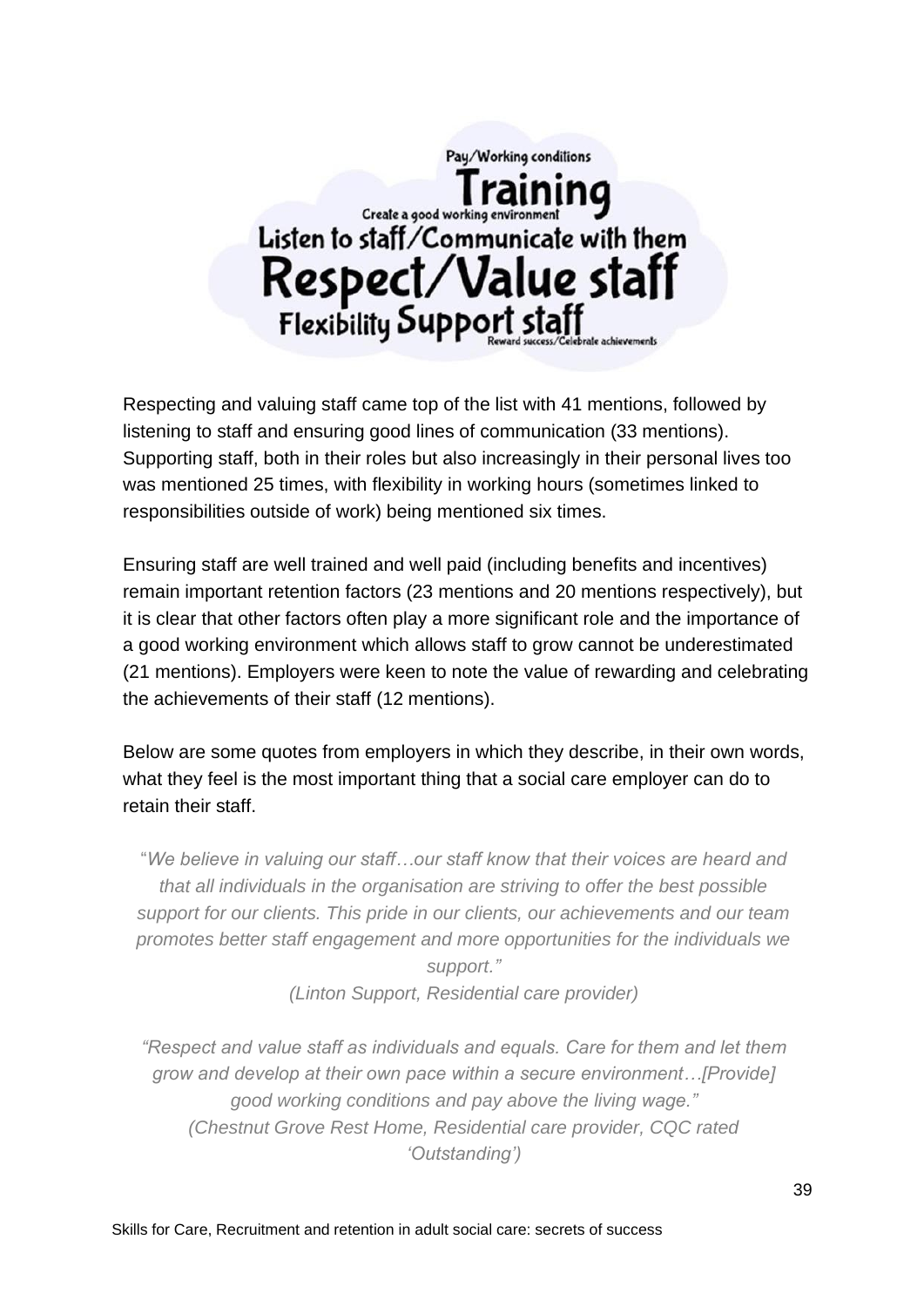*"Treat staff with respect… [We call our staff] 'care professionals' rather than care assistants, support workers, care workers etc. We recognise that the role is a professional role and encourage our staff to introduce themselves as care professionals in all situations." (Bluebird Care Mendip, Domiciliary care provider)*

*"Ask for their opinions…say thank you for their efforts. Let them know they are important to the success of the organisation. Pay wages on time. Pay at least the accepted minimum wage. Note birthdays and anniversaries on the job." (Shalom Care, Domiciliary care provider)*

*"Keep staff interested in the job by offering in-house or outside training. Keep their morale positive by reminding them of the good work they do." (Lyndale Care Limited, Residential care provider)*

*"Provide an on-going and structured personal and career development plan which is reviewed on a regular basis. Ensure that training and development opportunities are available to support their on-going needs." (Community care provider)*

*"Actively encourage autonomy within their role and promote a culture of gratitude for a job well done no matter how small…letting staff know their value to the organisation costs nothing and promotes an overall feeling of worth to employees." (Transition Care, Domiciliary care provider)*

*"Support them and reward them. Share the successes with them they are vital in achieving them. Our CQC report was a way to show people what they do well and where we can achieve further." (Claxton House, Atlanta Healthcare, Residential care provider)*

*"Give staff the tools to do the best possible job (sufficient numbers of colleagues, a supportive and warm team culture, clear and agreed aims, ongoing learning and development opportunities, etc) and then acknowledge when they have achieved outstanding outcomes." (Old Hastings House, Residential care provider)*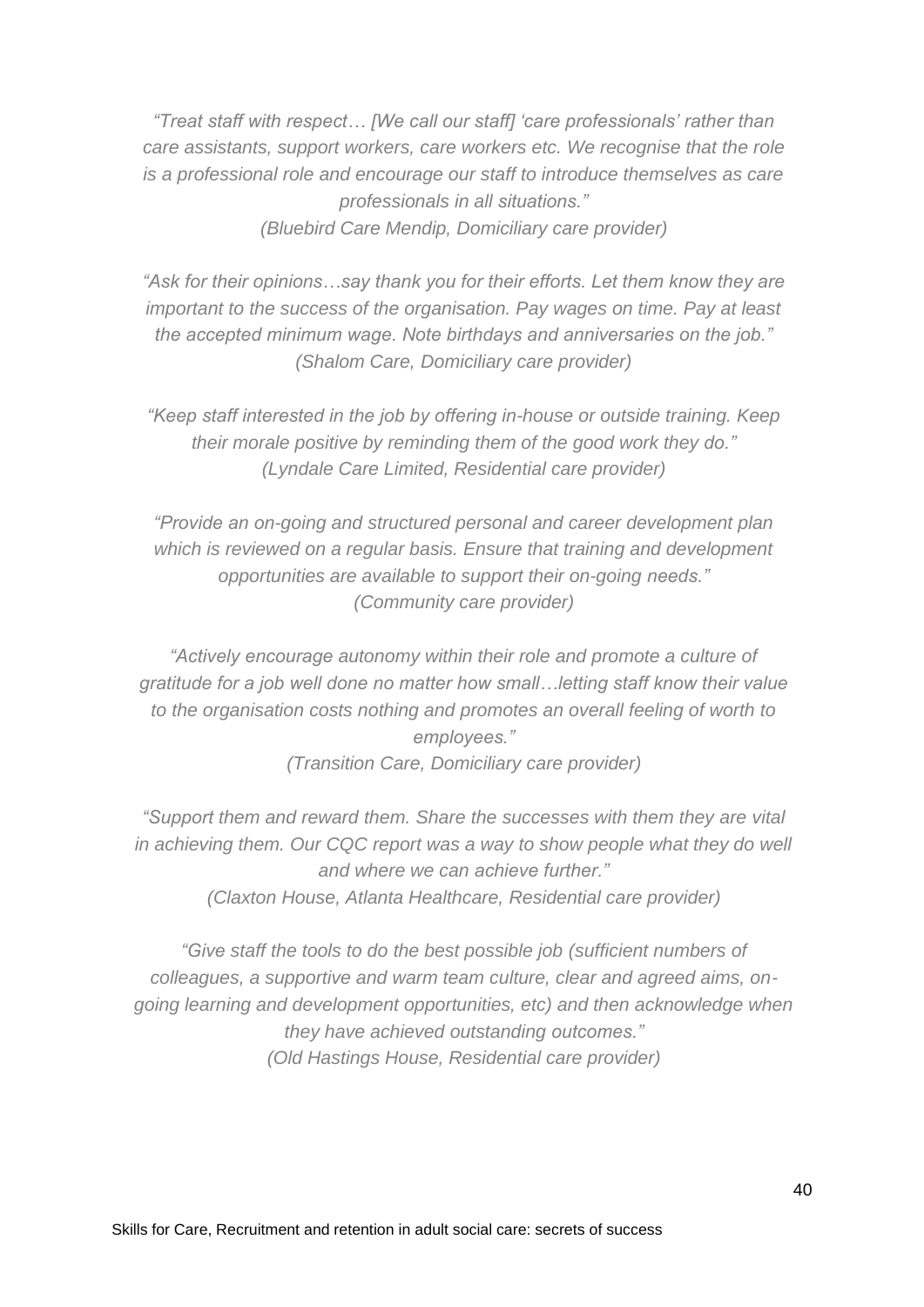### <span id="page-40-0"></span>**3.5 Recruitment circumstances**

Employers often tell us that their recruitment and retention issues are related to specific circumstances. We therefore took the opportunity to explore these issues with employers who overall have positive recruitment and retention rates.

The table below shows how many employers said that the various recruitment issues affected them, either positively or negatively. It has been ordered by the number of mentions of each issue, from most mentions to least mentions.

|                                                                                                 | <b>Total</b><br>number of<br>mentions | Has a<br>positive<br>impact on us | Has a<br>negative<br>impact on us |
|-------------------------------------------------------------------------------------------------|---------------------------------------|-----------------------------------|-----------------------------------|
| <b>Reputation</b>                                                                               | 126                                   | 121                               | 5                                 |
| <b>Working hours or patterns</b>                                                                | 118                                   | 103                               | 15                                |
| Pay                                                                                             | 111                                   | 69                                | 42                                |
| <b>Career progression opportunities</b>                                                         | 101                                   | 79                                | 22                                |
| <b>Competition from other social care</b><br>providers                                          | 89                                    | 26                                | 63                                |
| Local on-site leadership and<br>management                                                      | 88                                    | 86                                | $\overline{2}$                    |
| <b>Funding</b>                                                                                  | 78                                    | 25                                | 53                                |
| Service user profile/s                                                                          | 73                                    | 64                                | 9                                 |
| <b>Competition from other sectors</b>                                                           | 65                                    | 8                                 | 57                                |
| Organisation-wide leadership and<br>management                                                  | 58                                    | 50                                | 8                                 |
| <b>Transport issues</b>                                                                         | 55                                    | 8                                 | 47                                |
| Local labour market issues related to<br>operating in an urban area                             | 52                                    | 24                                | 28                                |
| Local labour market issues related to<br>operating in a rural area                              | 45                                    | 15                                | 30                                |
| National labour market issues                                                                   | 45                                    | 10                                | 35                                |
| Seasonal issues (i.e. staff leaving<br>because they don't want to work over<br>holiday periods) | 30                                    | 7                                 | 23                                |
| Local labour market issues related to<br>operating in an area dependent upon<br>tourism         | 15                                    | 5                                 | 10                                |

### **Table 6: Recruitment circumstances (Base = 15-126 employers)**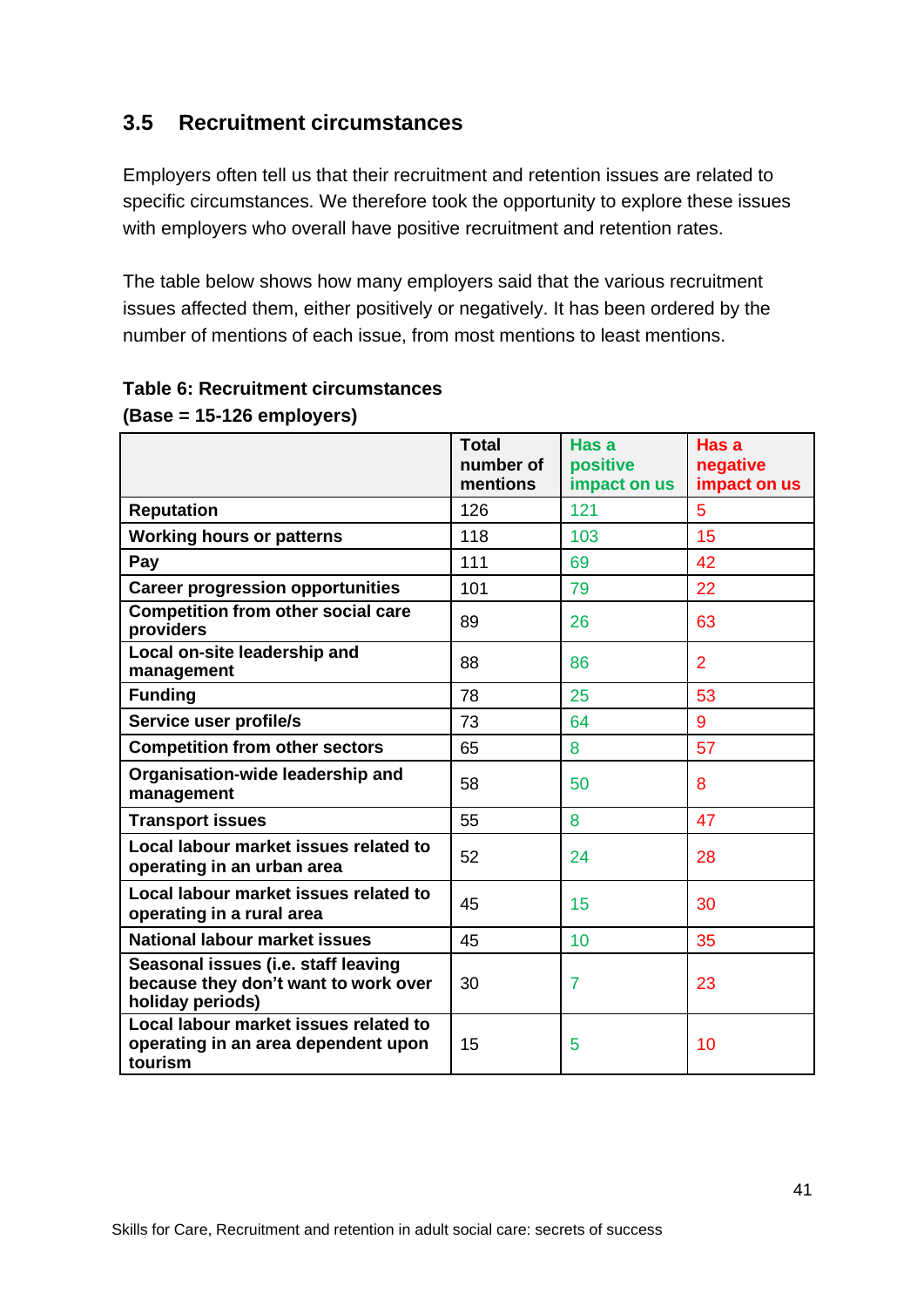### **Reputation (mentioned by 90% of employers <sup>20</sup>)**

Without a doubt, building a strong reputation as a provider of adult social care can play a huge role in successfully recruiting and retaining staff. The majority of employers mentioned this, with some saying that this is spread via word of mouth, whilst others promote it more formally through publicity, meetings with other professionals. Formal recognition of reputation is referenced, for some, by their CQC inspection ratings.

> *"We've built a reputation for being a fair and responsive employer who places the clients at the forefront of our practice." (Linton Support, Residential care provider)*

*"We are fortunate to have a good reputation, gained over many years and evidenced by our CQC reports." (Huntingdon Mencap, Community care provider)*

*"Anyone visiting the home always receives a warm welcome and cuppa and the home speaks for itself as a very care homely environment." (Chestnut Grove Rest Home, Residential care provider, CQC rated 'Outstanding')*

*"We have been named as one of the top 10 homecare providers in the East Midlands and have a fantastic reputation that continues to grow through gaining reviews and feedback shared across a variety of platforms." (Right at Home, Nottingham, Domiciliary care provider)*

### **Working hours and patterns (mentioned by 84% of employers)**

Adult social care is generally a 24 hours a day, 365 days a year service. This can present challenges to employers, especially managing shift patterns and covering unsociable hours. Employers told us that they key to managing this is to be as flexible as possible, realising that staff have responsibilities outside of work or wanting to support employee well-being, and that by working in this way staff tend to be more loyal and willing to go the extra mile when needed.

*"We allow a certain amount of flexibility, helping out were possible.. [This] breeds loyalty and support from staff in 'crisis' times i.e. illness outbreaks." (Ashmore Nursing Home, Residential care provider)*

<sup>20</sup> Total number of respondents to the survey was 140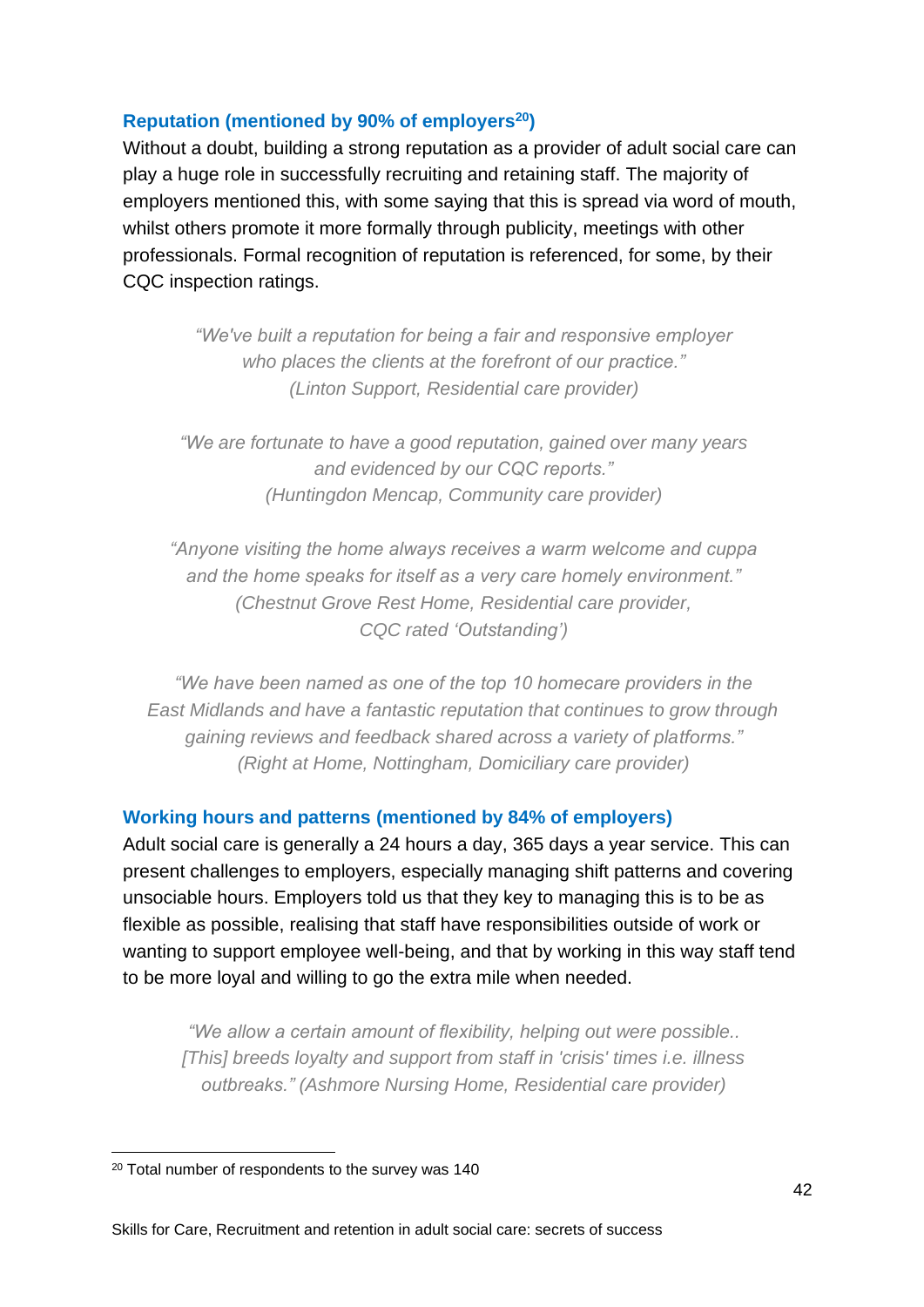*"Staff send us their availability and times they wish to work and we try to accommodate this as much as we can. We also have regular shift patterns so everyone knows what they are doing one month ahead." (Domiciliary care provider)*

*"Although the service delivered is 24/7 we recognise that staff members need to have a good work/life balance so we negotiate shift patterns to fit around outside commitments where possible and practicable." (Orchard Vale Trust, Residential care provider)*

### **Pay (mentioned by 79% of employers)**

Whilst there's evidence that many other factors influence recruitment and retention there's no getting away from the fact that, for some employees, pay will influence their decision to join, and stay with, a social care employer. Many employers reported that they pay slightly above the National Living Wage, with some also offering further incentives for working unsociable hours or when staff obtain higher qualifications. **NB:** Local pay levels and benchmarks can be obtained via the National Minimum Dataset for Social Care (NMDS-SC).<sup>21</sup>

### **Career progression opportunities (mentioned by 72% of employers)**

Promoting career development opportunities that exist within the sector contributes to improving perceptions of working in adult social care as well as encouraging staff retention. The most successful employers are likely to be those who invest in their staff and enable them to develop their talent and skills. This can be challenging in smaller organisations where opportunities are fewer, but sometimes employers have to accept that staff will grow with them up to a certain point, and then move on. Where employees remain within the adult social care sector their enhanced skills will, of course, continue to be beneficial.

*"We believe in training our staff to a very high standard and in assisting them to achieve their personal development goals." (Residential care provider)*

*"We are happy to see people move onto a better paid job with promotion – It's is a fact of life we can live with and we take pride that carers are leaving with experience and training that we have provided." (Domiciliary care provider)*

<sup>21</sup> See [www.nmds-sc-online.org.uk/reportengine/dashboard.aspx](http://www.nmds-sc-online.org.uk/reportengine/dashboard.aspx)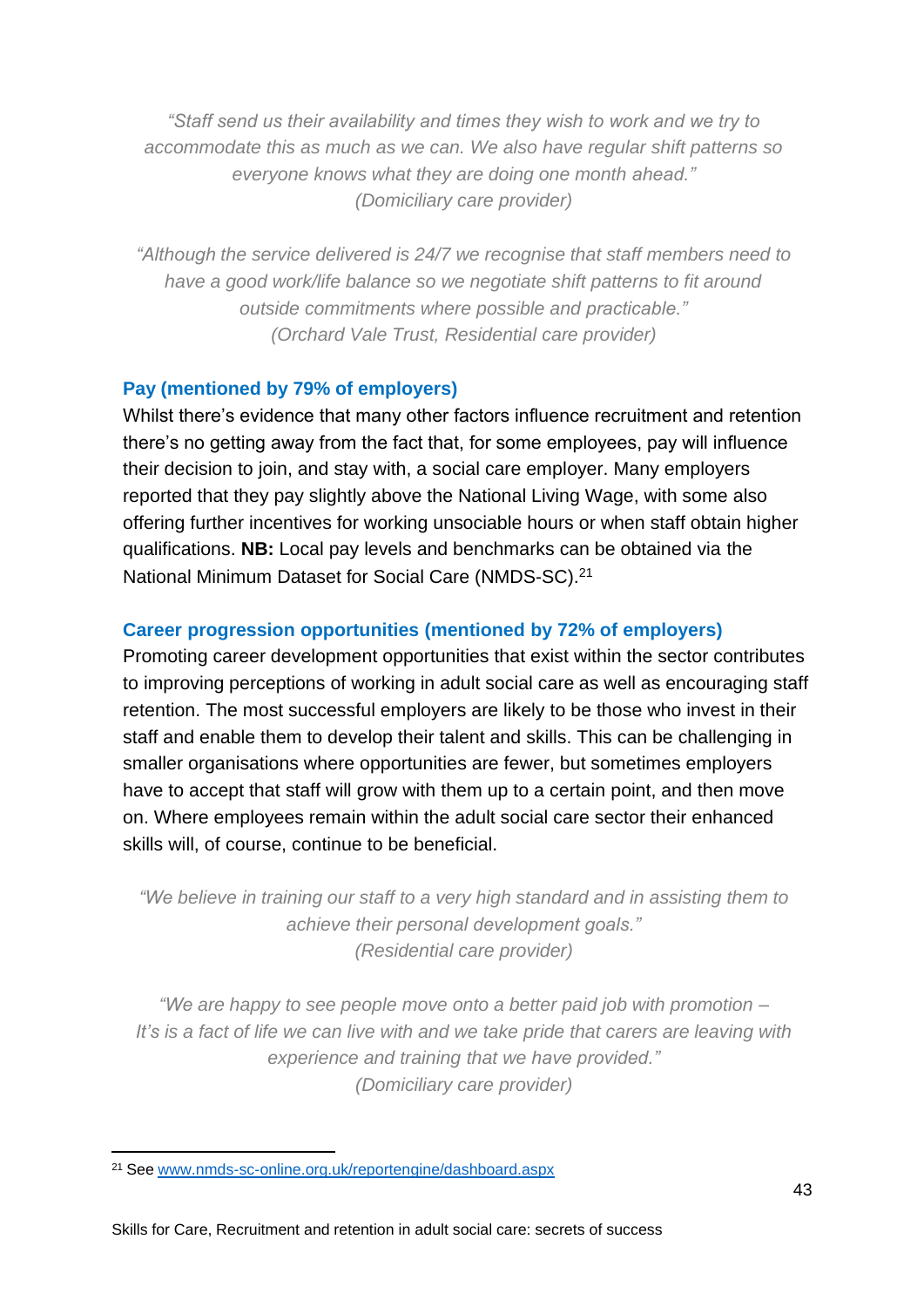### **Competition from other social care providers (mentioned by 64% of employers)**

Competition from other social care providers can be difficult for some, especially if the competitor can offer higher rates of pay, but employers suggested that there are other ways of attracting and retaining staff, including having a good reputation, offering benefits and rewards (including training) in addition to salaries, creating a positive working environment.

*"There is competition but often our reputation as a good local provider of support means we are not concerned about competition in terms of staffing. Many competitors offer higher salary but this has not impacted on our staffing." (Mind in Furness, Community care provider)*

*"They will always be able to pay more but this is offset by good working conditions and our service users are not very challenging." (Residential care provider)*

*"[We] offer a positive culture and work environment where staff are valued and given the resources they need to deliver excellent care." (Embrace Quality Care, Domiciliary care provider)*

### **Local on-site leadership and management (mentioned by 63% of employers) and organisation-wide leadership and management (mentioned by 41% of employers)**

Employers gave a clear message about the importance of having on-site, visible and approachable leaders and managers. Not only can they model the core values of the organisation, but they can inspire others by being hands-on and demonstrating good practice.

*"Visible presence, lead from the front, positive role modelling of desired values, beliefs, attitudes and behaviours." (Embrace Quality Care, Domiciliary care provider)*

*"Management team are very much part of the 'team'. They are very visible and work alongside all levels of staff." (Ashmore Nursing Home, Residential care provider)*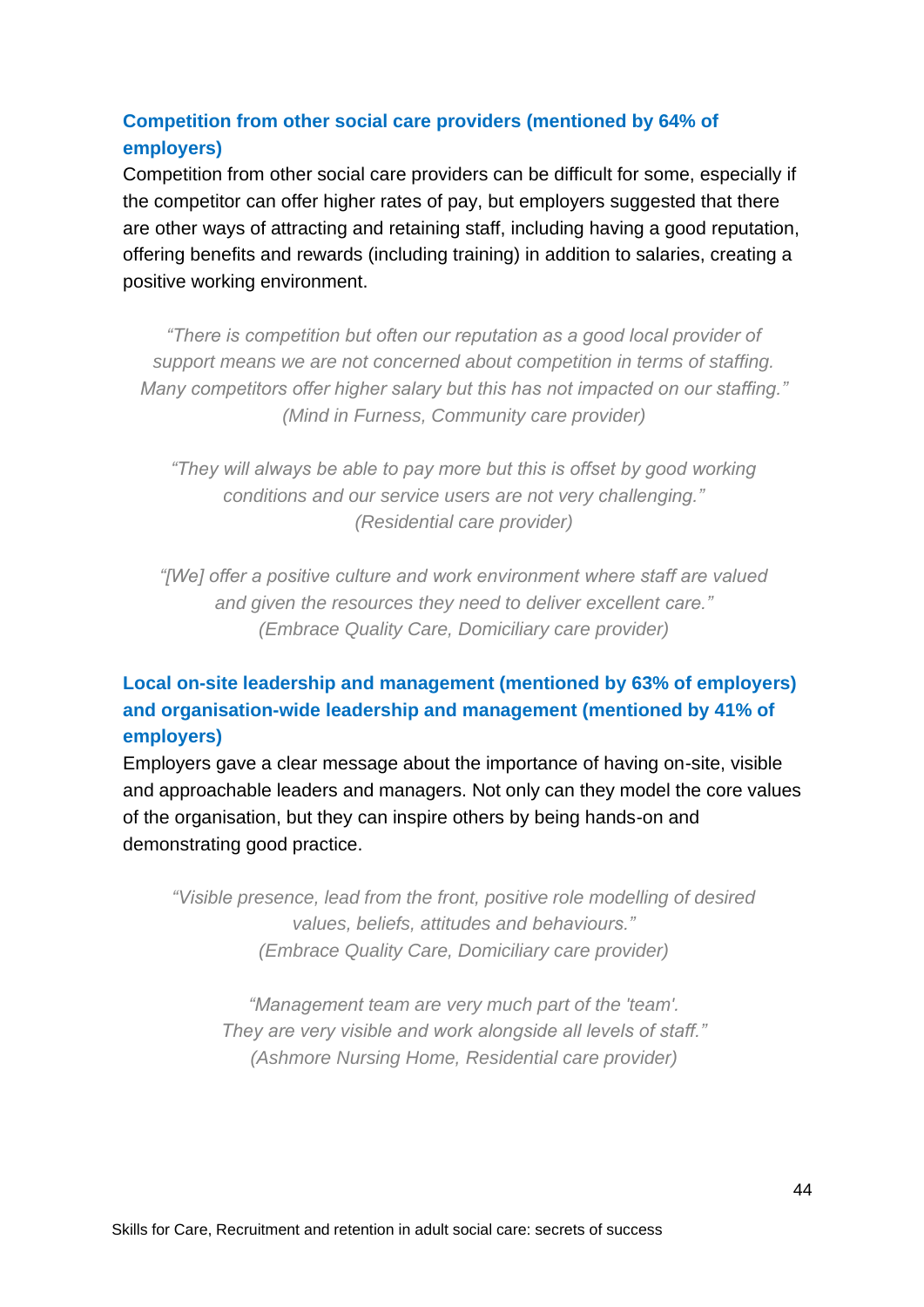Additionally employers suggested that the role of leaders and managers in adult social care should not be under estimated. They can act as positive role models, demonstrating the organisation's core values in all they do, and enhance the reputation of the organisation, both internally and externally.

*"We are led by a Chief Executive and Board who are visible and proactive – this ensures all staff feel that they are part of something bigger and that we all work as one team." (Mind in Furness, Community care provider)*

*"We have focused a lot on leadership and management with a programme running to support the managers at all levels to enhance their skill set to lead their local teams." (Independence Matters, Day care provider)*

### **Funding (mentioned by 56% of employers)**

Funding cuts have been felt across the sector, so it's important for employers to be proactive and to ensure that they're accessing everything that they're entitled to, whether this be through charitable income, government funding, forming partnerships with others to bid for funding, accessing Skills for Care funding (such as the Workforce Development Fund<sup>22</sup>) or taking advantage of free training and development opportunities for staff.

*"Social Care funding has been hit hard so we are having to be as creative and innovative with our funds as possible, ensuring we deliver the best service possible to our client group. We do actively fundraise (London Marathon and an annual golf event)." (Orchard Vale Trust, Residential care provider)*

#### **Service user profile/s (mentioned by 52% of employers)**

Where organisation's support people with challenging behaviour it can be difficult to recruit staff, even though this client group can be very rewarding to work with. However, employers more often talked about the attraction of working with specific client groups. Building strong, professional relationships between staff and people who need care and support is seen to be the key to happier, more dedicated and loyal employees.

<sup>22</sup> [www.skillsforcare.org.uk/WDF](http://www.skillsforcare.org.uk/WDF)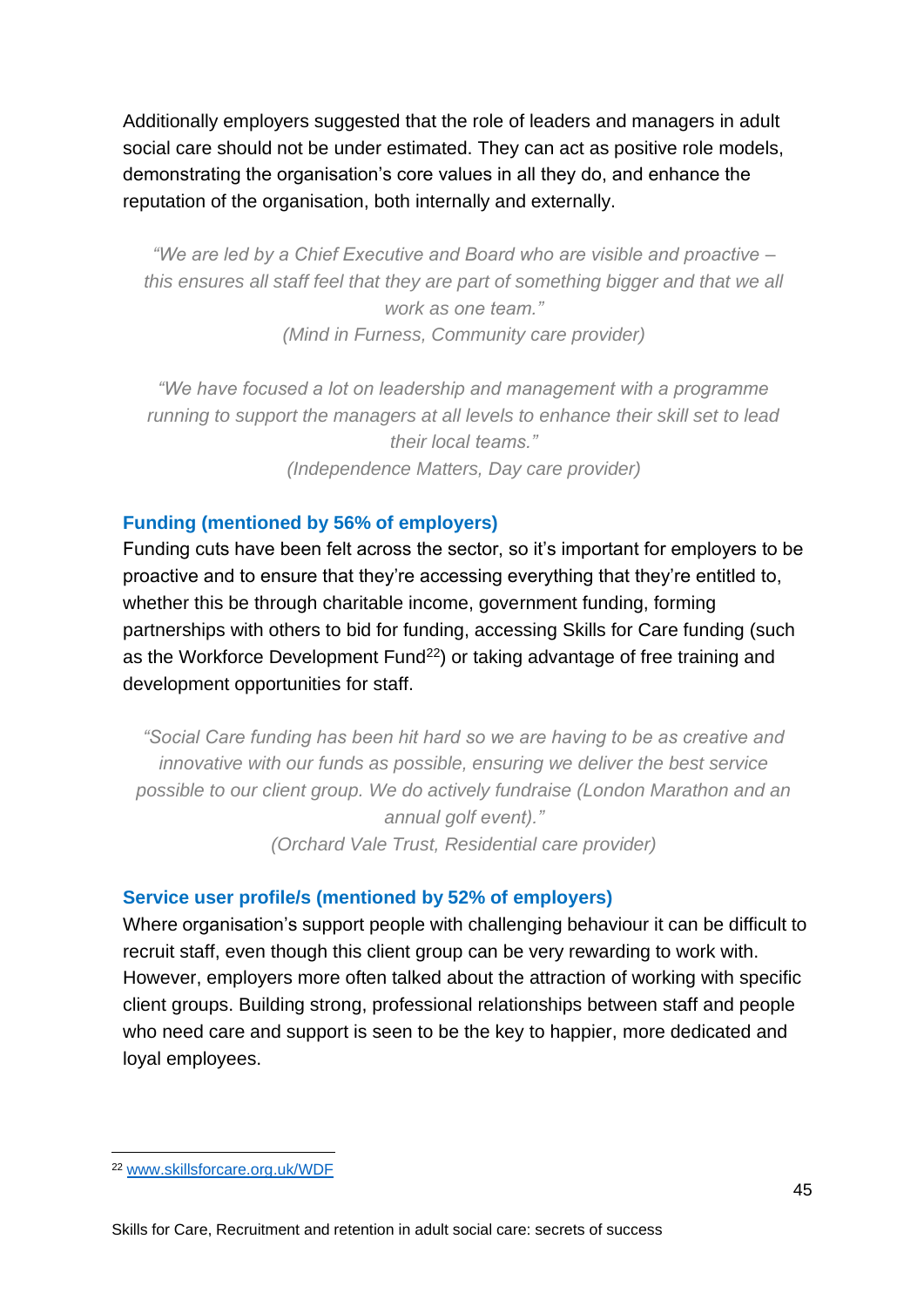*"We speak of our clients with dignity, respect and compassion and are proud of their accomplishments. Our clients are not considered a 'challenge' to recruitment and retention, rather they are the reason we are here." (Linton Support, Residential care provider)*

*"We create and update wonderful care plans and service user profiles that tell a story and capture the attention of our employees, who can really get to know service users and build a great relationship based on the information provided." (Right at Home, Nottingham, Domiciliary care provider)*

#### **Competition from other sectors (mentioned by 46% of employers)**

Competition from other sectors can be difficult to overcome, especially if they can offer higher rates of pay of more sociable working hours. However, employers suggested that pay isn't always the most important factor for (potential) employees, although offering other incentives and rewards can help to attract and retain staff. Others focus on the positive aspects of care based roles and the organisation's reputation as a good employer, as well as career development opportunities, even if this means staff will eventually leave to realise their career goals.

> *"[We have] increased advertising about our reputation and the service/benefits we offer." (Residential care provider)*

*"[We have] promoted the home as a career development opportunity towards other sectors, as training will contribute. Career development is an unavoidable attraction away from the home." (Proctor House, Residential care provider)*

#### **Transport issues (mentioned by 39% of employers)**

Transport, both public and private, can be problematic for social care employers. If staff are reliant on public transport then this can affect the hours that they're available for work and the places that they're able to get to. In these cases employers told us that they encourage car sharing or provide a driver or transport during unsociable hours. Others have specified that being a car driver is essential to the role. Those who can drive might be faced with the cost of parking to attend client visits or struggle with traffic in urban areas, as well as the high cost of fuel.

*"We are responsive to transport problems which sometimes involve changing visits or switching to two carer calls." (Allcare Shropshire Limited, Domiciliary care provider)*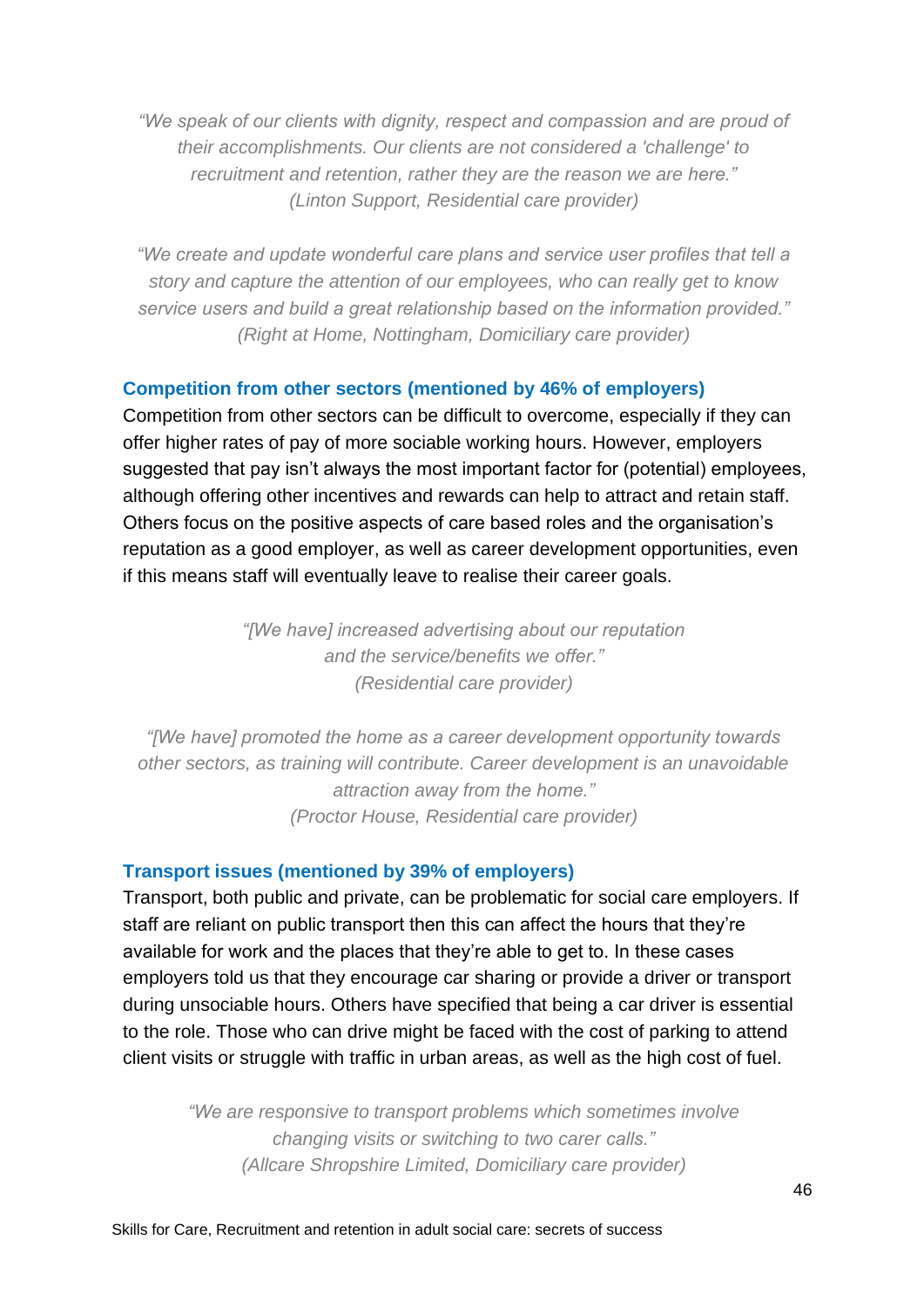*"We advise personal care assistants how to complete the mileage forms for Inland Revenue for rebate for travel costing." (Greek and Greek Cypriot Community of Enfield, Domiciliary care provider)*

### **Issues relating to operating in an urban area (mentioned by 37% of employers) and issues relating to operating in a rural area (mentioned by 32% of employers)**

Operating in an urban area often has advantages for employers as there's typically a wider pool of potential employees to recruit from, compared with those operating in rural areas, and staff are able to utilise public transport links to travel more easily between locations if they cannot drive. However, employers may also face increased competition from other sectors or may find that people are being priced out of the housing market, particularly in more central areas; factors which are beyond their control.

Employers suggested that this can be mitigated to some extent by being creative with advertising. Recommendations included casting the net wide, encouraging people with the right values and behaviours that they can "mould" (not necessarily experienced care workers) and making use of social media. Adverts should include the advantages of working in adult social care and for the particular employer.

Operating in a rural area can also pose challenges for employers in relation to the number of people available to recruit and also in relation to logistical issues such as availability of public transport and travel times between visits. Employers suggested that offering good mileage rates can be beneficial for some staff, as can ensuring that staff are paid for the time they are travelling.

*"[We] pay all travel time [and aim to] keep people working in the area where they live." (Radis Community Care, Domiciliary Care provider)*

*"Staff work a set shift (early or late) so travel time between patients is incorporated into the working day therefore paid at the same rate as care visits." (Embrace Quality Care, Domiciliary care provider)*

### **National labour market issues (mentioned by 32% of employers)**

Recruiting into adult social care can be hampered by a lack of awareness of the breadth of opportunities available (such as different employers, settings, job roles and career opportunities) and because potential candidates discount themselves if they don't have existing experience.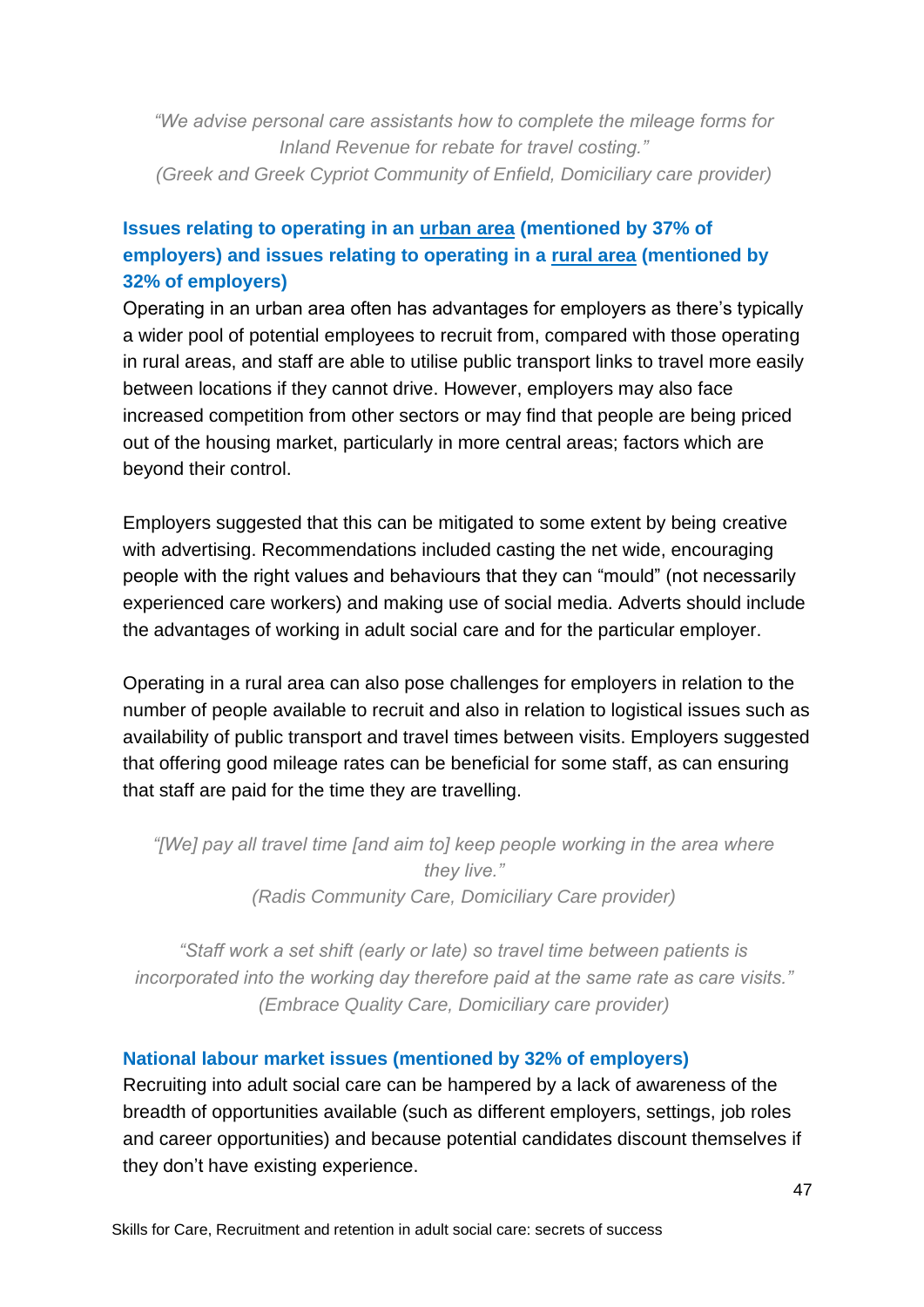Employers need to build on initiatives in the adult social care recruitment and retention strategy 2014-2017 such as *I Care…Ambassadors*, sector based work academies and engaging with local Jobcentre Plus sector specific initiatives, careers events and work hard in their local area to dispel the myths and promote the positive aspects of the roles available, as well as making all efforts to ensure that pay and rewards are as competitive as possible.

*"Social care is not seen as an attractive industry to work in nationally so we promote just the opposite. Stating it can be a very fulfilling industry, it's more than just a job. We try and keep our job adverts interesting to attract future candidates." (Orchard Vale Trust, Domiciliary care provider)*

#### **Seasonal issues (mentioned by 21% of employers)**

The realities of adult social care are that most roles are required around the clock and throughout the year. This requires an element of shift working or flexible working patterns and whilst this might not be desirable to everyone, employers suggested that the best way to deal with this is to tackle it head on and ensure that new employees are aware of the situation when they are recruited and, where possible, to offer some flexibility.

*"We are open and honest about our expectations (we are open 365 days a year, 24 hours a day). Over the Christmas period, we have asked staff to opt in to the hours they want to work and then we've accommodated as much of this as possible and discussed openly where we've not been able to agree to everyone's requests." (Linton Support, Residential care provider)*

### **Issues relating to operating in an area dependent upon tourism (mentioned by 11% of employers)**

It can be difficult to recruit and retain staff if you operate in an area that is traditionally dependent upon tourism for its economy. Employers suggested that recruitment efforts need to be well targeted, sell the advantages of the employer, as well as the surrounding area and that pay and rewards need to be competitive.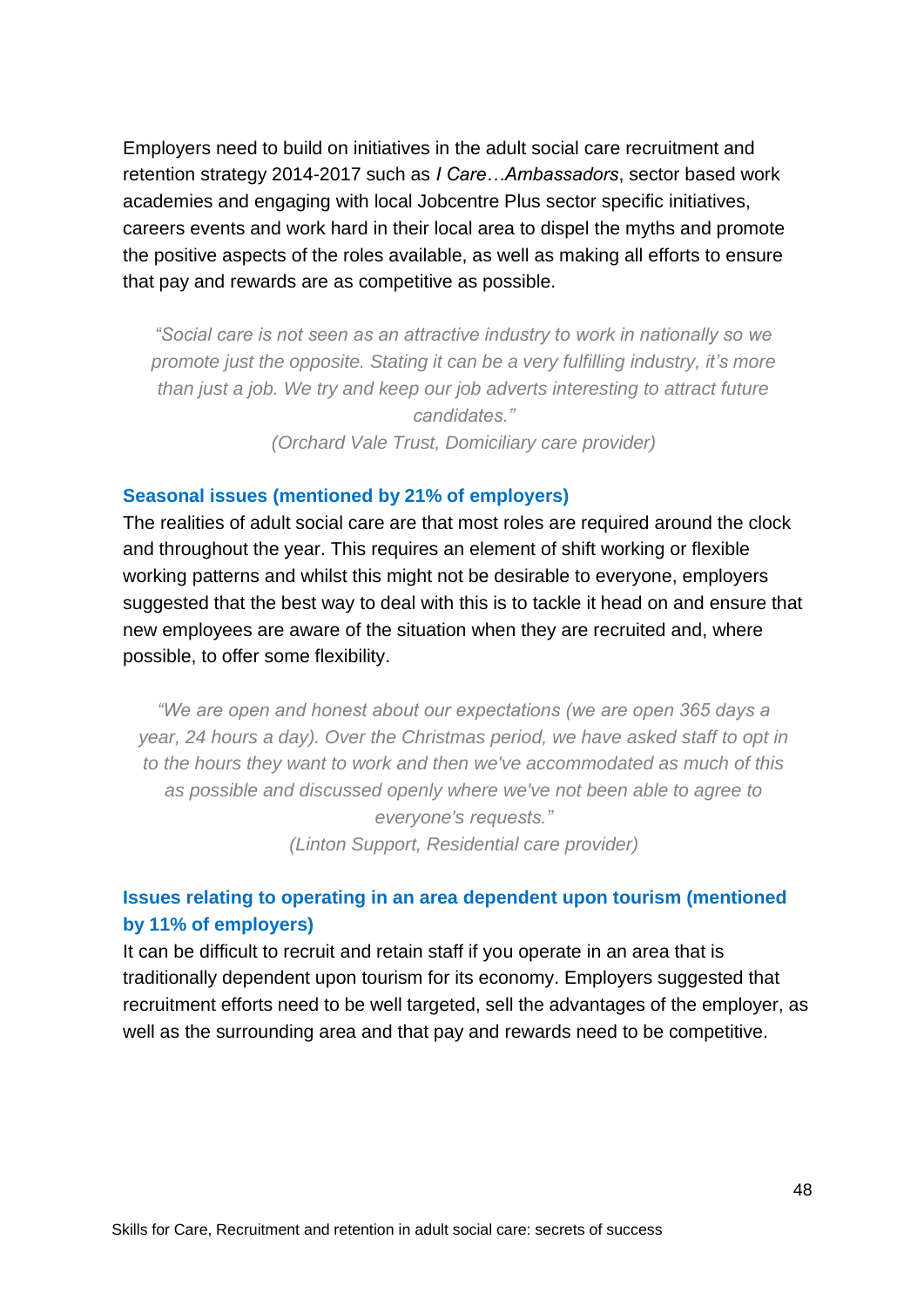## <span id="page-48-0"></span>**4. Key findings from the research with individual employers**

### <span id="page-48-1"></span>**4.1 Recruiting personal assistants**

Attracting and recruiting people with the right values, behaviours and attitudes to work as personal assistants (PAs) is vital. In this section we explore the recruitment experiences of individual employers.

45% of individual employers reported having no problems recruiting PAs to work for them. However, 27% said they had 'some' difficulty and 28% said they did not find recruiting PAs easy.

Those who had not experienced problems recruiting PAs to work for them were asked what they would recommend that others could do to replicate their success.

The most commonly cited 'tip' was to employ someone already known to you, whether that be a family member, a friend, neighbour, someone you know through school, work or the local community or someone who has previously worked for you via an agency or other provider (96 mentions). Individual employers who recommended this said they felt that these people would have a better understanding of their specific needs, that they were flexible about the hours required and that they felt more comfortable around people that they knew.

*"I employ my family as my carers. They understand my health and abilities and have a vested interest in keeping me safe and well."*

*"Use family members - less intrusive for me and others living with me."*

*"I employ PAs who have previously worked with my daughter in a school setting who already know her and have an understanding of her complex medical needs."*

The second most popular 'tip' was to seek recommendations from others (39 mentions). There was a sense that asking others to vouch for a PA gives some reassurance that they are right for the role.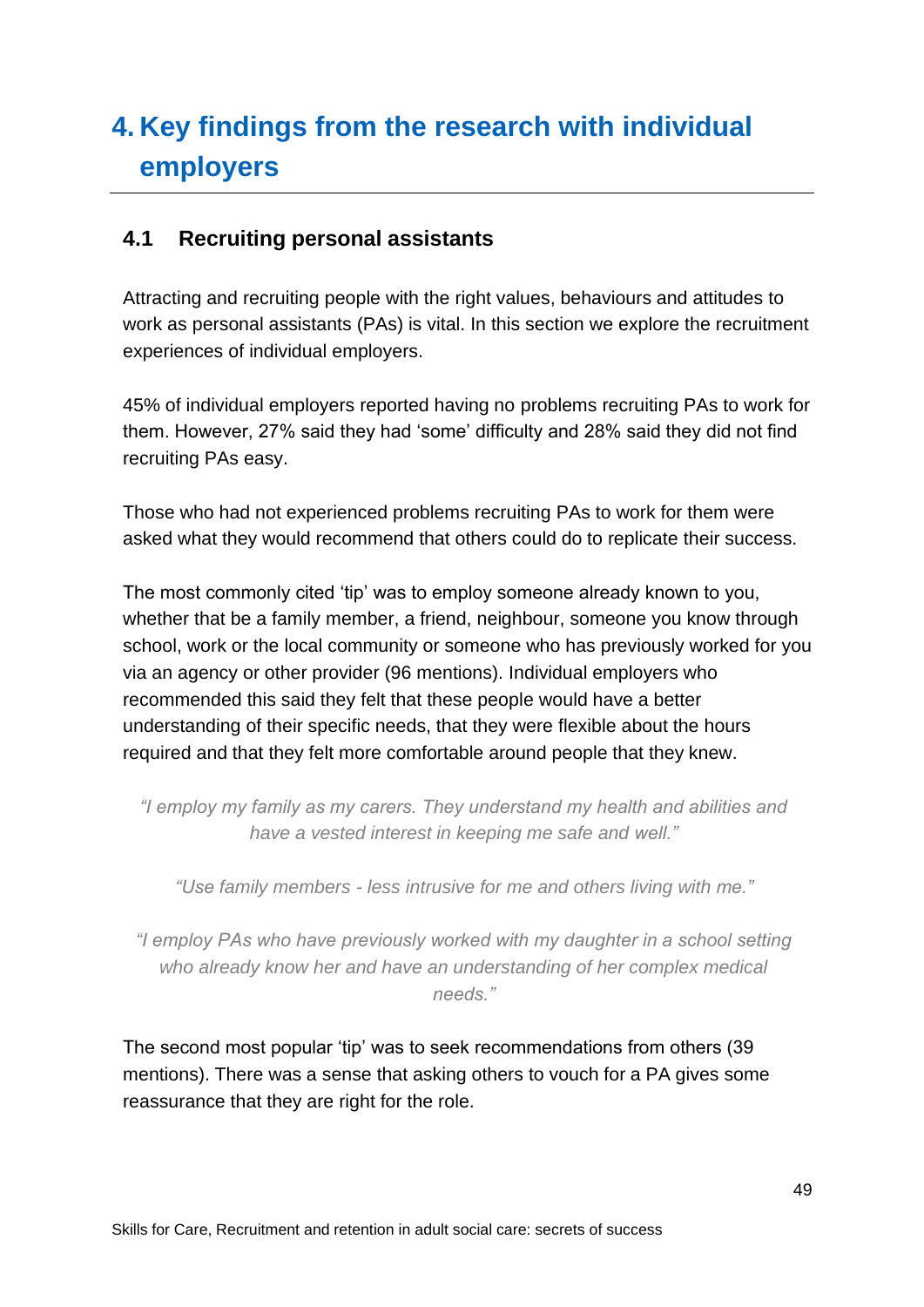*"I have found people through word of the month. I think that if you are able to do that it is less stressful and people often only recommend the better people."*

*"Ask other people who use PAs to recommend."*

Linked to this was seeking the advice or support of others during the recruitment process (24 mentions). Sources of help ranged from direct payment support organisations (DPSOs), social services, social workers and agencies employing care staff.

Ensuring that you're seen to be a good employer in order to encourage people to want to work for you was another top 'tip' (35 mentions). Individual employers spoke about being approachable, friendly, respectful and flexible and about developing close working relationships with their PAs which were of mutual benefit to both parties.

*"Be easy to get on with, don't be a horrible person to be looked after… employ carers that are similar to you personality wise."*

*"Have open and frank discussions with [PAs]. Even though you have a role of employer, it's important that where possible you develop a close friendship – it makes a usually stressful experience easier."*

Employing someone who's the right 'fit' for you (whether that be according to their values, attitude, personality or chemistry or simply based on your gut instinct) was mentioned more often than employing someone with previous care experience (25 mentions compared with 10 mentions).

*"Employ someone you'll get along with."*

*"Don't just look for someone with care experience look for someone who communicates well."*

Individual employers spoke about the importance of being clear about your needs up front in order to help select a PA who will be suited to your vacancy (20 mentions).

*"Ensure you know exactly what you are looking for and advertise accordingly so there are no surprises on either side."*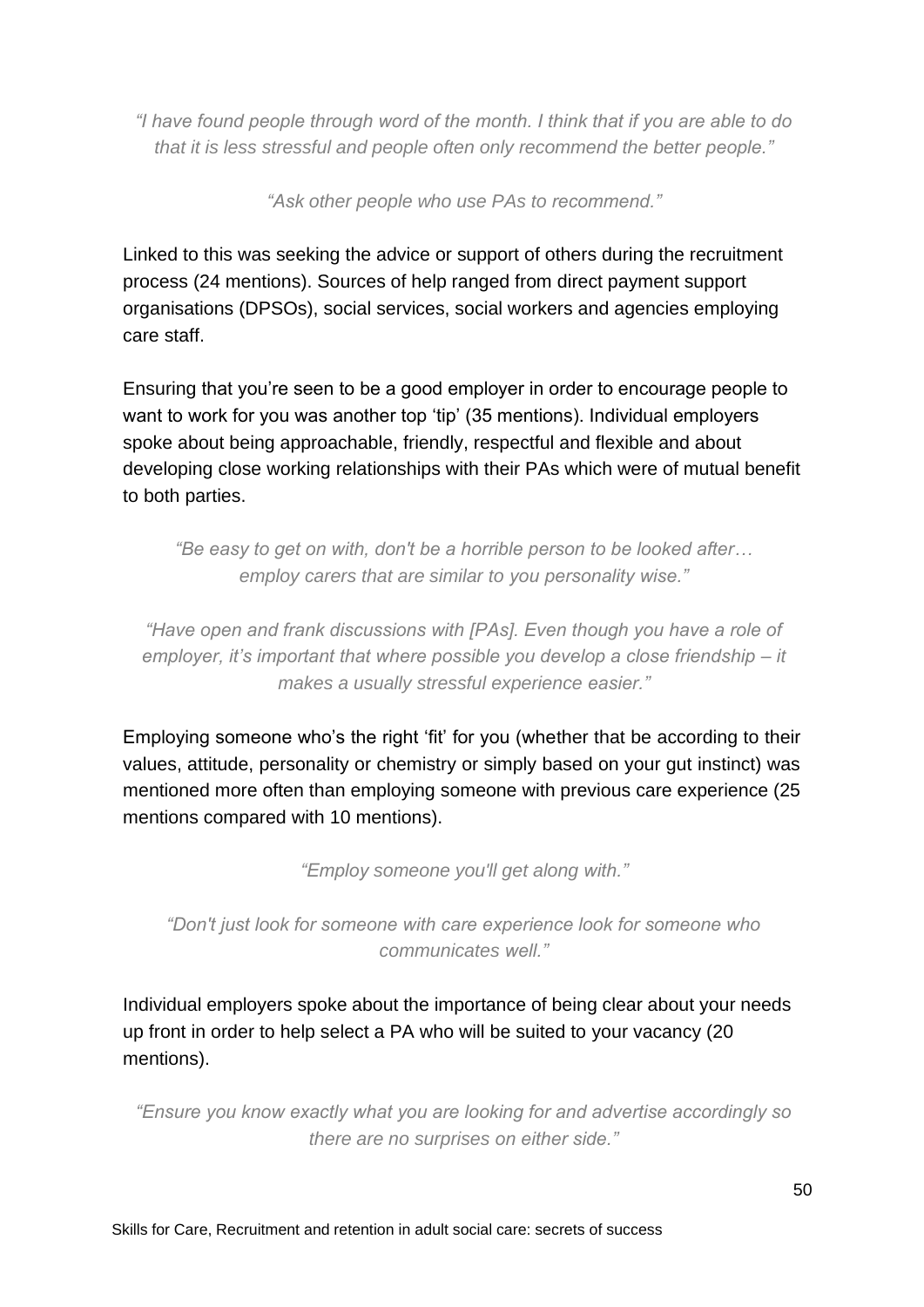*"Know what support you want, be honest to yourself and PA with what you need from the role. Be realistic and honest from the beginning."*

Other tips offered were to think about different methods of advertising your vacancies - DPSOs, cards in newsagent windows, adverts in local newspapers and Facebook were all suggested – (9 mentions), to interview in a relaxed manner that enables you to see how the person reacts in more 'normal' circumstances (4 mentions), following this up with background/reference checks (5 mentions) and to be flexible as far as possible (5 mentions).

We asked those who experienced some or a lot of difficulty recruiting PAs to identify ways that the issues they've encountered could be overcome.

Some individual employers took the opportunity to outline the nature of the difficulties they'd experienced. Constraints associated with funding and pay topped this list (63 mentions) with frustration expressed about low pay rates putting off better qualified staff and staff best suited to meet complex needs.

*"Although they are expected to [undertake] complex roles…it is a constant fight to get money for pay rises."*

*"The job itself needs to merit more respect in society and pay better, it's not offering a career."*

For many individual employers issues relating to pay were closely linked to the hours that they need a PA (55 mentions). For those only requiring a few hours support each day (possibly at unsociable times) it can be difficult to find people willing and able to take on the work.

*"As it's only a few hours per week it's difficult for people to commit especially if it's a 2nd job and they are taxed on the small amount they would earn."*

*"The lack of hours does not give an incentive for employees to apply when a vacancy is available."*

*"I think it's the hours split between morning and evening shift – [they need to leave] home for two hours when they could be with their families."*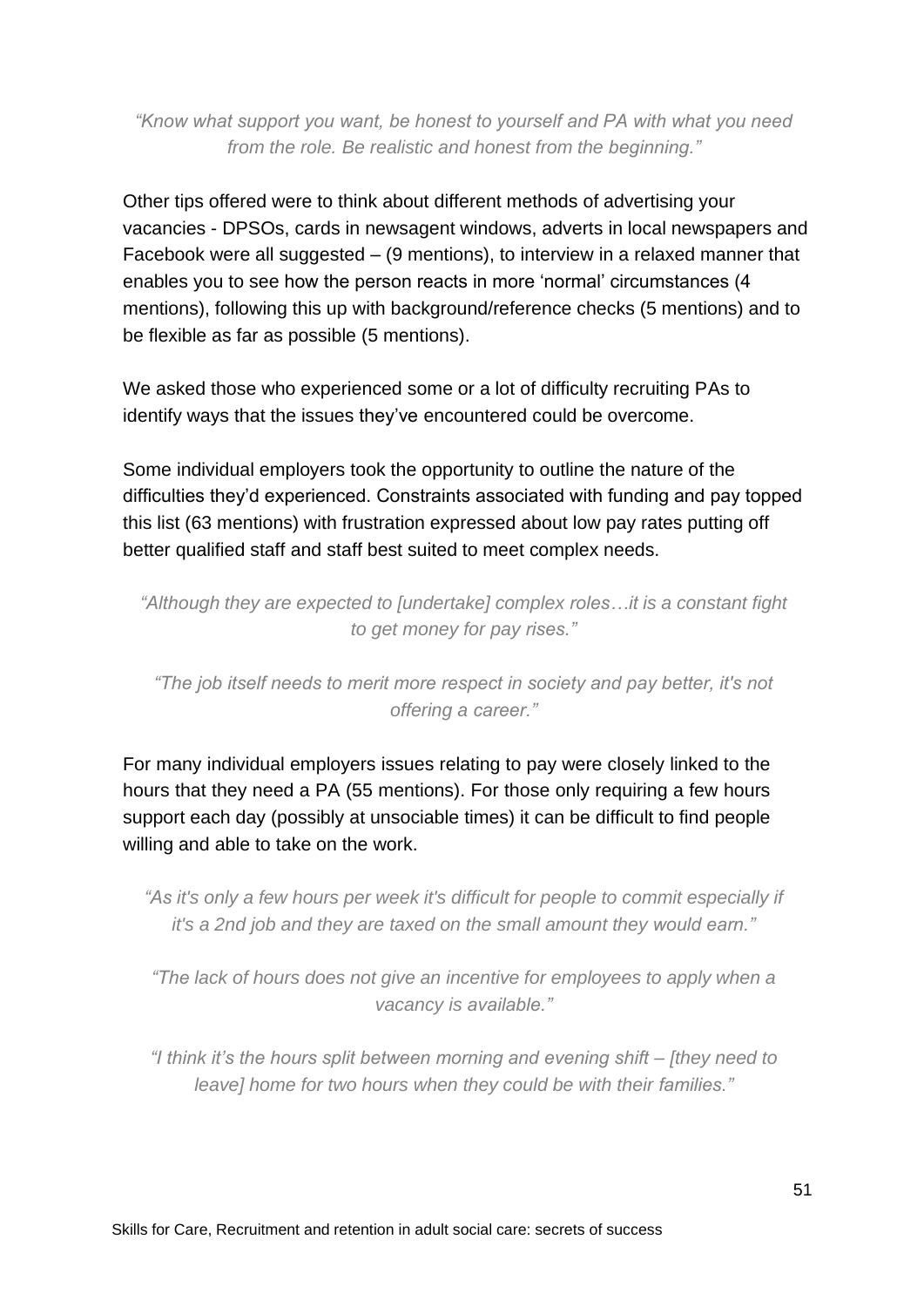The other main difficulty noted is related to finding suitable staff to meet your needs (46 mentions), either because you have specific care or medical needs, because you want a PA of a particular gender or because you are looking for someone with specific qualities.

*"It's very hard to find the right kind of person with the right approach, character and awareness of my wife's needs."*

*"It was very difficult initially to find someone with the right skills and attitude to cater for my needs."*

Other difficulties noted were living in places that are difficult for PAs to get to (10 mentions), cultural or language barriers (5 mentions) and bureaucracy (2 mentions).

Suggestions made by individual employers for overcoming some of these difficulties centred on having more support. 86 people spoke about needing more advice or support with advertising and recruiting.

*"More support and advice on how to successfully recruit staff when you are a new recipient of direct payments."*

*"I found the whole process very stressful, time consuming and would have benefitted from the correct information and support."*

Linked to this, 56 individual employers raised the issue about the need for a local register, network, database or bank of PAs who had already been checked and vetted.

*"A simplified register of available PAs in my area, making the process of finding someone suitable a lot less stressful and easier."*

*"Access to a database/pool of available PA's with all details on experience, qualifications for us to contact re: employment."*

Reiterating the experiences of those who have had few problems recruiting PAs, 26 individual employers that had experienced problems suggested that employing people known to them could be a potential solution.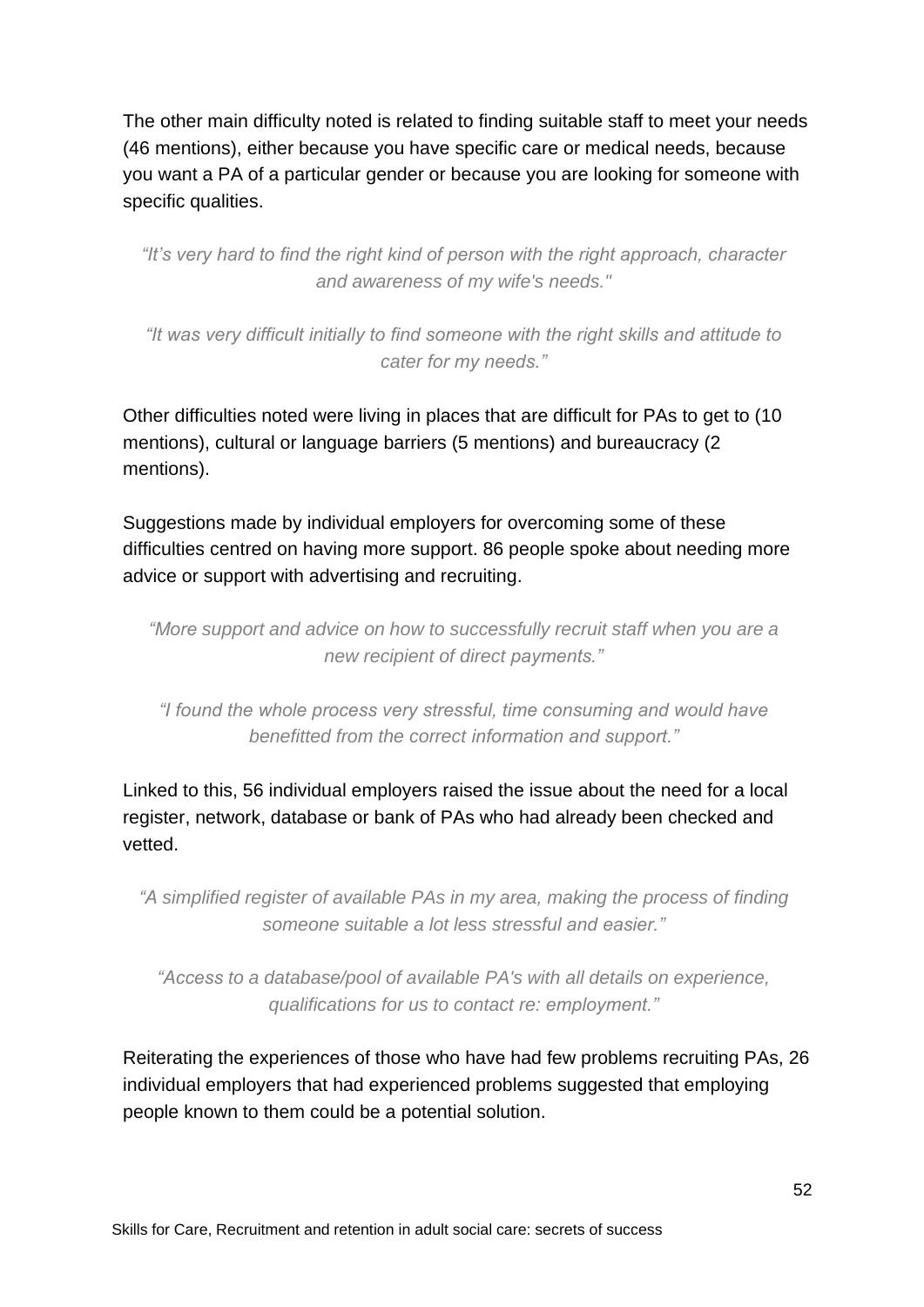Other suggestions relating to overcoming recruitment issues included a greater availability of training and of PAs being willing to undertake training (12 mentions) and a general suggestion that the role of PA needs to be more widely publicised so that people are aware of it as a career option (9 mentions).

### <span id="page-52-0"></span>**4.2 Skills and experience**

In this section we explore individual employer's views on the skills and experiences of PAs.

We asked individual employers how they ensure that the PAs they recruit have the right skills and experience to meet their needs. 70% said that they established this during the interview process. 41% continue to review performance regularly after employment commences. 32% stipulate the qualifications they require PAs to have at the application stage and 17% send PAs on training courses once employed.

Other ways that individual employers said that they ensure the PAs they recruit have the right skills and experience included:

- **E** employing someone known to you<sup>23</sup> usually this means a friend/family member, but could be someone known through school / work / etc. (66 mentions)
- providing ongoing training 'on the job' (27 mentions)
- focussing on finding people who 'feel right' or who have the right 'soft skills' as opposed to qualifications (26 mentions) which suggests a values based approach to recruitment
- employing someone with prior care experience (21 mentions)
- ensuring regular lines of communication are established to review performance and training needs (18 mentions)
- ensuring that you have a comprehensive interview process (possibly including other family members) and build in a trial period/induction (16 mentions)
- ensuring they are clear about your needs this is particularly important if the needs are related to a specific/unusual condition (12 mentions)
- taking recommendations from others (11 mentions)
- checking CV details, references and conducting DBS checks (4 mentions).

<sup>&</sup>lt;sup>23</sup> It's likely that individual employers who prioritise employing people known to them do so because they possess the values and behaviours they desire over and above their specific skills and qualifications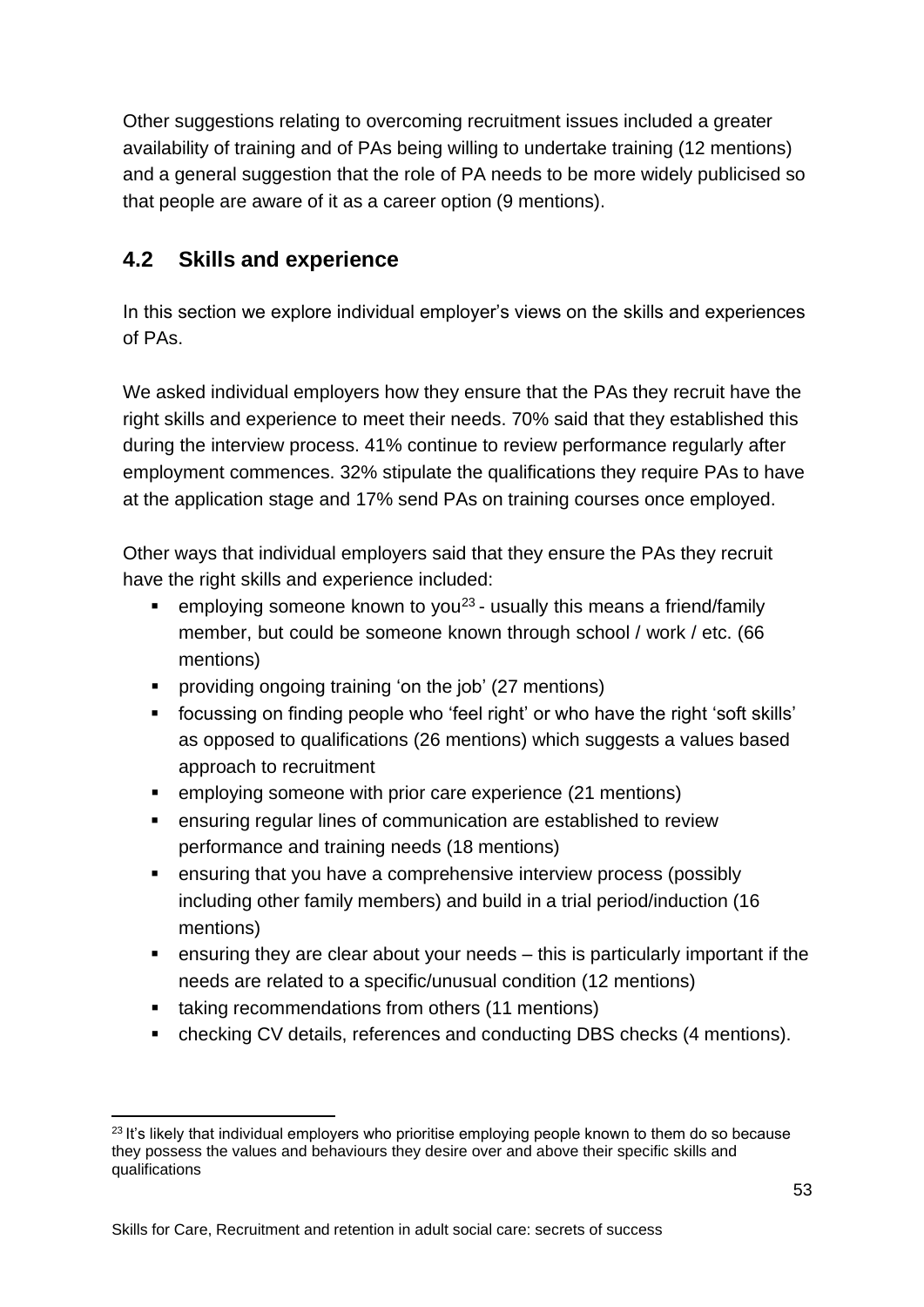### <span id="page-53-0"></span>**4.3 Retaining personal assistants**

Retaining good staff is cost effective and is vital to ensuring continuity and quality of care and support. In this section we explore the retention experiences of individual employers.

75% of individual employers reported having no problems retaining the PAs that work for them. However, 19% said they had 'some' difficulty and 6% said they did not find retaining PAs easy.

Those who hadn't experienced problems retaining PAs to work for them were asked what they would recommend that others could do to replicate their success.

For some the crux of retaining staff is getting the recruitment process right in the first place (42 mentions). Individual employers spoke about the benefits of taking time to get the right people in place. Related to this was the reiteration of the need to be clear about your needs from the start (27 mentions) and, for many, employing people that you already know (56 mentions).

The remainder of the suggestions for successfully retaining staff all fall under the umbrella term of 'being a good employer':

- ensure that you have good lines of communication (59 mentions)
- treat your PAs with respect (58 mentions)
- be flexible (49 mentions)
- create a positive working relationship (39 mentions)
- pay well and on time (26 mentions)
- create a pleasant working environment (12 mentions)
- show your PAs that you appreciate them (12 mentions) and value your staff (8 mentions)
- be supportive of your staff (9 mentions).

*"Ultimately you want happy staff, so be reasonable, be kind, be flexible.. (for example, to calculate a start time I asked my PA to take her son to school then come to work - how simple is that?)."*

*"I have tried really hard to make working with me and in and around my home a pleasant environment and have maintained a simple working relationship with both [PAs]. We don't have contact outside of work, not Facebook etc. I always thank them before they leave for their help and apologise if I've been short at any point with frustration."*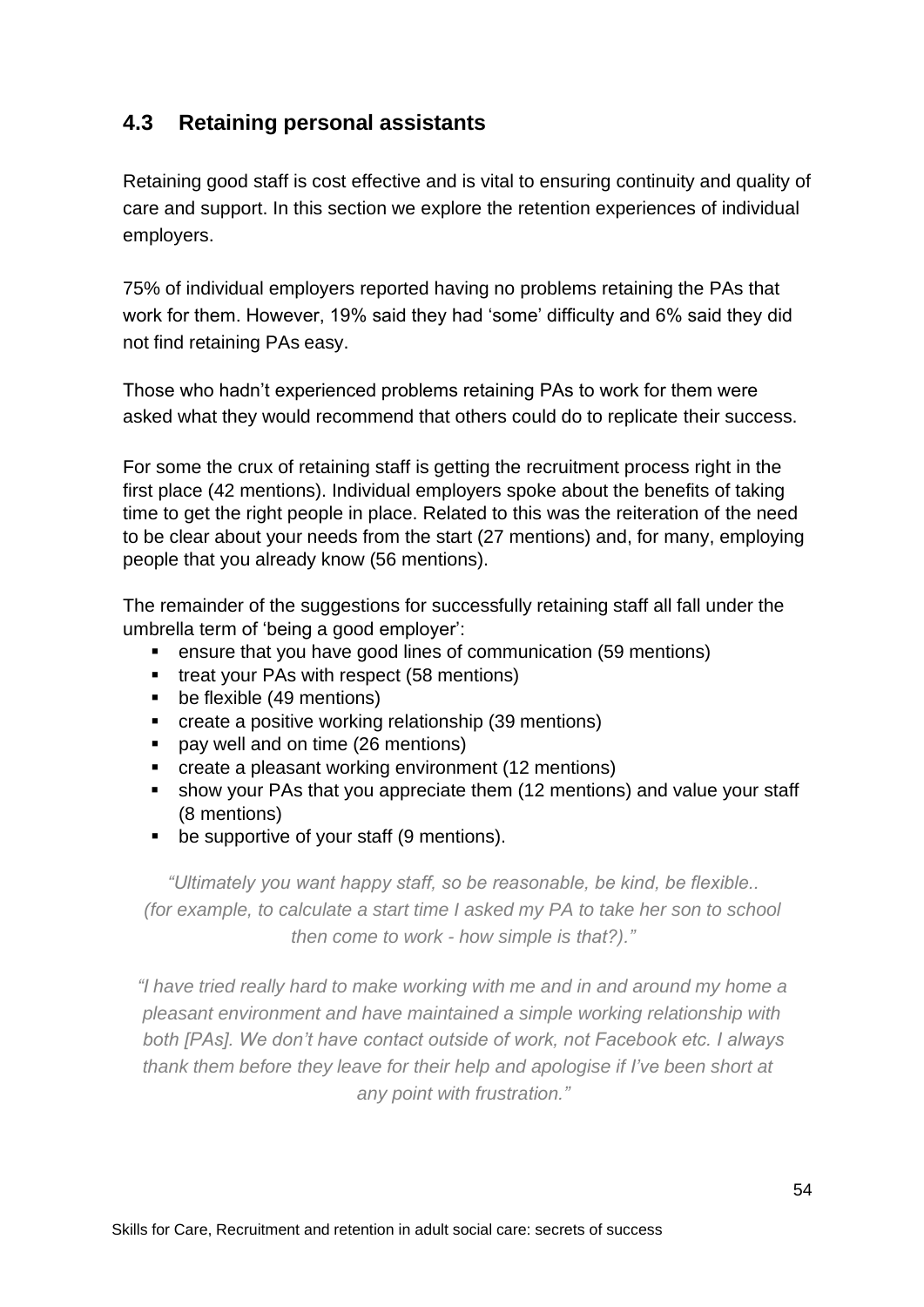*"Pay a living wage. Be accurate and on time with payments. Treat people as individuals allow them to use their initiative and work in their own way as long as the client is well looked after. Minimise bureaucracy."*

*"Treat PAs well. Let them enjoy [your] days out…They should not be out of pocket working as a PA. Make the job interesting. Listen to their suggestions and be lenient."*

*"Value them. Listen to their opinions. Make them feel part of the family. Get to know them. Reward their loyalty."*

Interestingly individual employers had mixed views about the nature of the relationship with their PA: 14 mentioned that it was important to maintain a professional working relationship with 15 mentioned that they treat their PA as a friend or one of the family.

*"Maintain a professional relationship [with] clearly defined boundaries. Be respectful of employees whilst also working within terms and conditions of the codes of conduct."*

*"Our carers have become part of the family rather than being regarded simply as employees."*

We asked those who experienced some or a lot of difficulty retaining PAs to identify ways that the issues they've encountered could be overcome.

As when we asked about recruitment, some individual employers took the opportunity to outline the nature of the difficulties they'd experienced. Constraints associated with funding and pay again topped this list (44 mentions), along with the number of hours that people generally need a PA for (22 mentions). These two things combined can restrict the pool of people willing to take on the role.

*"Pay more. Have more hours and stop cutting people's hours. There's no security in the job [because] at your next review your hours on payable amount could be reviewed."*

Beyond increasing pay and hours there were very few suggestions made by individual employers for overcoming difficulties with retaining staff. Instead they spoke about the need for a greater supply of suitable PAs (26 mentions) and the need for some kind of PA register or database (7 mentions). There was a sense amongst this group that being a PA wasn't seen as a career choice and that the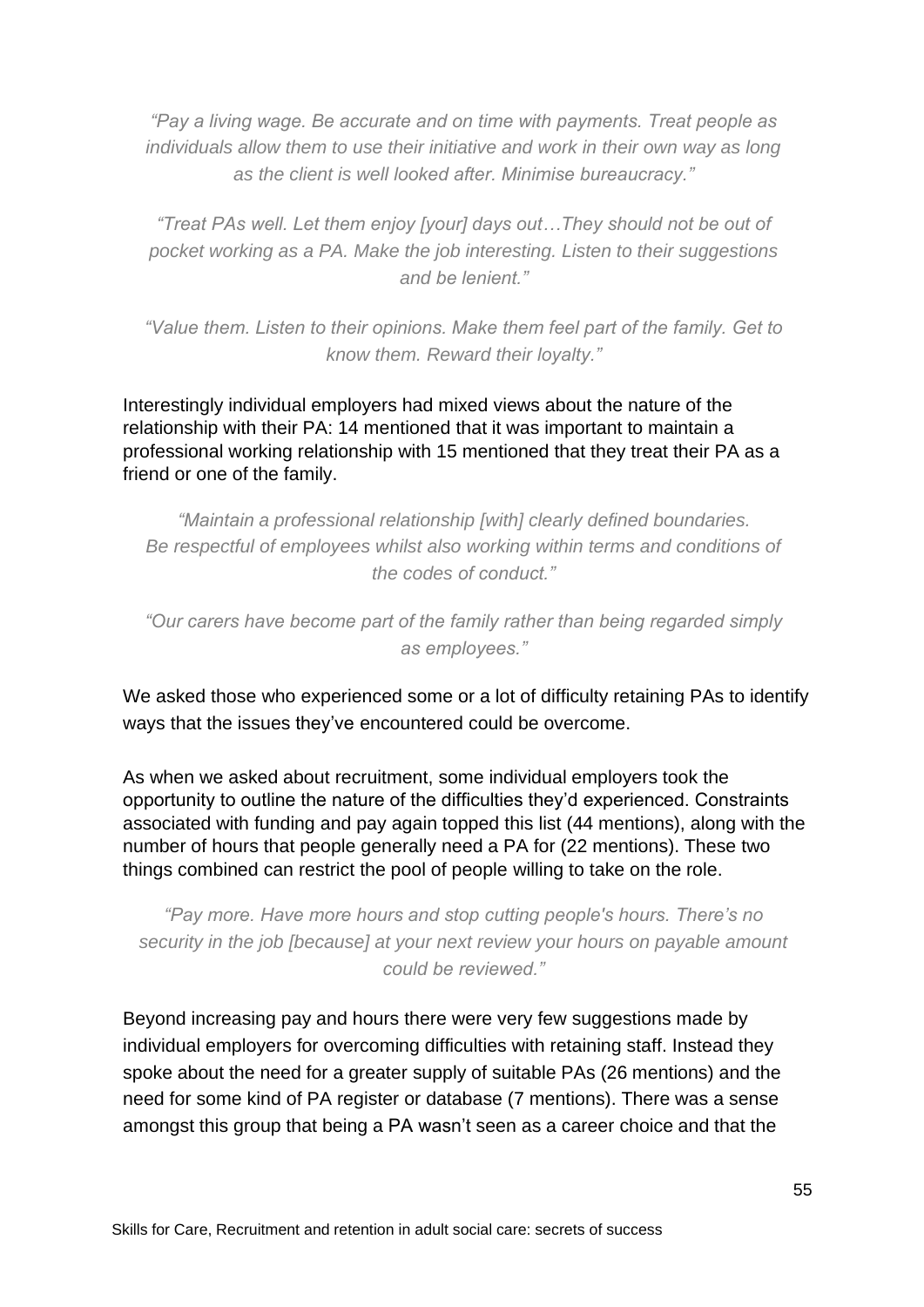workforce was transient because it was viewed as a 'stop gap' (i.e. for students during their studies).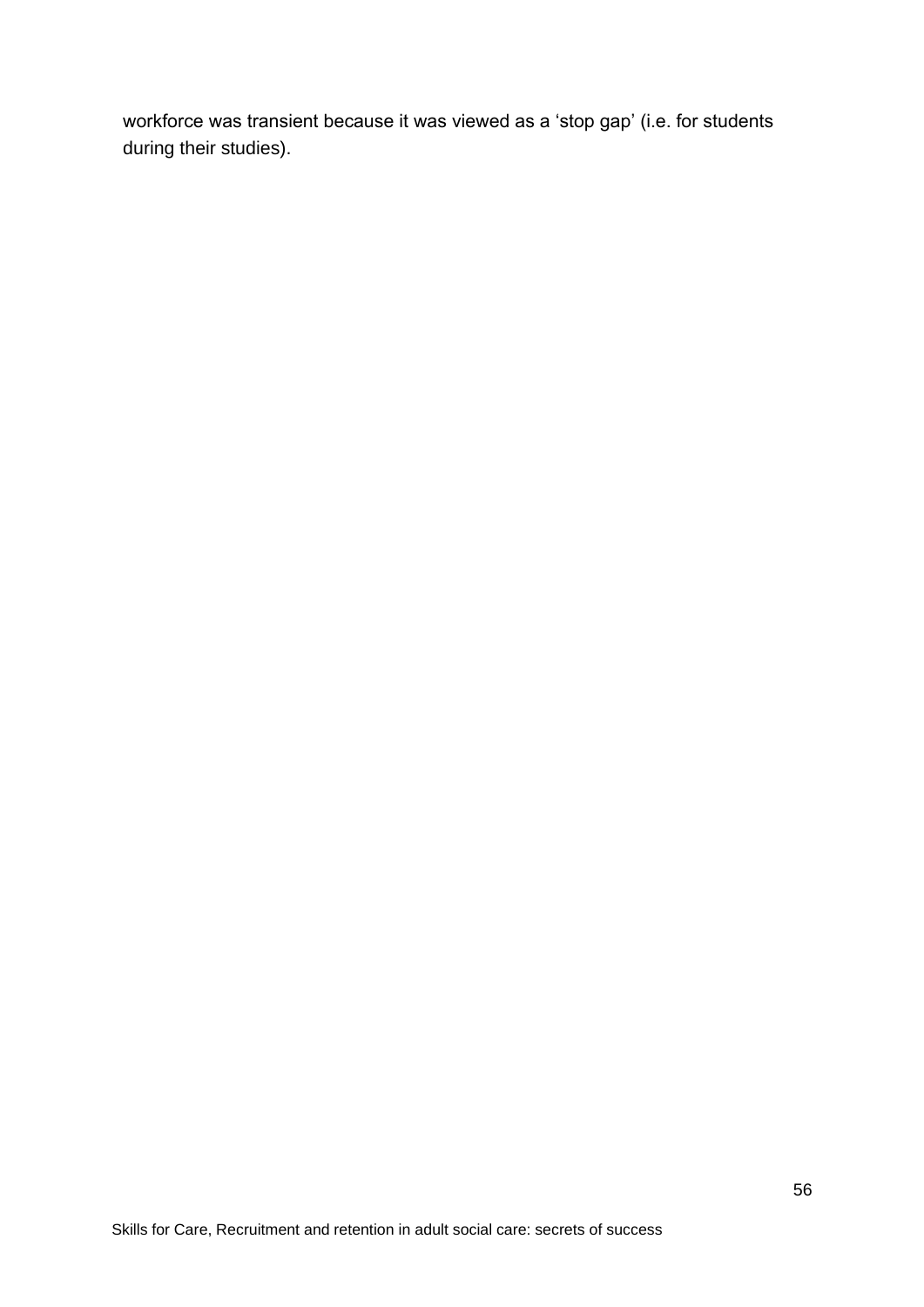## <span id="page-56-0"></span>**5. Conclusions and recommendations**

### <span id="page-56-1"></span>**5.1 Conclusions**

### **Adult social care employers**

This research sought employer-led solutions to the challenges of attracting, recruiting, developing and retaining staff. The contributions have come from a wide range of employers representing differing service settings, sizes and geographical locations; the common thread between them was that they have a low staff turnover rate (less than 10%). The majority of (eligible) employers who took part in the research have also been rated 'good' or 'outstanding' by the Care Quality Commission (CQC).

Employers painted a clear picture in which there is no 'one size fits all', 'quick win' solution to the challenges faced by the sector. Instead they spoke about adopting a holistic approach, carefully balancing a range of key 'ingredients' that positively impact upon their attempts to attract, recruit, develop and retain the best people to work for them, and in turn, enable them to deliver high quality, person-centred, professional care and support services. And the good news is that the experiences they shared showed that the things that make a difference, such as an emphasis on recruiting for values and behaviours and a strong emphasis on developing a positive workplace culture, that recognises, supports and celebrates the strengths of their workforce, often cost very little to implement.

### **Individual employers**

For individual employers the challenges are related to finding suitable people who are willing to undertake the role of PA, often for relatively low pay and few hours. Greater clarity about the role and raising the profile of the variety of job roles it entails it would be helpful, along with increased access to PA registers or databases.

In the light of this report, Skills for Care will continue to shape its offer of support to employers, to disseminate examples of good practice and 'top tips' from employers of all kinds and to use this information to refine future work.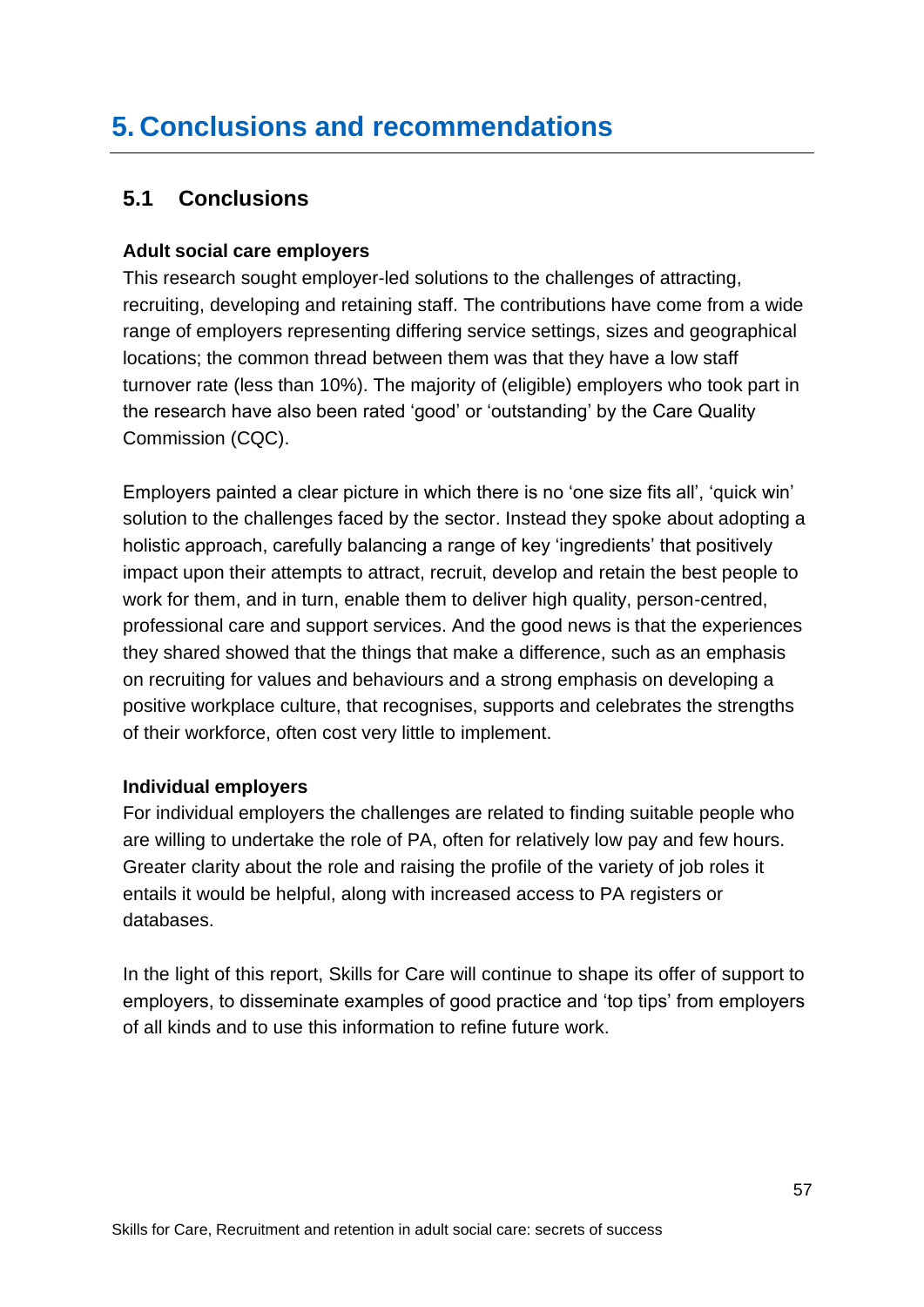### **5.2 Recommendations**

### **Adult social care employers**

The key messages that we hope employers will take from this research are:

1. The importance of making use of data collected when planning recruitment activities to ensure that the process is proactive and cost effective.

When collecting data and making use of it for planning recruitment activities you need to make sure you have a good understanding of how you're going to use the data and what the rules are around how you store and use that data. Our [Information sharing for social care employers g](http://www.skillsforcare.org.uk/Documents/Topics/Digital-working/Information-sharing-for-social-care-employers.pdf)uide can help you understand what you need to  $do<sup>24</sup>$ .

2. The collective responsibility to improve the image of the sector as a good place to work in order to attract more people to consider applying for vacancies.

The Adult social care workforce: [Recruitment and retention strategy 2014-](http://www.skillsforcare.org.uk/Finding-and-keeping-workers/Documents/R%26R-strategy-2014-2017.pdf)  $2017<sup>25</sup>$  $2017<sup>25</sup>$  has within its priorities, activities that will help:

- target and attract a diverse range of new talent, address misconceptions about the sector and better promote the rewarding career opportunities it offers to ensure care is a career of choice
- recruit more people into the sector with the right values and skills
- raise retention levels and reduce vacancy rates.
- 3. The benefit of adopting a values based approach to recruitment and taking a more holistic approach to the process (such as involving people who need care and support and their families/advocate or offering taster sessions).

For further information and support relating to values based recruitment please refer to the values and behaviours [recruitment](http://www.skillsforcare.org.uk/values) toolkit<sup>26</sup>.

<sup>24</sup> [www.skillsforcare.org.uk/Documents/Topics/Digital-working/Information-sharing-for-social-care](http://www.skillsforcare.org.uk/Documents/Topics/Digital-working/Information-sharing-for-social-care-employers.pdf)[employers.pdf](http://www.skillsforcare.org.uk/Documents/Topics/Digital-working/Information-sharing-for-social-care-employers.pdf)

<sup>25</sup> [www.skillsforcare.org.uk/RandRstrategy](http://www.skillsforcare.org.uk/RandRstrategy)

<sup>26</sup> [www.skillsforcare.org.uk/valuesandbehaviours](http://www.skillsforcare.org.uk/valuesandbehaviours)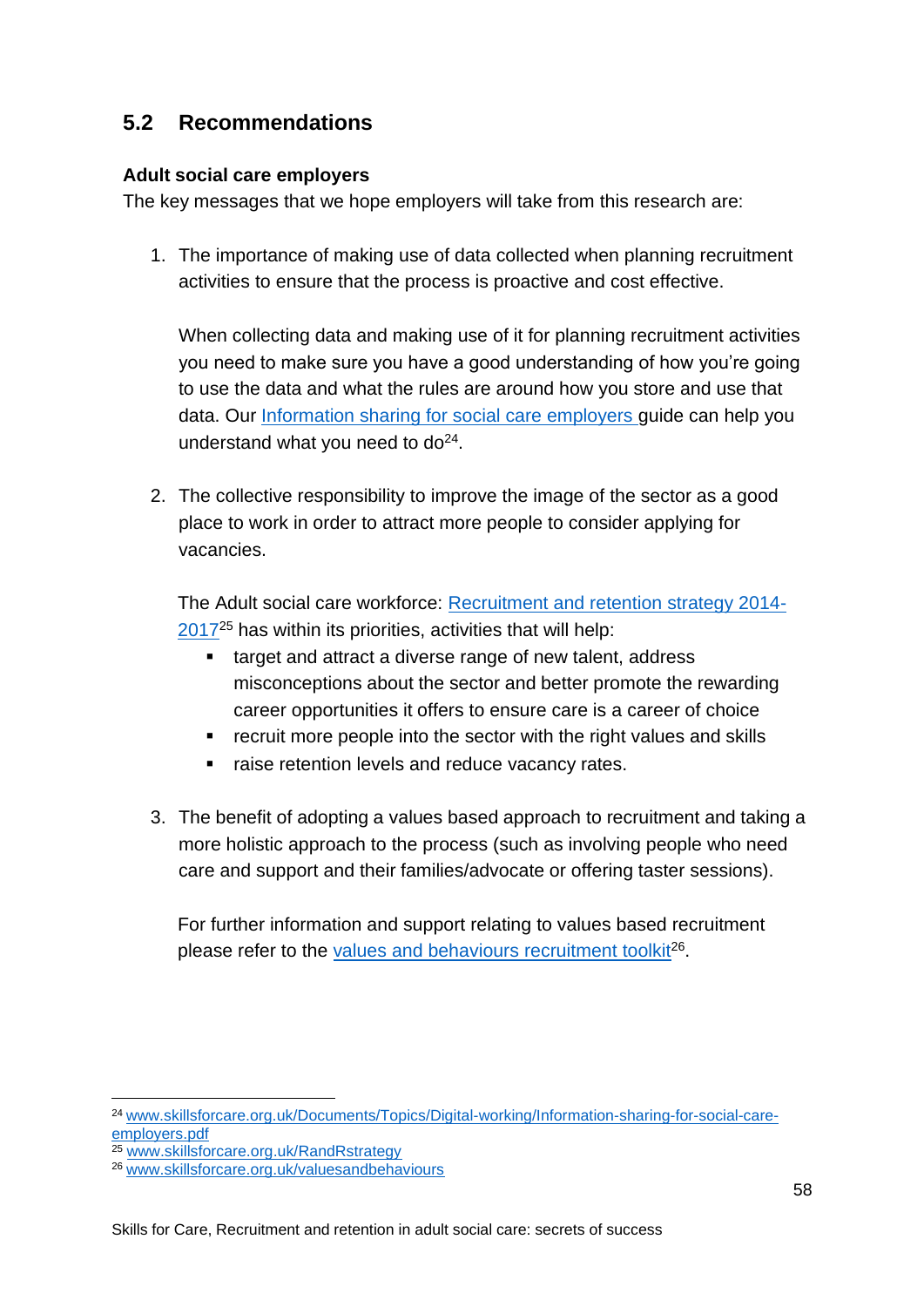4. The value of investing in learning and develop to ensure that staff stay and grown with your organisation.

For further information and support relating to learning and development please refer to the [learning and development](http://www.skillsforcare.org.uk/Learning-development/Learning-and-development.aspx)<sup>27</sup> section of our website, including information about apprenticeships, qualifications and manager induction standards.

5. The importance of developing a positive working culture that values and listens to staff.

For further information and support relating to developing a positive workplace culture please refer to our [Developing a positive workplace culture](http://www.skillsforcare.org.uk/culture) <u>[toolkit](http://www.skillsforcare.org.uk/culture)<sup>28</sup>.</u>

### **Individual employers**

The key messages that we hope individual employers will take from this research are:

- 1. The value of recruiting people that you know and who understand your needs or, where this is not possible or desirable, the benefit of seeking recommendations from others about the suitability of potential candidates.
- 2. Getting recruitment right goes a long way towards creating a positive working relationship, built on mutual trust and respect and a clear understanding of what the role entails.
- 3. Values and behaviours based recruitment is generally more effective that recruitment solely focussed on qualifications or past experience.
- 4. Being a 'good employer' means ensuring you have open communication, respect, flexibility and a positive working relationship.
- 5. The desire for improved access to PA registers or databases is great and more pressure needs to be put on local authorities and CCGs (for PHB holders) to see this happen.

Skills for Care will continue to develop further resources to support these findings over the coming year.

<sup>27</sup> [www.skillsforcare.org.uk/learning](http://www.skillsforcare.org.uk/learning)

<sup>28</sup> [www.skillsforcare.org.uk/culture](http://www.skillsforcare.org.uk/culture)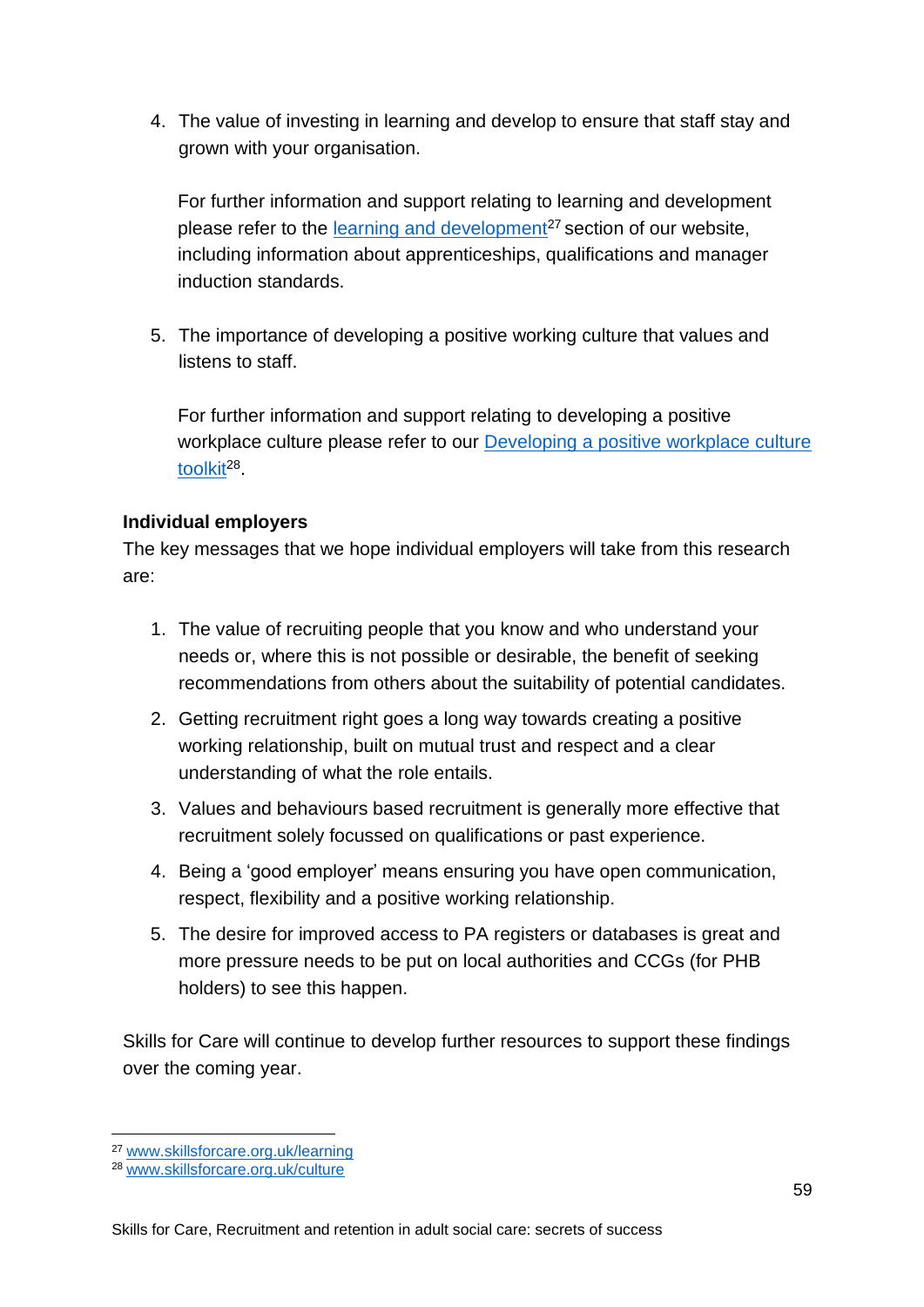## <span id="page-59-0"></span>**6. Appendix**

### <span id="page-59-1"></span>**6.1 Analysis of questions only asked of 'parent' and Local Authority respondents in the online employer survey**

Owing to the low response rates amongst these groups (13 from 'parent' organisations and eight from Local Authorities) we've extracted the questions that were only asked in their versions of the online employer survey and have reported them below. Where they were asked the same questions as in the 'standalone' version of the survey their answers are included in the main body of the report.

#### **Attracting more people**

It would appear that in Local Authorities and 'parent' organisations recruitment is typically co-ordinated centrally, either entirely by the 'head office' or locally using corporately designed tools. The type of information that is monitored includes spend on agency workers, applications received from specific sources, monitoring data (disability, ethnicity, etc.), advertising costs and shortlisting and selection data. The monitoring data is helpful to determine where to advertise vacancies in the future.

#### **Developing talent and skills**

It would appear that in Local Authorities and 'parent' organisations recruitment is typically co-ordinated centrally, either entirely by the 'head office' or locally using corporately designed tools. Most then monitor recruitment centrally, using staff feedback, supervision meetings, staff satisfaction surveys and staff progressions through recognised career pathways. This information is used amongst managers to develop and strengthen future planning activities and spend.

### **Keeping your people**

It would appear that in Local Authorities and 'parent' organisations retention is typically co-ordinated centrally, either entirely by the 'head office' or locally using corporately designed tools. Recruitment is then monitored centrally, using vacancy and turnover rates, absence and sickness rates, length of time in job role, progression and job changes and complaints, compliments and suggestions. The data is collected via supervision and appraisals, exit interviews, performance management reporting and staff surveys.

Two-thirds of these employers are also using their National Minimum Dataset for Social Care reporting facilities. This information is used amongst managers and workforce development colleagues to develop and strengthen future planning activities and spend.